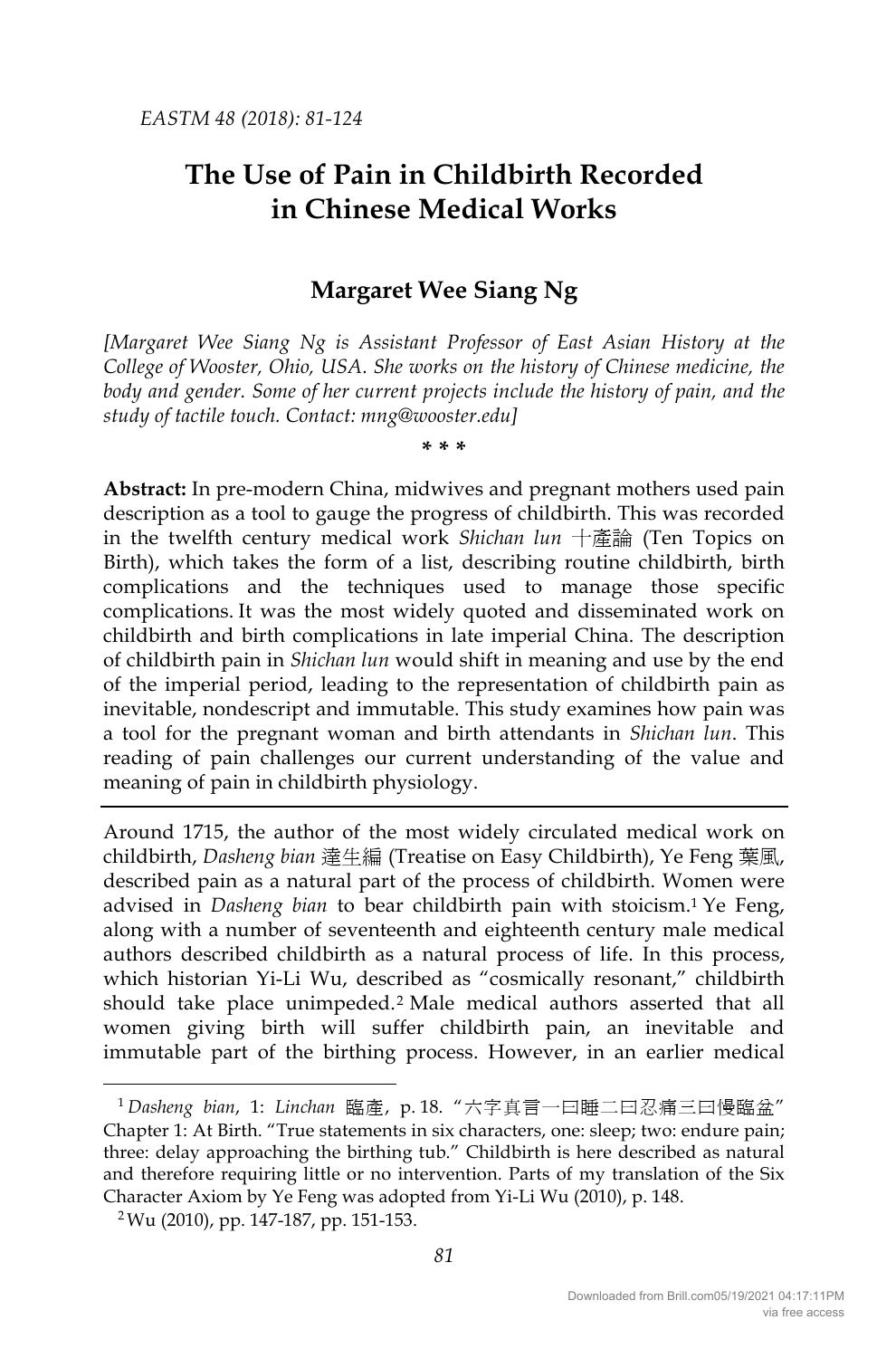work from the twelfth century, *Shichan lun* 十產論 (Ten Topics on Birth),3 childbirth pain was not merely a derivative of giving birth, but a useful tool.4 The parturient mother and birth attendants utilized the location and intensity of pain to gauge when the mother should bear down and push to give birth. This description of pain used as a tool to determine the stages of birth would be de-emphasized in medical writings from the sixteenth century onwards. When Ye Feng was writing in the eighteenth century, concepts of pain had shifted from being a useful childbirth sensation and reference tool to a mere agonizing experience a pregnant woman had to bear stoically.

This article introduces the use of childbirth pain in the medical work, *Shichan lun*, and how it has been implicated in issues of embodied knowledge, textual representation and women's agency. The author, Yang Zijian, a literatus from Qingshen 青神, Sichuan, also authored other medical works no longer extant. *Shichan lun* has a life story spanning almost eight hundred years. Its transmission history is complex, like many other Chinese works with similar longevity. The earliest extant copy of *Shichan lun* is collected in a Yuan edition of the Southern Song gynecology (*fuke* 婦科) work, *Furen daquan liangfang* 婦人大全良方 (Comprehensive Compendium of good formulas for women), by Chen Ziming 陳自明 (c. 1238-1271), but the most widely disseminated version of *Shichan lun* is collected in the Ming editions of *Jiaozhu furen liangfang* 校註婦人良方 (Edited and annotated good prescriptions for women), by Xue Ii 薛己 (1487-1558). That edition was highly redacted for a different readership and publishing industry.5

## **"Why All the Fuss About Childbirth Pain?"**

Childbirth pain, within and outside of China, has been described as both an insufferable and ubiquitous part of giving birth. In Chinese, *tong* 痛 and

<sup>&</sup>lt;sup>3</sup> Shichan lun. On the history of Qinyou tang, a Jianyang printing house of the Yu 余 family, see Chia (2002).

<sup>4</sup> A colleague suggested using 'method' or 'means' but I want to emphasize the body as a 'tool,' invoking Marcel Mauss' idea that the "body is man's first and most natural instrument. Or more accurately, not to speak of instruments, man's first and most natural technical object, and at the same time technical means, is his body." Mauss (1973), pp. 70-88, p. 75. The *Oxford English Dictionary* defines tool as "any instrument of manual operation," and "anything used in the manner of a tool; a thing (concrete or abstract) with which some operation is performed; a means of effecting something; an instrument."

<sup>&</sup>lt;sup>5</sup> For a comparison of the earliest extant edition with the most widely disseminated edition of *Shichan lun*, see Ng (2013).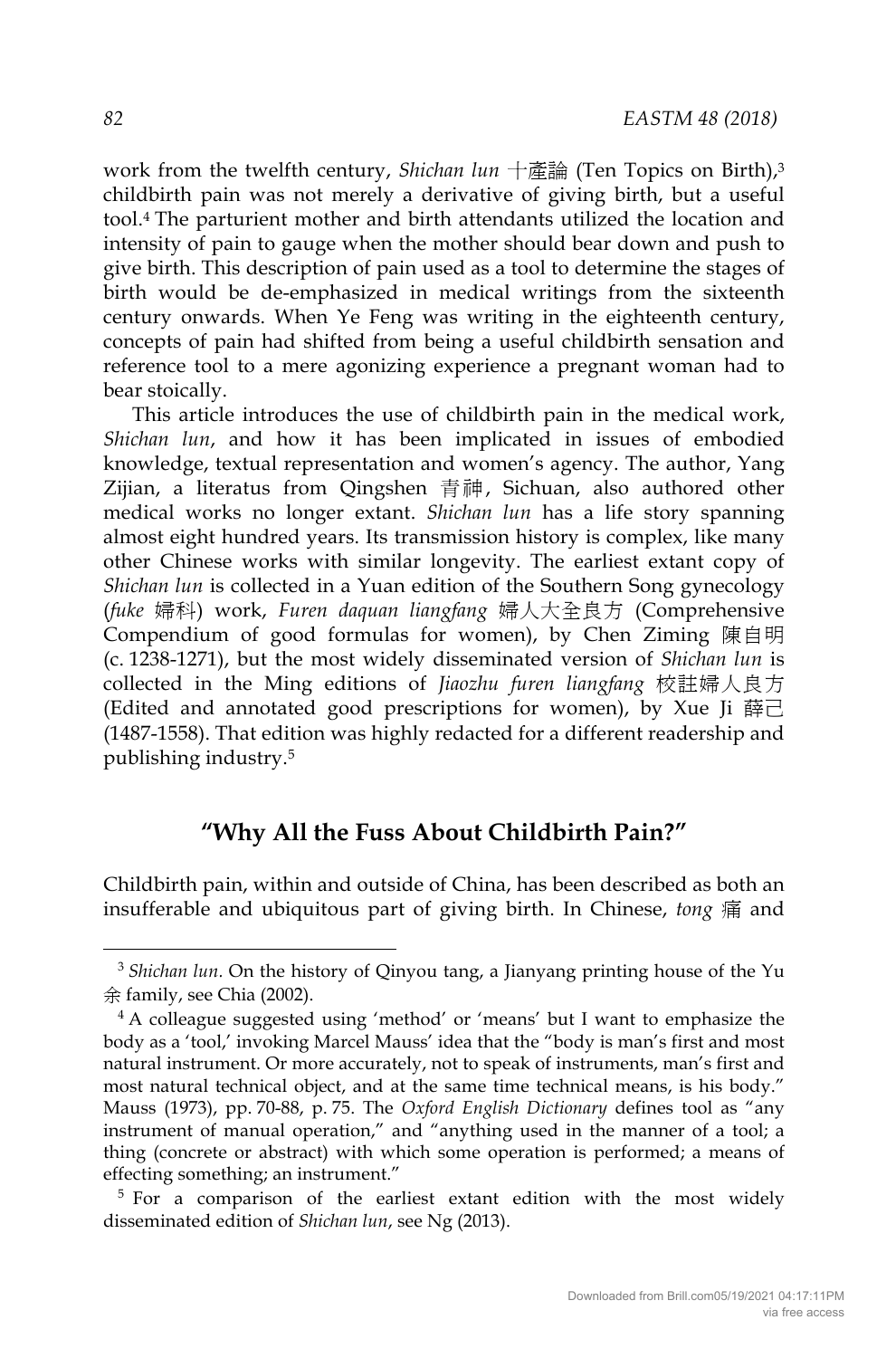*teng* 疼 denote pain, and childbirth pain or *chantong* 產痛 (literally birth pain) refers to the excruciating suffering and distress as the fetus exits its mother's body. Such descriptions as well as the physiological makeup of a woman's body have been assumed to be universal in modern medicine, and therefore no matter where or when women were giving birth, they should expect pain.<sup>6</sup> In some cultures, women were taught that they were born to suffer childbirth pangs. For example, in parts of the Judeo-Christian world, women were 'punished' with childbirth pains as ordered by God because of the sins of Eve in the Garden of Eden.<sup>7</sup> Although the physiology of birth has been described as similar for women across cultures and times, the experience of birth was and still is expressed and understood differently. At the level of society, culture and language shape how an individual experiences childbirth and how pain is verbalized, outwardly displayed or internalized during birth. At a more personal level, some women are stoically silent, some will wince, moan, or grunt, or scream uncontrollably. Some women are more self-conscious, while others allow the most physical instincts to take over.8 No matter how diverse or similar the display or descriptions of childbirth pain could be, it was to be expected, and was a part of the discourse on childbirth.<sup>9</sup>

Today, managing childbirth pain has become an important part of medical and social discourse tied to the wellbeing of mother and child.10 Currently, the onset of labor or childbirth is recognized by the textbook definition of "palpable uterine contractions,"11 and this is simply called 'pain' in *Shichan lun*. The general consensus among those who study the

<sup>8</sup> Callister (2003), pp. 207-211.<br><sup>9</sup> Waldenström *et al.* (1996). This study shows that women experienced high levels of pain in labor, with great diversity in the intensity of pain, despite the availability of pharmacological pain relief.

 $10$  Wolf (2009).

 <sup>6</sup> *Williams Obstetrics* (2010), p. 374. The authors of *Williams Obstetrics* quote the 1993 edition of the *Oxford English Dictionary*, which defines childbirth or labor as "toil, trouble, suffering, and bodily exertion, especially when painful…" For a study of childbirth pain and of its meaning today, particularly in homebirth settings, see Klassen (1998), pp. 45-67.

<sup>7</sup> *King James Bible*, Genesis 3:16, God said to Eve: "I will greatly increase your pangs in childbearing, in pain you shall bring forth children;" Psalms 48:6, "Fear took hold upon them there, [and] pain, as of a woman in travail;" Isaiah 26:17, "Like as a woman with child, [that] draweth near the time of her delivery, is in pain, [and] crieth out in her pangs; so have we been in thy sight, O Lord." See Judith P. Aikin on Lutheran prayers for pregnant women from the sixteenth and seventeenth centuries that regarded the suffering in childbirth as God's punishment for the transgressions of Eve and fellow women. Aikin (2003), pp. 40-67.

<sup>11</sup> *Williams Obstetrics* (2010), p. 374. See also Hanretty (2003), pp. 232-235 on the "Diagnosis of labor" and "Progress of labor."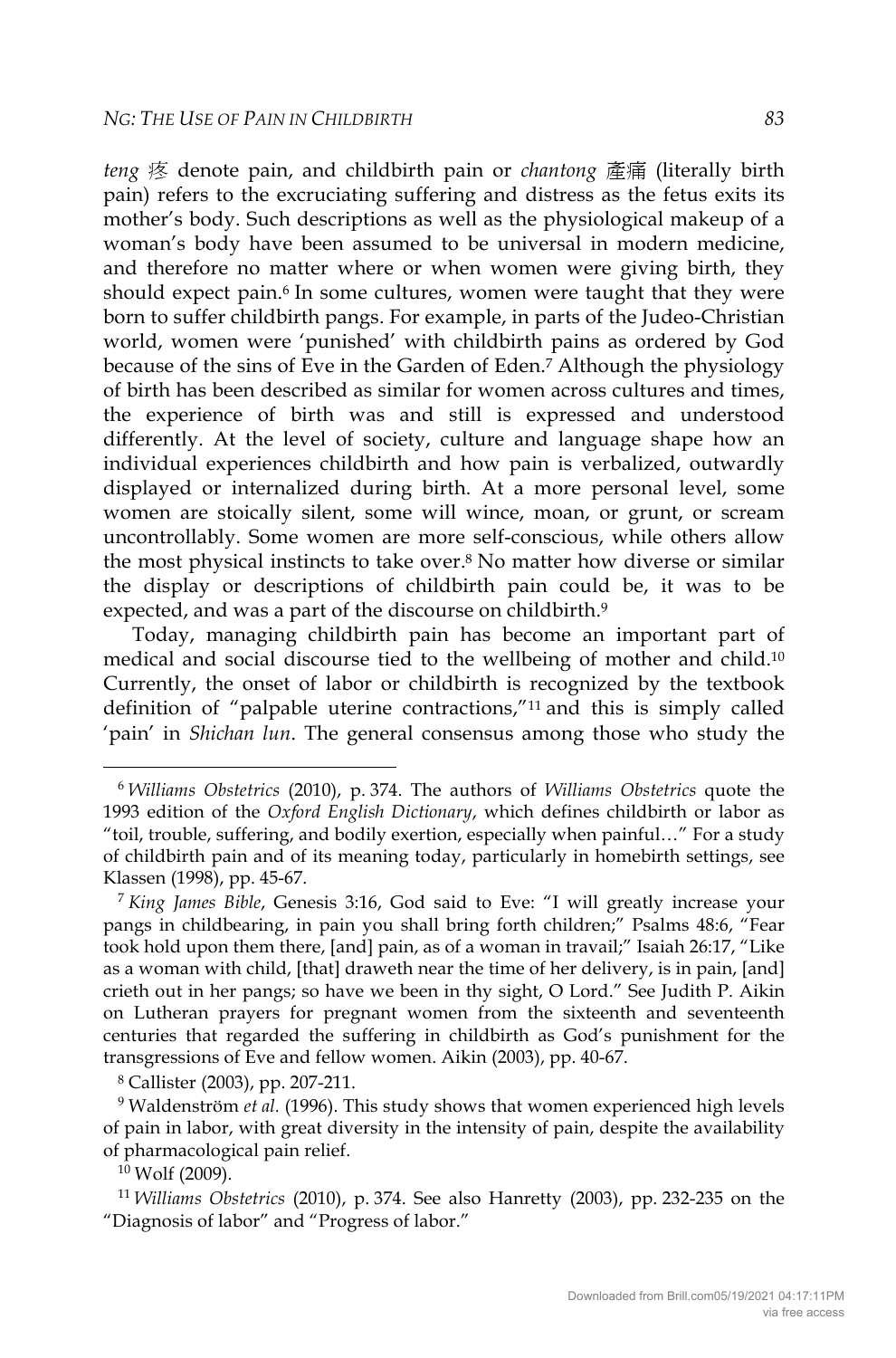discourse of pain is that there has to be a way to depict pain in order to understand and manage it (and eventually get rid of it).12 In the premodern era, in Europe as well as China, it was quite common to advocate the management of any type of pain through religious healing or ritual cleansing, because the meaning of pain was sometimes explained as punishment for past wrongdoings or abominable karma of some ancestors.13 An important part of managing pain was to make meaning of the specific pain with the tools, language, and rituals available, and these are often in forms that are theological, religious, moral, legal and medical. As society and the individual attempt to make sense of pain, medicine stands as one of the most important tools used to explain and manage such conditions.14 Specifically on childbirth pain, debates in Europe and North America have been centered on the administration of anesthesia to ease childbirth pain in the last hundred and fifty years.15 Studies on childbirth pain in the seventies rated it the most intense of all pain, with intensity varying among women, and more recent studies have shown that childbirth pain and fear have led to increased anxiety and further medicalization of childbirth.16 The search for the 'cure' to childbirth pain in North America has been particularly complex, and was implicated in

 $13$  On pain and sickness brought about by aggrieved ancestors and other vengeful spirits (such as the Wutong) in Chinese history, see Von Glahn *(*2004). 14 Kleinman (1995), pp. 120-25.

<sup>16</sup> Wolf (2009) and see also Melzack *et al.* (1981), pp. 357-63.

 $12$  Medical ethos also reinforces the expectation that pain could be potentially removed, through some form of intervention, like surgery, drugs or other physiological means, all within the abilities of the medical expert. The debate is intense because pain needs to be defined, interpreted and subjected to quantifiable amounts in order for insurance companies, hospitals and rehabilitation units to transform this human experience into a bureaucratized object and standardized commodity. See also Cohen (2010), pp. 1-10. Cohen points out that many scholars have observed that modern medical definitions of pain are functional and indicate disease etiology, and pain has become "an enemy" that had to be "defeated." Other recent studies on the history of pain include Bourke (2014), and Klein (2015). Interestingly, pain affliction was and still is, central to the therapeutic process in acupuncture. Hsu (2005).

<sup>&</sup>lt;sup>15</sup> Wolf (2009). According to Wolf, the debate on administering anesthesia for labor pain has been bitter and lasted over 160 years. The most prominent advocates and opponents have greatly outnumbered the moderates. Wolf argues that epidural anesthesia and elective caesarean section have come to represent 'choices' enjoyed by empowered women, and that in the United States pain during childbirth is perceived as unnecessary since medical advancement has managed it. Her study has also shown how a simplistic gauge of measuring pain using a scale from one to ten (most wrenching type of pain), has contributed to the phenomenon of understanding childbirth only as a painful experience. See also Caton *et al.* (2002).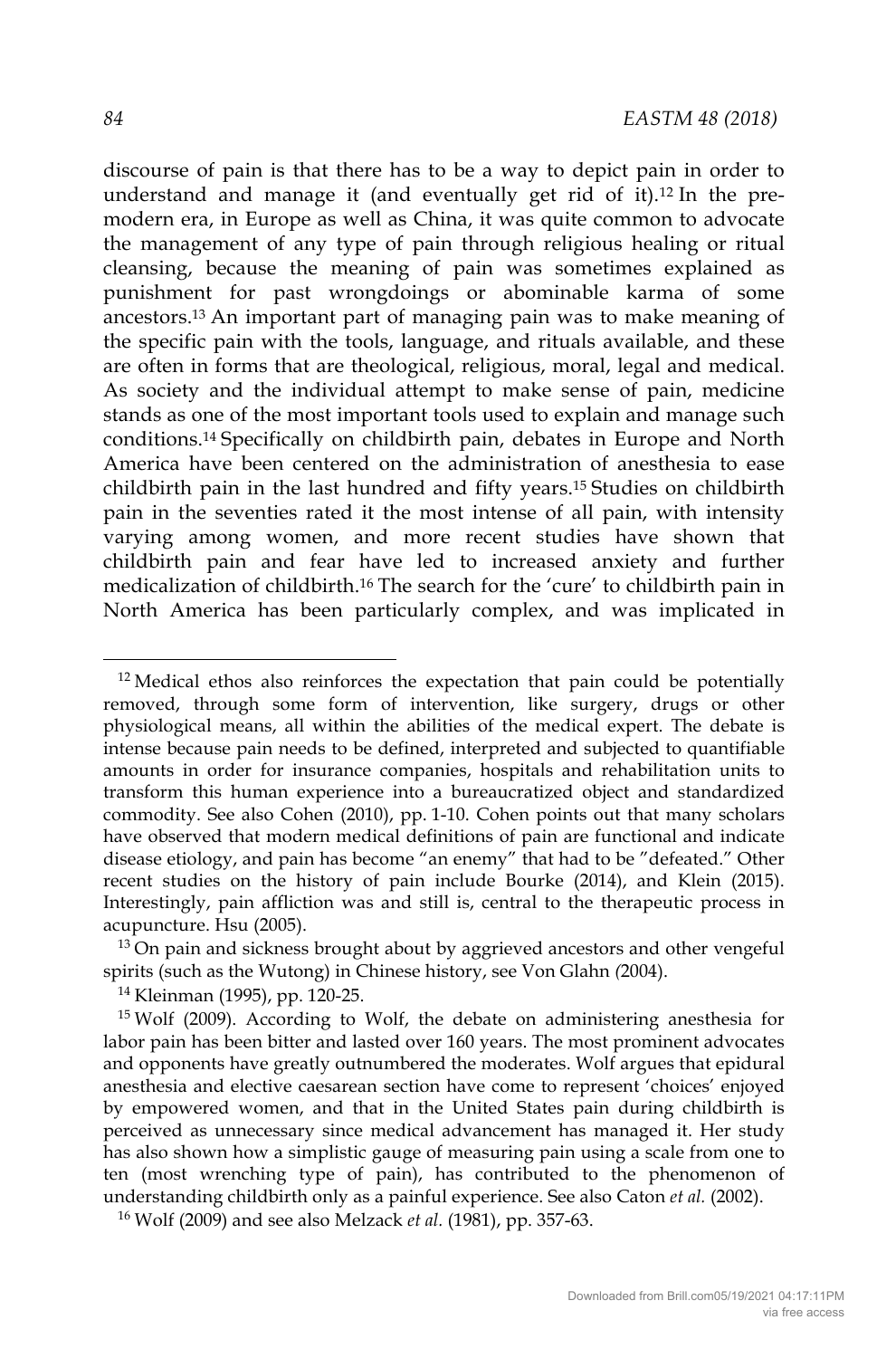historical contingencies, including the feminist movements and the rise of biomedicine as the authoritative voice.<sup>17</sup> The removal of pain from childbirth, especially with the ubiquitous use of epidural anesthesia, and the widely used surgical cesarean section has been heralded as progressive and empowering for women. However, a more complex picture has been painted by scholars, who have shown that by hospitalizing childbirth, women were subjected to greater control by medical practitioners through the medicalization (via the use of anesthesia) and clinical pathologization of childbirth.18 Childbirth pain has become a subject intertwined with contemporary concerns with women's agency, medicine, and politics.19

Pain, especially childbirth pain, in imperial China, was implicated in issues of women's lives within the inner quarters, the competitive medical marketplace and textual representations of their embodied experiences. This paper introduces how women's childbirth pain as recorded in a maleauthored medical work was different from other types of pain and challenges how we think about the body of a parturient woman today.

In the first part of this paper, I unpack how childbirth pain was used by women and female practitioners to manage childbirth. This pain discourse, while collected in a male-authored *Shichan lun*, belonged to women only

 $17$  In the nineteenth century, there was the idealized figure of a physically and mentally fragile woman who needed obstetrical anesthesia. Some advocates of anesthesia utilized religious arguments, such as God gifting anesthesia as a sign of forgiveness, while critics claimed that to thwart childbirth pain was to contravene divinely sanctioned punishment. This was replaced by the 1910s, when the thenvogue 'bicycle-riding Gibson girl' helped popularize 'Twilight Sleep' because it supposedly helped postpartum women resume normal activities quickly. Advocated mostly by upper-middle class women, this was a combination of narcotic and amnesic drugs which caused a woman to forget her labor entirely even though her body still felt the pain. By the 1950s, labor induction and heavily drugged deliveries became the most convenient and promoted system used in hospital delivery rooms. Some activists of in the women's movement of the 1970s challenged anesthesia and advocated natural childbirth, while others advocated anaesthetized birth as a way out of the biology of pain and childbirth. Today, the most common form of childbirth in North America is 'pain-less' because of epidural anesthesia administered in the hospital. See Klassen (1998), Leavitt (2009), Davis-Floyd (2003), and Wolf (2009).

<sup>18</sup> Melzack (1984), pp. 321-337. Melzack argues that Fernand Lamaze's promise of painless childbirth was false. He cautioned against providing women with an ideal or 'average' birth scenario, such that pain becomes a token of failure and the guilt of not achieving a 'painless childbirth' fell on the mother for not having learned the proper techniques. See also Wolf (2009).

<sup>&</sup>lt;sup>19</sup> Here I invoke the idea of Anne Harrington's 'Talking Body' whereby the body converses with its owner to inform her about sensations or problems the body experiences that the owner cannot consciously confront. Harrington (2008), pp. 67- 101.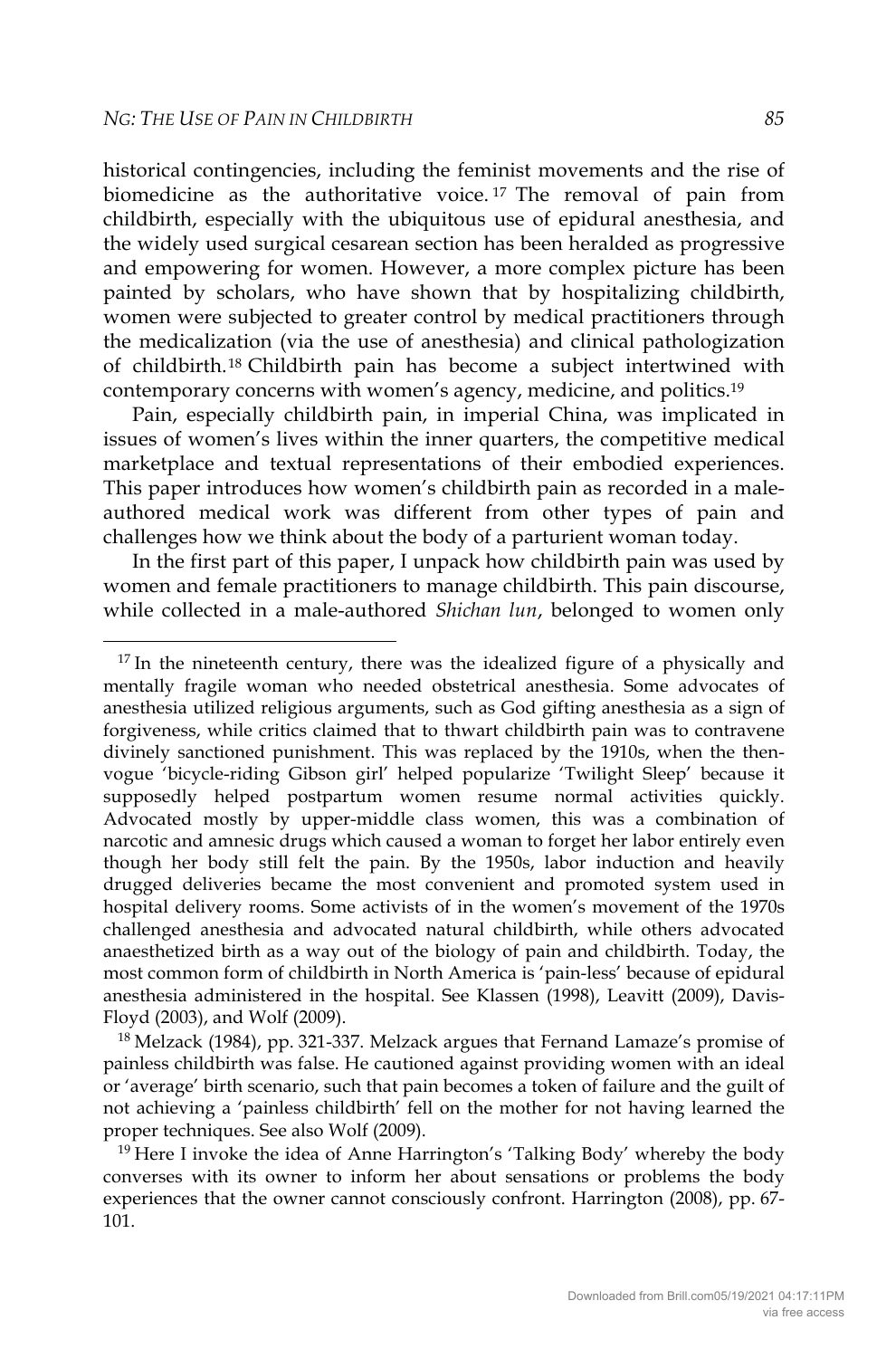and highlights the agency women had over certain aspects of their bodies as patients and practitioners who had little access to the world of writing.20 I examine at length two topics in *Shichan lun* to demonstrate how this pain was a tool for the mother giving birth and women practitioners assisting at birth. The other parts of the paper provide examples of how childbirth pain recorded in other texts was useful as a symbol of suffering and redemption but was not always meaningful in physiological terms. In those nonmedical works, the pain of childbirth was used as a way of eliciting filiality, contrasting the practical use of pain described in *Shichan lun*. In all cases, childbirth pain descriptions were concretely and technically useful and also symbolically meaningful. In the medical works, male authors wrote about this embodied knowledge, quoted each other in obstetrical works, but that pain was not directly useful for them since men who did not handle actual childbirth. In non-medical works, there is a wider set of uses of childbirth pain descriptions, where women in some cases were able to use these descriptions to advance their own agendas. This paper is a cursory survey and is not exhaustive, and the section drawing on non-medical works will hopefully encourage more conversations about the intersectionality of medicine in other genres of materials. I end the paper just as this discourse of childbirth pain as a tool would gradually diminish in importance in printed works from about mid-Qing period. This is where Yi-li Wu's work traces how medicine and childbirth in late imperial China were reconceptualized as cosmically resonant and natural, requiring little to no intervention. The pain experienced by parturient women was simply a part of that natural process of birth. The removal of this discourse of pain as a tool from late imperial medical works stands in stark contrast to how it was crucial as a tool during childbirth for women and female practitioners in earlier periods. Eventually when women lost the monopoly in the birthing chambers in the early twentieth century when modern medicine became the dominant system, this notion of childbirth pain as a useful tool would vanish too.

# **The Quality of Pain in** *Shichan lun*

I had not set out to study pain but stumbled upon it described in *Shichan lun* as a 'tool' for ascertaining the progress of birth. Childbirth pain's usefulness was revealed when I compared different versions of *Shichan lun* from the Yuan (1271-1368) to the Ming (1368-1644) dynasty. There are

<sup>&</sup>lt;sup>20</sup> On how women negotiated from within the inner chambers with women practitioners outside of their family to secure medicine, abortifacients, aphrodisiacs and other forms of materials in late imperial China, see Bray (1997) and Furth (1998).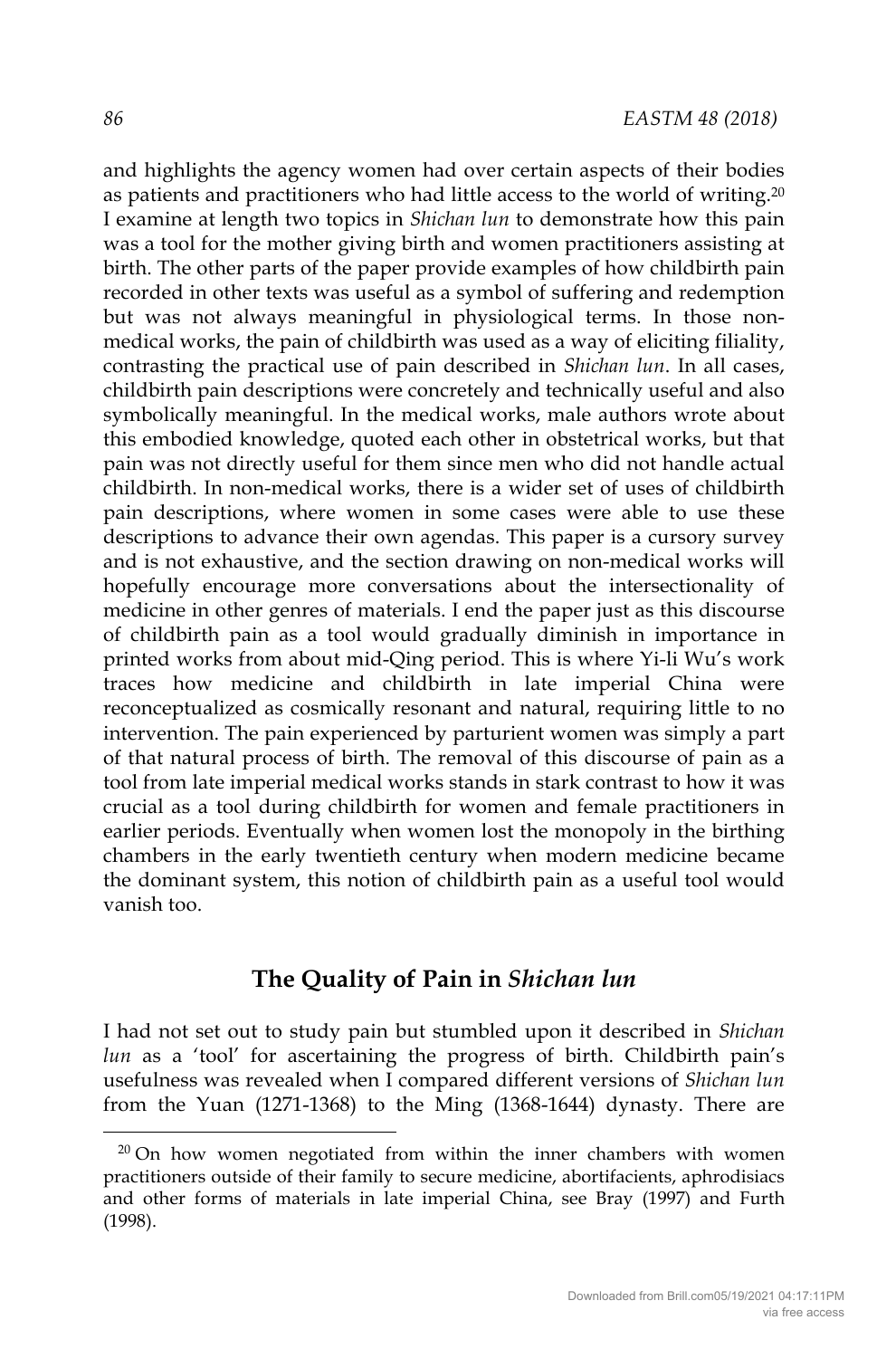marked differences in the emphasis on pain between the earliest extant edition of *Shichan lun* from the Yuan period and the most widely disseminated edition from the mid Ming dynasty (c. 1550s). The same description of childbirth pain would be missing or highly truncated by the end of the Qing (1644-1911).<sup>21</sup>

In the earliest extant edition of *Shichan lun*, the description of pain as a tool sets the tone for the rest of the topics. The author started with a description of childbirth with no complications, which he labeled as *zhengchan* 正產 (regular birth). This is the first of ten topics, and the subsequent topics describing complications were all deviations from this regular birth.22 Timeliness was always important and therefore in this description, the author stipulated that regular birth took place in the tenth month of pregnancy. We are told that the ten months were crucial for the woman and the child in her. The author then introduced a description of pain that was experienced by the pregnant mother. The rhythm and shift of pain would guide the pregnant woman from one stage of delivery to the next. In other words, the description of regular birth introduces us to two important components: the various qualities of pain itself and how that pain shifted in various parts of the woman's body to signal the onset of childbirth.

Topic One: Regular Birth

In a regular birth, a woman who experiences regular birth carries her fetus for the full ten months,  $23$  and has sufficient *yin qi* 陰氣 and *yang qi* 陽氣. Suddenly, she experiences waves of pain rising and ebbing at the waist, and then around the abdomen. And following soon after, the  $qi \nsubseteq$  of the fetus suddenly sinks, the pain around the navel becomes unbearable, and the area between the waist and lower back becomes swollen with extreme pain. The path of the grain<sup>24</sup> is about to burst, and

rectum and anus. This definition appears in Sun Simiao's *Qianjin yifang* 千金翼方, *juan* 3, *Bencao zhong*, appearing several times within the phrase of *lishui gudao* 利水 穀道 (benefiting the flow of liquid and path of grain). *Gudao* also appears in *Shiji* 28 as the Way of the Grain, referring to a ritual or practice associated with cultivation

<sup>&</sup>lt;sup>21</sup> Ng (2013), pp. 267-292.<br><sup>22</sup> Yi-Li Wu translates it as 'correct' birth. Wu (2010), p. 156.<br><sup>23</sup> Authors described most pregnancies as lasting ten months in pre-modern Chinese medicine. In *Huainanzi* 淮南子 (the Master of Huainan), there is an excerpt that describes the ten months of pregnancy by describing fetal formation in each month. See my discussion of Topic Two for a description of pregnancies that were less than or more than ten months. Yi-Li Wu discussed this in her book *Reproducing Women* (2010), pp. 130-35, and in her article, Wu (2002).<br><sup>24</sup> *Gudao* 縠道 (path of the grain) is the alimentary tract, that is linked to the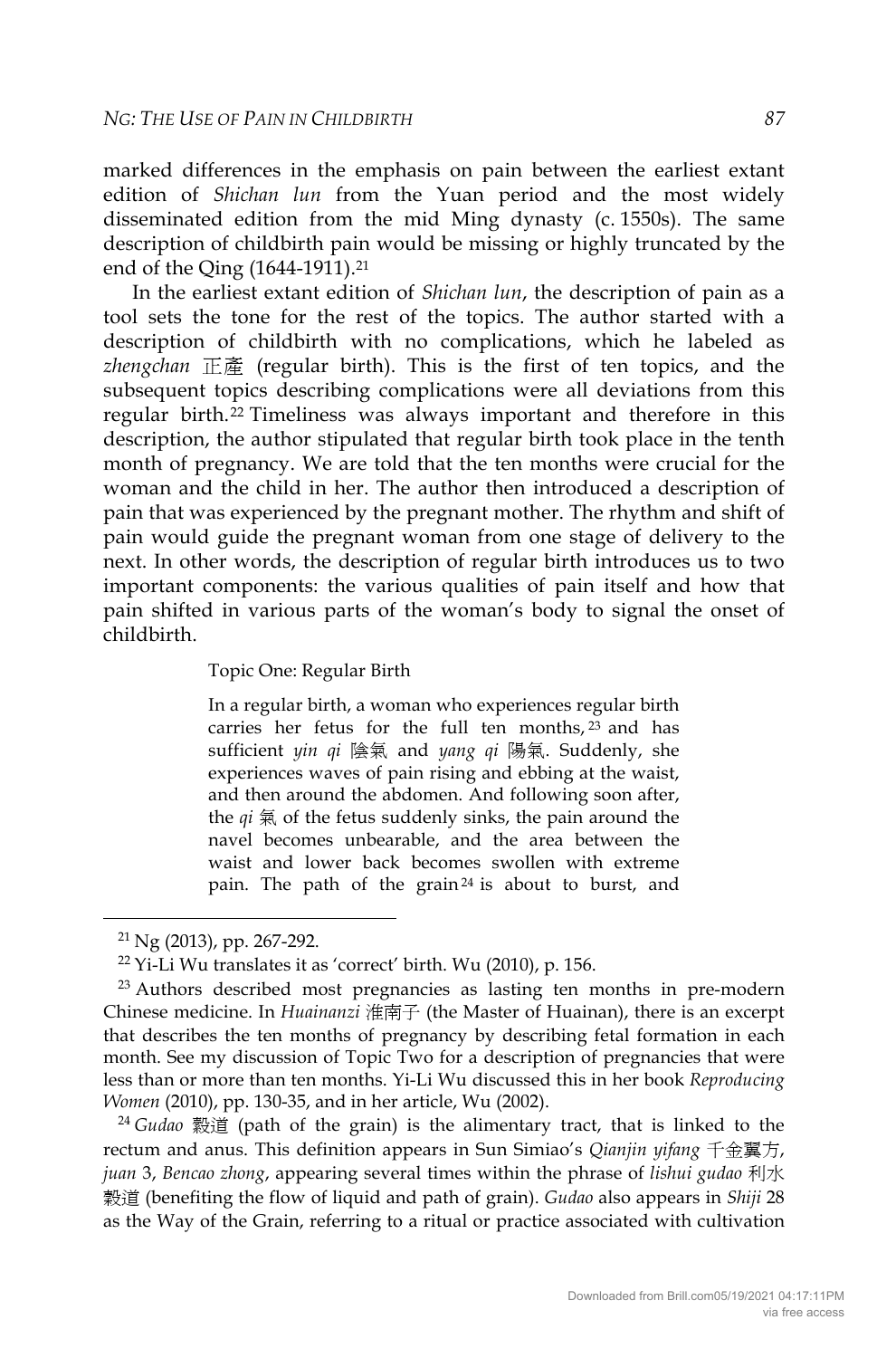subsequently birth fluid breaks and blood descends, and the child is born swiftly. This is called regular birth.

一曰正產

正產者。盖婦人懷胎十月滿足,陰陽氣足,忽然腰腹作 陣,疼痛相次,胎氣頓陷至於,臍腹疼痛極甚,乃至腰間 重痛,穀道挺迸,繼之漿破血下,兒子遂生此名正產。

In Topic One, to describe childbirth pain in *Shichan lun*, the author used two characters: *teng* and *tong.* Beyond *Shichan lun* these two characters could be paired separately with other characters. These pairings could be used to describe emotions that involved sharp pangs resembling physical soreness, such as *xintong* 心痛 (heartache), or *tongku* 痛苦 (hardship). *Teng* was less grave, more like a stinging sensation, and it was also the type of pain associated with parental love for one's child.25 *Tong* was associated with pain arising from illnesses, or extreme provocation in one spot of the body, and in a more general sense it referred to hardships in life. In *Shuowen jiezi* 說文解字 (Explanation of Graphs and Analysis of Characters; completed c. 100 CE), *tong* was defined as sickness.26 When *teng* and *tong* were paired, the most common use was to denote pain that was aching and sore, recurring and unrelenting.27 *Tengtong*, therefore, blends physical and emotional distress, and makes no attempt at separating the two. When *tengtong* is used in the context of childbirth, it denotes the somatic and visceral sensations, all wrapped up in a knot that cannot be unraveled.28

Pain was expected in childbirth, but here, the author qualified pain and used it as a tool to mark the progress of birth. In *Shichan lun*, besides describing *teng* and *tong* qualitatively in order to reflect the experience of a woman, the author also described the rhythm of pain. In Topic One, pain is

for longevity involving grains. *Shiji* 史記 (Records of the Grand Historian), chap. 28, p. 1385.

<sup>25</sup> Ko (2005), p. 482, fn. 6. On the study of *teng* (to love), see Blake (1994), pp. 681- 682.

<sup>26</sup> Shuowen jiezi, p. 154. The original reads "痛,病也."

<sup>27</sup> On the etymology of *tong* in Chinese medicine, see Lin (2012).

 $28$  Messner (2006), p. 58. Lu Gwei-Djen and Joseph Needham discussed the issue of pain in *Celestial Lancets*, and described "visceral pain, [that was] triggered by malfunctions or infection, as opposed to somatic pain." Lu and Needham consulted the works of R. Melzack, M.L. Barr and A. Kuntz, respectively, on pain, the human nervous system and the autonomic nervous system. In Lu and Needham's descriptions of pain related to the heart, gallbladder, bile ducts and appendicitis, pain also started in one location and moved into different parts or regions of the body. Lu and Needham (1980), pp. 204-205, 220-221. On pain as one of many emotions in Chinese culture, see Middendorf (2006). For descriptions of pain in classical medical works, see *Huangdi neijing suwen* 黃帝內經素問 , *juan* 39; "Discourse on Pain" in Unschuld *et al.* (2011), pp. 583-597.

-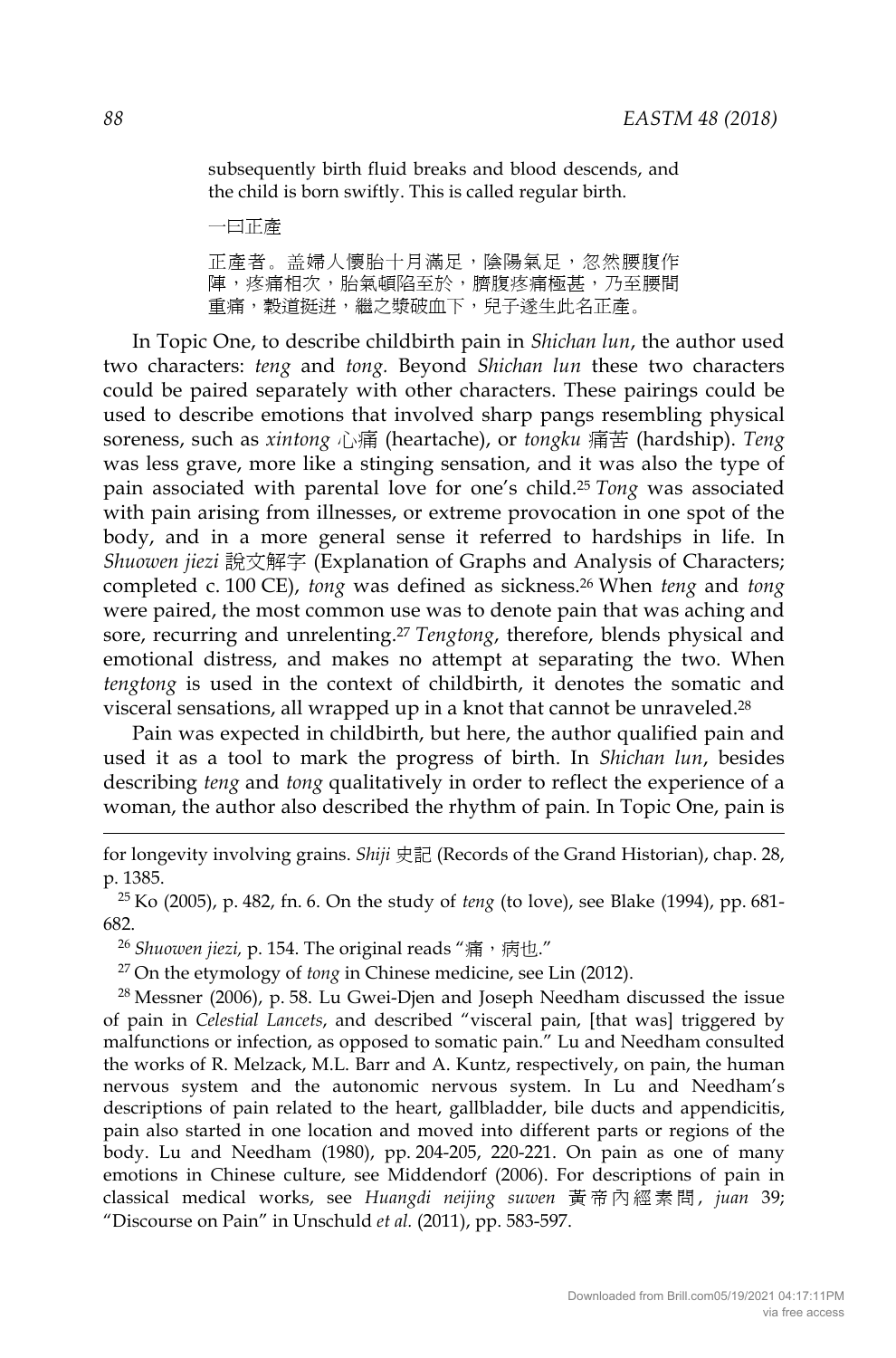not static but has movement and is dynamic. It rises suddenly (*huran* 忽然) and swiftly, and has the quality of *zuozhen* 作陣 (intermittent). Here *zuo* 作 likely referred to rising or increasing, and *zhen* 陣 denoted sudden occurrence or abrupt ending. As a phrase, *zuozhen* was usually used to refer to the formation of something very tight and close together, such as a battle array. <sup>29</sup> The pain described as intermittent therefore rose and fell repeatedly, but also had a throbbing or pulsing sensation. This intermittent pain was followed (*xiangci* 相次) by a throbbing type of pain. Pain had a rhythm.30

Besides the author's description of rhythmic and temporal sensations of childbirth pain, he also specified its spatial qualities. As the pregnant woman began to feel unbearable pain, especially in the waist area and around the lower back, the throbbing changed to a pain that the author described as *zhongtong* 重痛 (heavy or serious pain) experienced in the navel region. *Zhongtong* signaled the start of a different sensation in another part of the body. The spatial descriptions in *Shichan lun* provided both the location and sensations of pain. The throbbing and aching sensations that came in waves, especially from the lower back to the navel region, guided the pregnant woman to recognize that she was ready to give birth. This pain would occur around the waist area (*yao* 腰), and then descend to the abdomen area (*fu* 腹).<sup>31</sup> When the fetus was ready to emerge, the pain was experienced in the lower abdomen region, closer to the navel region (*qi* 臍).

This pain described could only be used as a tool during childbirth with the active participation of the mother giving birth. The treatise assumed a dialogue between her and those helping her (only women presumably). This dialogue on pain would have given the woman a sense of the passage of time during a physically grueling period that could seem interminable. Pain, if repeatedly wrought on the human body can fool the brain/mind into thinking that a longer period of time has elapsed,<sup>32</sup> because the body is

 <sup>29</sup> According to the *Hanyu dacidian*, vol. 1; p. 530, *zuozhen* denotes lining up in a certain formation that is tight and even.<br><sup>30</sup> In contemporary biomedical vocabulary, this is called contractions. On pain and

sensations, see Hartman Landon (1989), pp. 75-82.

 $31$   $Fu$   $B\!ij$ ; the lower stomach, the abdomen; in alchemical Daoism, it is located just below the Cinnabar field (*dantian* 丹田), which is the center of the person, or the proper seat of the mind. The author of *Shichan lun* has differentiated between *yaofu* 腰腹 (waist-abdomen) and *qifu* 臍腹 (navel-abdomen) areas. Then, there is also *yaojian* 腰間 (center of the waist).

 $32$  In a contemporary midwifery textbook, the mother-to-be labored hard till she "reached a level of surrender and her behavior is characterized by great concentration and quietude, creating the illusion that time has stopped." Here time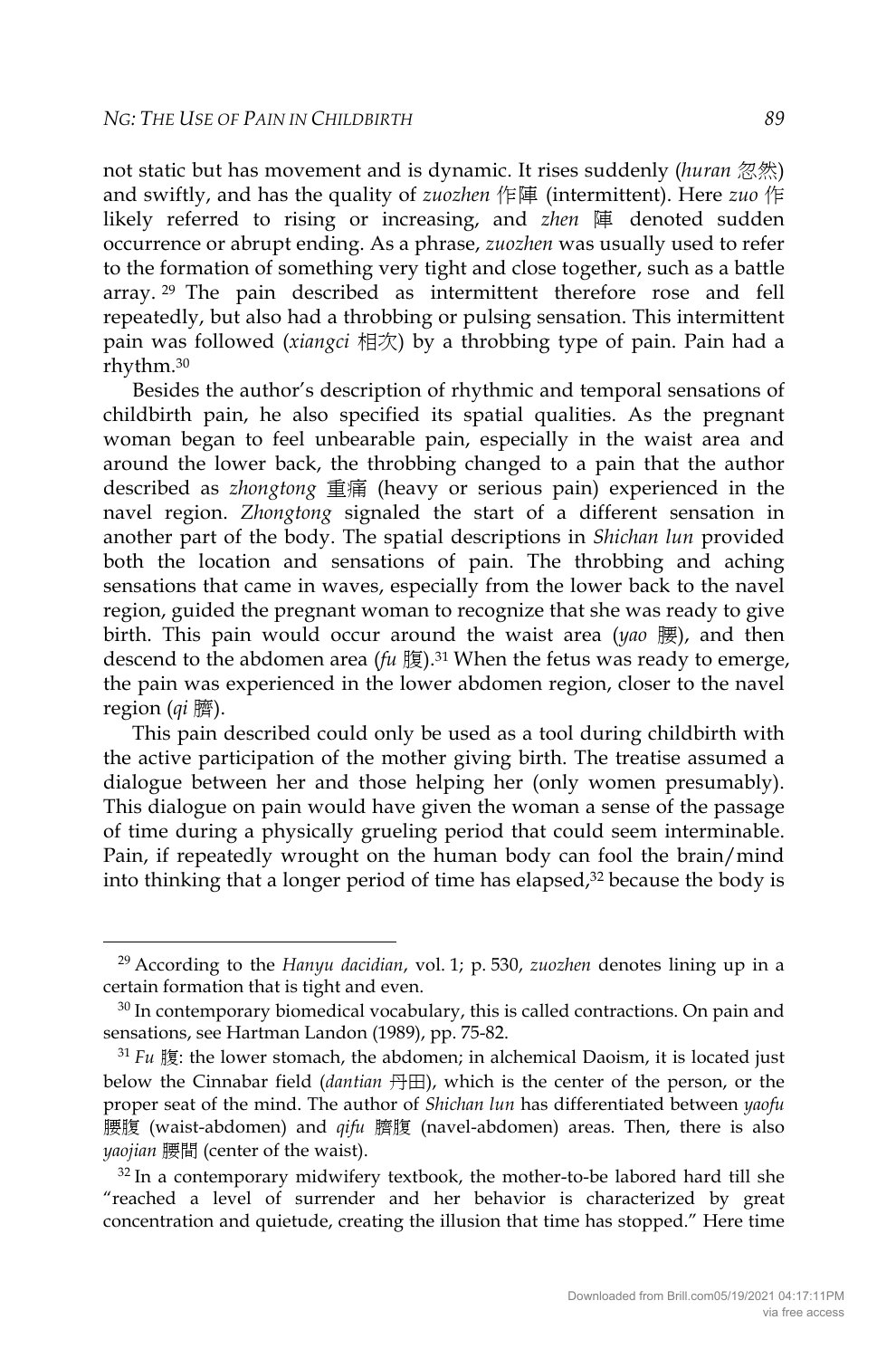experiencing something unpleasant or unfamiliar. Therefore if the pregnant woman could identify which part of the process of childbirth she was experiencing, whether it was the initial waiting period when pain was felt only in the lower back, or further along when pain was experienced in the lower back and the navel region, she would be able to prepare herself mentally. Those attending to her would also be able to get ready to help her walk around while waiting or get her ready to crouch and bear down to give birth. This need to prepare the pregnant mother was described in other parts of Chen's *Furen daquan liangfang*.33

Without pain, it would have been difficult to know that it was time for the pregnant woman to bear down and start pushing. Because pain was experienced only by the pregnant woman, no one else could really tell her when she should be starting to push to give birth. Those around her could only advise her on how to identify the pain that would signal the need to bear down (*zuocao* 坐草, literally, 'sit on the grass'), in order to avoid expending the mother's energy. The male author appeared to have acknowledged that the pregnant woman had the ultimate sense about when to begin pushing, and that it would have been difficult to appropriate this subjective and intensely violent moment of a bodily act, but he had somehow been able to assimilate it into the realm of knowledge production through writing. Interestingly, the author gave due credit to the ability of the birthing woman to trust her body and sensations. In doing so, the male author was also pointing out that the birth attendants or midwives and himself, were not privy to the body that was experiencing pain.34 It is also important to note that the author of *Shichan lun* did not

to practice 'natural childbirth.' I also do not mean for my analysis to be used as alternatives from pre-modern periods that showcase natural birth, or a nostalgia for the pre-patriarchy period, sometimes described by popular pro-natural birth advocates in North America and Europe today. The 'natural birth' movement, especially that in the US, Canada and Europe, arose within specific sets of historical contingencies and variables, was associated with women's movements, medicalization of childbirth, increased reliance on drugs to remove pain, etc. For

-

takes on its own length and temporality for the woman giving birth. Davis (2004), pp. 116-117. 33 Such preparations were mentioned in *Furen daquan liangfang*, *juan* 16, part 2,

*juan* 17, part 1. This exhortation not to trust the first pangs of pain would be repeated in almost every *chanke* 產科 work in the pre-modern period. On the issue of male authors recording the experiences of women and women practitioners in Indian medical treatises, see Selby (2005). Selby highlights "the subtle shifts in the various registers of descriptions" (p. 273) which indicates male authors writing about female experiences in ways that problematize discourse. Such complexities are reflected here in how pain was described in *Shichan lun*. On European male medical authors dominating women's medicine, see Green (2008).<br><sup>34</sup> Here, I am not suggesting that pre-modern Chinese pregnant women were able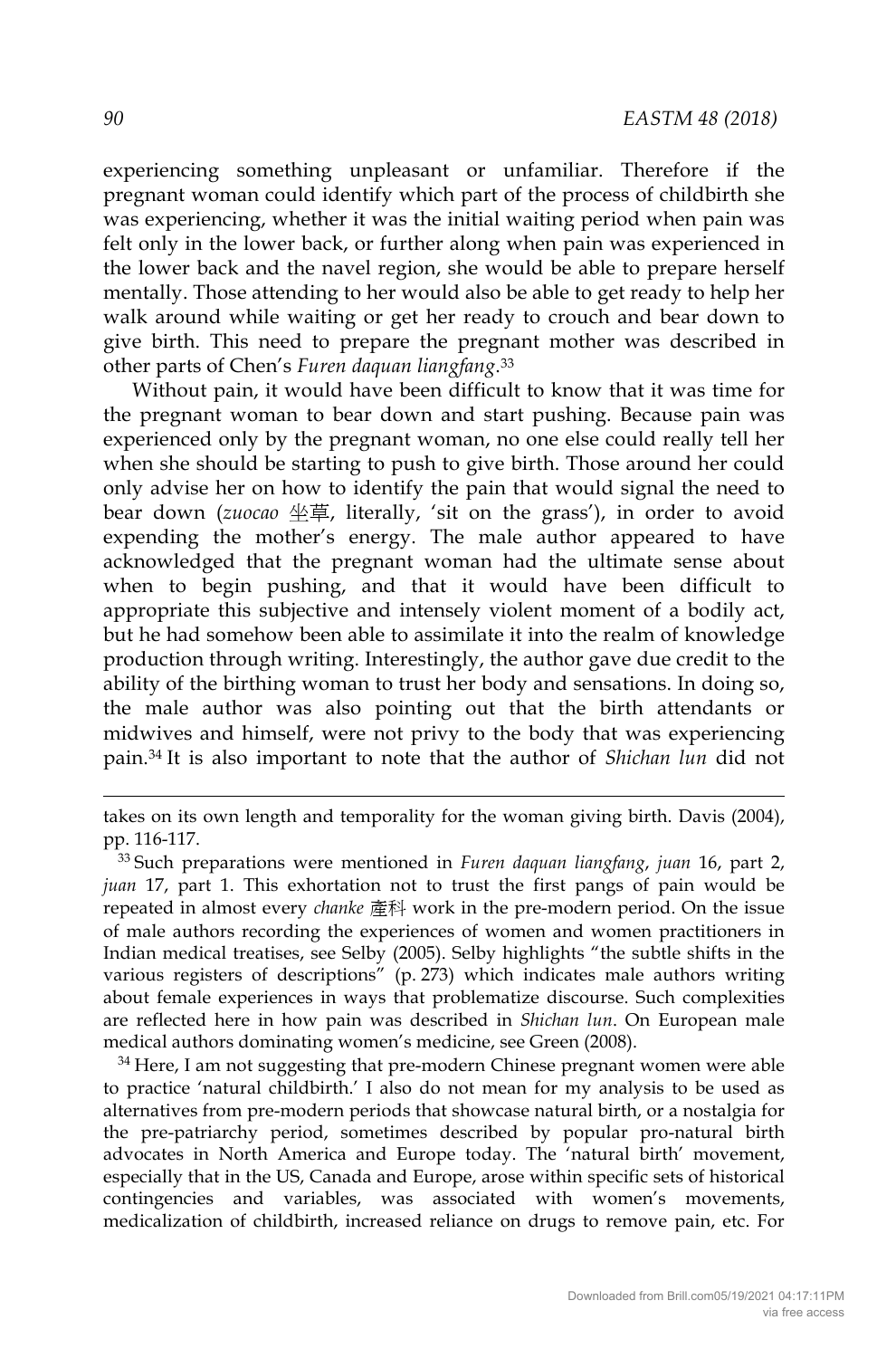describe pain as a symptom of an illness, as pain was for much of Chinese medical writing from the early period.35

The description of childbirth pain in *Shichan lun* suggests deliberate thoughts about the uses of pain by the author and his informants (the birth attendants and midwives), and conversations on differentiating various types and quality of pain experienced during childbirth. The throbbing sensations located in specific parts of the woman's body using *teng* and *tong* in *Shichan lun* were associated specifically with childbirth without complications. When all these signs had appeared but the fetus had still not emerged from the womb, a complication was determined to have occurred. Then some form of intervention was introduced. This would lead us to the complications described in the rest of the topics listed in *Shichan lun*, starting with Topic Two.

In addition to *tong* and *teng*, the author used *shang* 傷, which is commonly translated as 'injury' or 'to harm.'36 In Topic Two, we are introduced to the description of the very painful process of a fetus turning round during childbirth.

Topic Two: Injurious Birth

-

It is possible that some pregnant women will suddenly give birth in the seventh or eighth month of their pregnancy. Some will give birth in the ninth or tenth month, and there are some who will experience one, two years, and even up to four and five years of pregnancy before giving birth. Now, only the full duration of ten months is considered regular birth. The *yin* and *yang* in the life of a person are pre-determined; each has his or her allotted time and day which cannot be changed or altered. Now, there are some, a month before the birth date, who suddenly experience aching pains in the navel and abdomen, resembling one about to give birth. When nothing happens, this is called "testing month," and is not regular birth. If a pregnant mother has not experienced the previous signs associated with regular birth, do not get someone to hold the waist and do not rashly use excessive force to push. Those who feel like they are about to give birth, experiencing aching pain in the abdomen and navel regions, but the body of the child has not yet straightened, if the birth attendant instructs

the latest study on the administration of drugs to remove pain during childbirth, see Wolf (2009), and Kline (2015).

<sup>35</sup> On the importance of pain in early Chinese medicine, see Harper (1998), pp. 80- 98.

<sup>36</sup> Morohashi (1985), p. 8083. *Shang* denotes damage and injury in medical classics, see Unschuld *et al.* (2011), p. 311.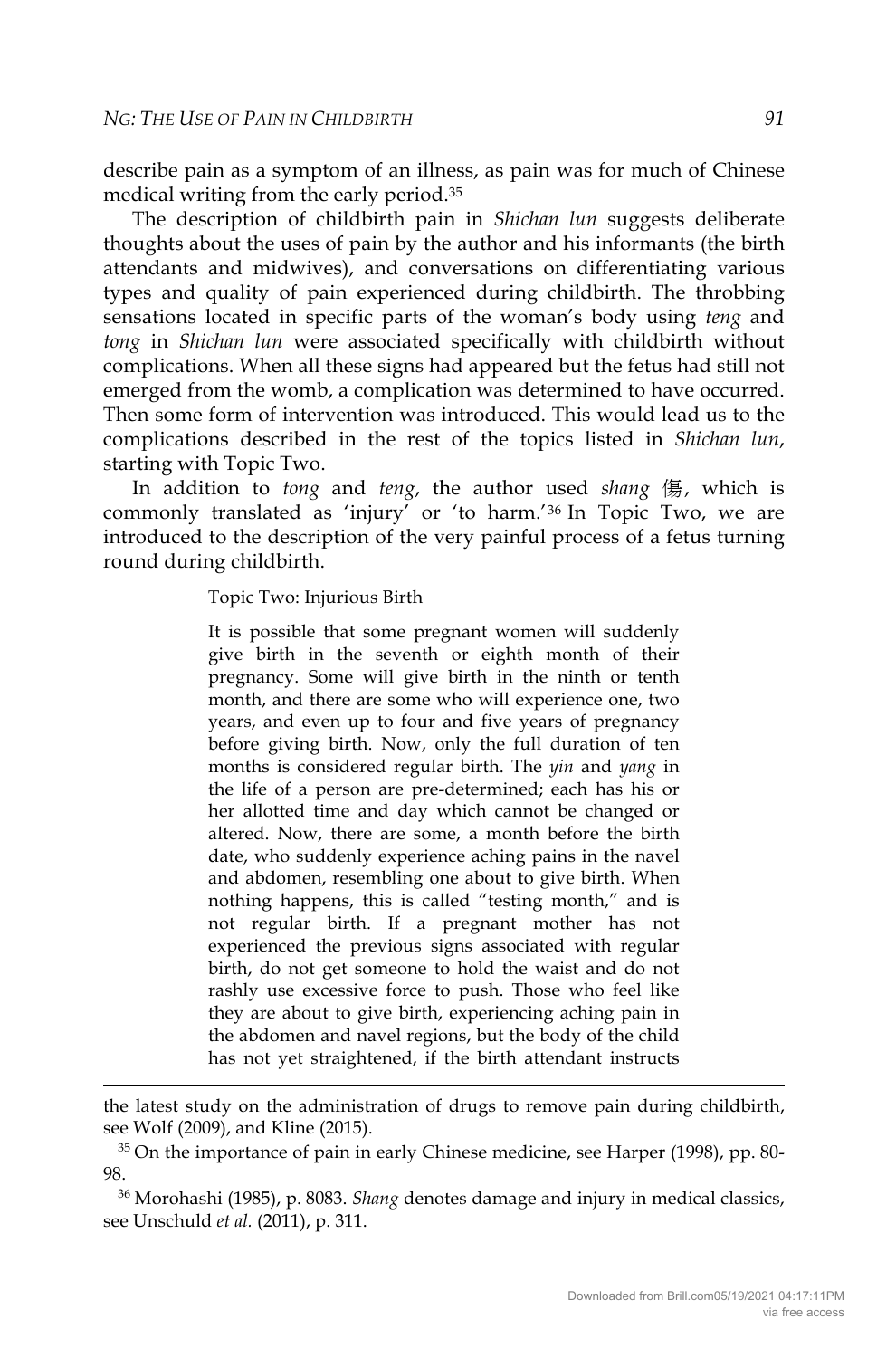the pregnant mother to pointlessly use force when the body of the child is just starting to rotate to one side, the sudden use of force will cause the child to [move] in the wrong direction. Some will lie horizontally and some will turn around, and these are not regular birth. In every case the reason will be that the mother exerts physical force before the right time. In such a situation when the pregnant woman exerts physically, she ought to wait for the child's body to straighten itself, and when the baby is pushed right to the entrance of the birth door, then start to exert physically and push, to get the child to descend and be born. In this way, the pregnant woman uses force at the appropriate time. If there is no sign associated with regular birth and she pushes too soon, and also recklessly takes medicine, she will cause the premature descent of the child. This is similar to pulling a sprout to assist its growth, <sup>37</sup> not only is there no benefit, but harm will ensue. This is called *shangchan*.

二曰傷產

傷產者盖婦人懷胎,忽有七月八月而產,忽至九月十月而 產,忽有經一年二年乃至四年五年而後產者。今獨以十月 滿足為正產。盖一人之生陰注陽定,各有時日,不可改 移。今有未產一月,已前忽然臍腹疼痛,有如欲產,仍却 無事,是名試月,非正產也。但一切產母,未有前面正產 證候,即不可令人抱腰。產母亦不可妄亂用力。盖欲產之 婦臍腹疼痛,兒身未順,收生之人却教產母虛亂用力,兒 身纔方轉動,却被產母用力一逼,遂使兒子錯路,忽橫忽 倒,不能正生。皆綠產母未當用力之所致也,凡產母用力 須待兒子順身臨逼門戶方始用力一送令兒下生。此方是產 母之用力當也。若未有正產之候而用力傷早并妄服藥餌令 兒下生譬如揠苗而助之長非獨無益而又害之此名傷產。

Topic Two, *Shangchan* (Injurious Birth) describes an extremely strenuous and arduous type of childbirth. Here*,* the fetus turned around only during childbirth resulting in an extremely painful ordeal for the pregnant mother. The term *shang*<sup>38</sup> was used instead of *teng* or *tong*, suggesting that the author saw a need to differentiate various types of pain during childbirth. While pain in the first topic was used as an indicative tool, pain in the second topic was associated with a birth complication. Specifically, the *shang* (injury) sensations in the second topic were

 $37$  揠苗助長: to pull at the sprouts in order to help them grow. This is found in *Mengzi*, and tells the story of an impatient farmer who killed his crops by pulling them up by an inch to help them grow faster. Bloom (2009), Book 2A2, pp. 29-32. 38 Dorothy Ko explains that pain was often described as either *tong* <sup>痛</sup> or *shang* <sup>傷</sup>.

Ko (2005).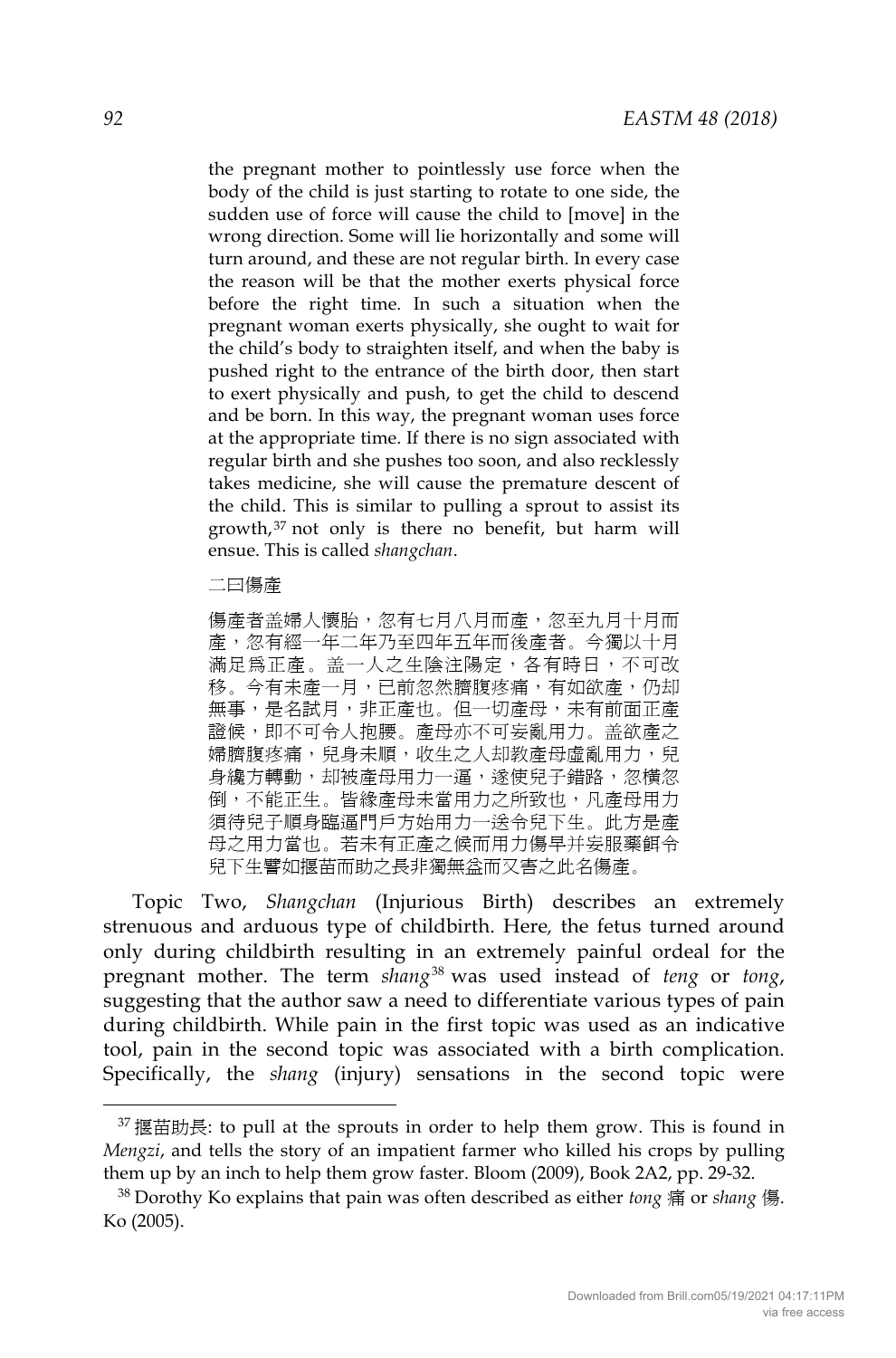associated with the fetus turning around during the initial stage of childbirth, <sup>39</sup> and misidentifying the pain, which lead to further complications. That is, if '*shang*' was interpreted as '*teng*' or '*tong*,' the mother would risk pushing a fetus that was not yet ready to descend. The author chastised birth attendants who urged the mother to start pushing just because she experienced pain around the *qi* (navel) and *fu* (abdomen) regions. Here was an instance of using pain as an indicator erroneously. Although temporal and spatial pain descriptions as an indicator of birth progress were important, Topic Two described how pain was not enough to signal impending birth. Instead, childbirth pain that was useful had to occur in a timely manner and be used as a tool in conjunction with other aspects of pregnancy and signs of the body.

Pain that was felt in untimely moments, such as before the full term of pregnancy was up or after the full term was over, pertained to potentially problematic types of pain. In Topic Two, the author introduced the idea of gestation periods that were shorter or longer than the most common ten months. <sup>40</sup> The possibility of uncommon gestation periods was raised because these could lead to pain episodes that did not result in birth. He advised that some women may have longer gestation periods but could still give birth without problems. The author then went on to describe pain that was felt in the ninth month of gestation and was called *shiyue* 試月 (testing month).41

The ability to harness the use of childbirth pain was crucial to knowing when childbirth would start. This specific concern of defining the right type of childbirth pain was also discussed in other parts of *juan* 17 of *Furen daquan liangfang*, the *juan* that also contained *Shichan lun* in part two*.* Chen Ziming explained that when a pregnant woman experienced sporadic pain in the abdomen region in the final month of her pregnancy, she could mistakenly think that it was time to give birth. Chen cautioned that such

<sup>&</sup>lt;sup>39</sup> A fetus turning around close to the full term of pregnancy has been recorded as a very painful experience. It is possible for the fetus to rotate either spontaneously or manually during labor. Besides spontaneous rotation during labor, in an event of a breech presentation, that is the baby has its head high up below the ribcage and its legs or buttocks are facing the vagina, an external cephalic version (ECV) could be performed. Marshall and Raynor (2010), pp. 47-55.<br><sup>40</sup> Yi-Li Wu discussed pregnancies that were shorter than ten months and those

that lasted beyond ten months and sometimes for years. Wu (2010), pp. 120-146. See also Furth (1998), pp. 94-119.

<sup>41</sup> The terms, *shitong* and *nongtong* 弄痛 (deceptive pain, mentioned in section one of *juan* 17, *Furen daquan liangfang*), can be translated as 'false labor.' On 'false labor' see *Williams Obstetrics* (2010), p. 384. *Williams Obstetrics* notes that false labor often stops spontaneously, an observation also made by medical authors in medieval China.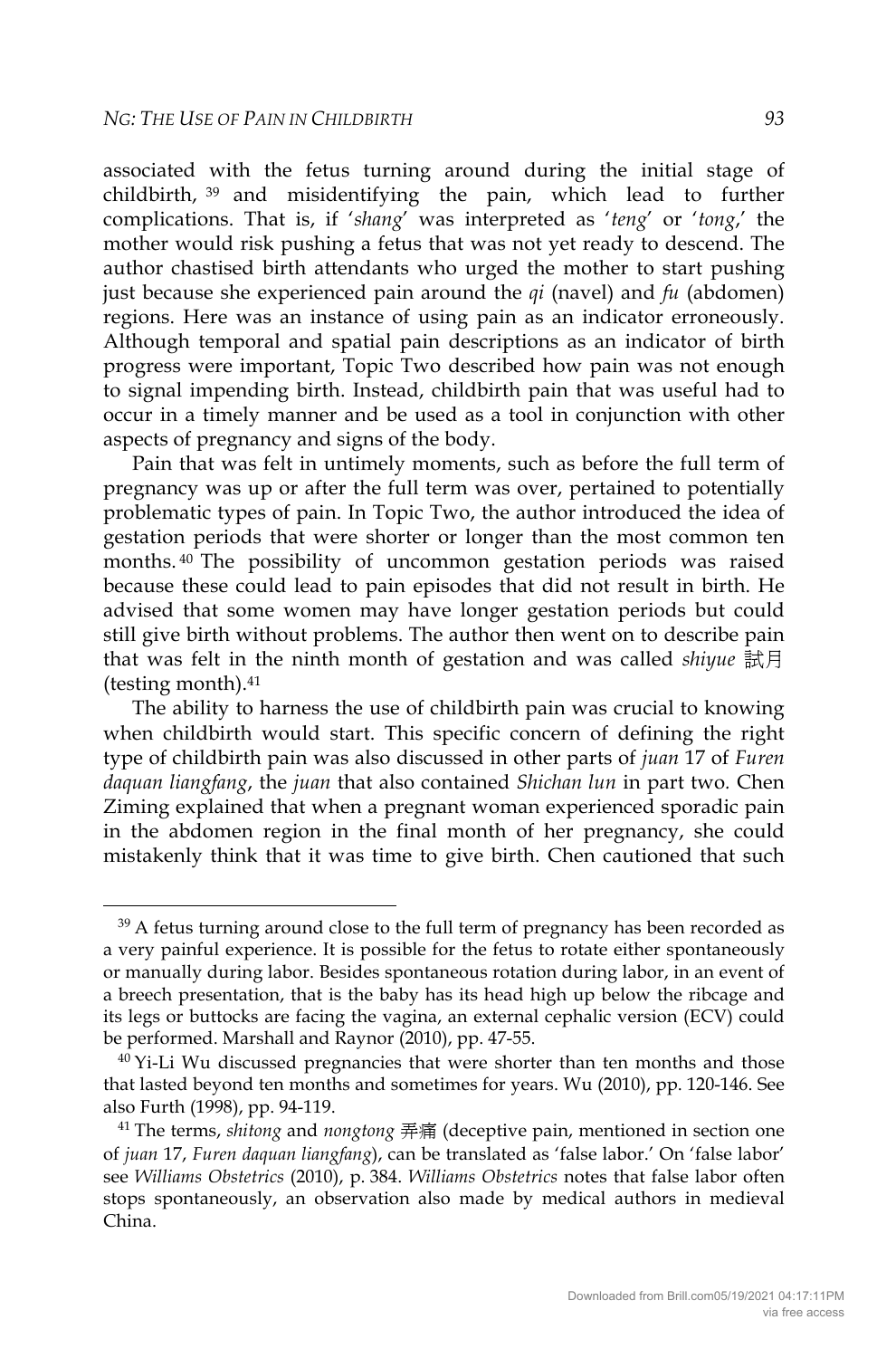pain, neither rhythmic nor gradual, should not be associated with the actual birth that medical authors defined as *zuocao*. Chen went on to provide a description of how to determine the 'right' pain in his introduction to "why difficult births occur," immediately before *Shichan lun* in *juan* 17. Chen called the wrong type *nongtong* 弄痛 (deceptive pain), which did occur in a recurring manner but was neither rhythmic nor gradual. This pain was felt in the abdomen area but not around the navel. Only pain that was felt in both the navel and abdomen areas, as described in *Shichan lun,* was a legitimate sign that it was time to give birth. Pain that did not meet these criteria was therefore 'false' and should not be mistaken as an indication to bear down. Chen Ziming advised pregnant women to wait till the pain was 'extreme,' as if "one's eyes were on fire" before preparing to bear down.42

Therefore, *nongtong* described by Chen Ziming was similar to *shiyue* (testing month) described in Topic Two, *Shangchan*. Both *nongtong* and *shiyue* involved pain that could potentially pass as the pain that would bring on delivery. The only difference between the two types of pain was when that pain could occur. *Nongtong* could happen at any time right up to birth and *shiyue* started about a month before birth was supposed to take place. Because both *nongtong* and *shiyue* pains resembled delivery pains, even the experts like midwives, could make the mistake of misidentifying the start of childbirth.43

The emphasis placed on identifying and locating false pain or pre-term contractions in *Shichan lun* conveyed the sense that practitioners, medical authors and family members all found the unpredictable nature of childbirth worrisome. If impending childbirth could not be reliably known, they tried to find signs on the woman's body that would signal its readiness to give birth. Pain, with specific spatial and temporal qualities experienced by the mother, was one such tool. But it was a tool that could mean other things too—other illnesses or complications associated with pregnancy. Childbirth pain therefore had to be carefully qualified and combined with other visual or somatic signs on the mother's body, such as "fire in her eyes" which Chen Ziming quoted from *Chanbao fang* 產寶方

 <sup>42</sup> *Furen daquan liangfang*, *juan* 16, part 2. Chen Ziming was quoting from *Chanbao fang* 產寶方, see footnote 45. A similar line describing pain in the abdomen and fire in one's eyes can also be found in *Waitai miyao juan* 34, which the compiler of *Waitai*  quoted from the Tang dynasty work *Beiji Qianjin yaofang*, *juan* 2, *Furen fang shang* 婦人方上, section 5 on *Nanchan* 難產 (Difficult Birth).

 $43$  The consequence would be that the mother would start pushing and expend her energy. The start of childbirth or the beginning of labor is still considered the hardest stage to determine in the 23rd edition of *Williams Obstetrics*. "The greatest impediment to understanding normal labor is recognizing its start." *Williams Obstetrics* (2010), p. 382.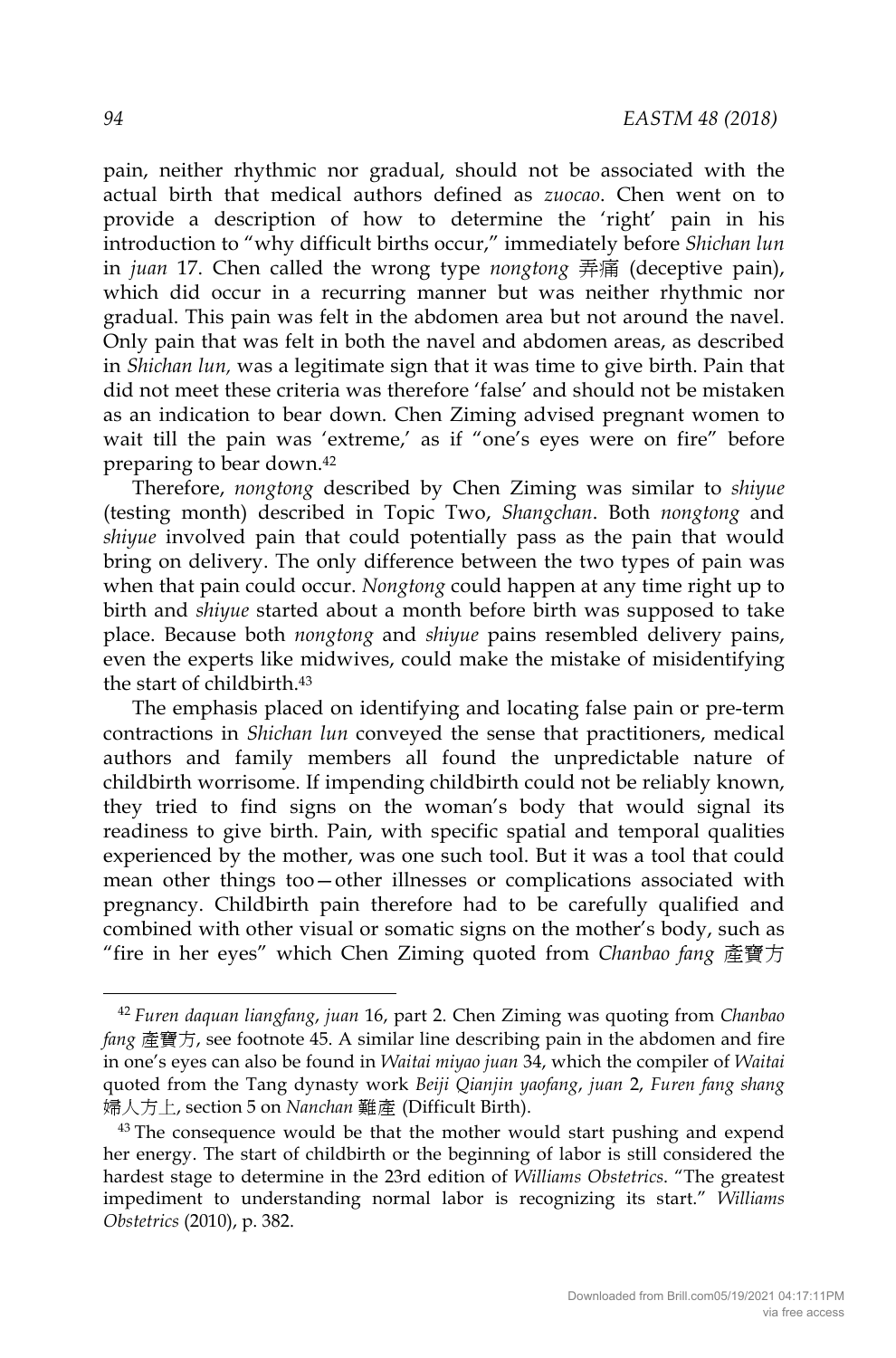(Birth Treasury), and the sensation of needing to defecate (*gudao tingbeng* 穀道挺迸) in Topic One.<sup>44</sup> The consequence of identifying the wrong pain or diagnosing the wrong start of childbirth as described in Topic Two, was that the mother would mistakenly start bearing down to push and inadvertently exhaust herself prematurely, and possibly harming the fetus. This would result in further errors caused by ingesting inappropriate medicine to hasten the birth. The author likened this to the act of pulling up a sprout to help it grow (*yamiao er zhu zhi zhang* 揠苗而助之長), and cautioned that it actually would cause more harm than good.

Current management of pain or birth contractions (contemporary term for labor pains) differs from the pain described in *Shichan lun*, although in the past and today, there is a general sense that childbirth pain had to mean something.45 Today, pain is considered by some as an affliction or a physical hindrance to a blissful birthing experience, and is assumed to be removable. An obstetrician or even a midwife today would have at their disposal a wide array of tools used for measuring dilation, fetal heart rate and many different instruments for charting the progress of birth.<sup>46</sup> More importantly, these electronic tools or machines used to read signs on and of the body also mean that we might not be able to appreciate a corporeal use of the human body's sensations as a gauge for when birth can or should take place. We no longer need to harness the potential of pain as a tool or a sign that require attention. Instead, it is now more common to talk about pain as something unpleasant, a sensation to be managed and ultimately removed. If a patient needs to discuss the meaning and experience of her pain, she would have to compartmentalize her experience into spiritual, psychological, mental, and bio-medical subfields. The interrelated and often complex interplay of all of the above fit poorly in fields of medicine

 <sup>44</sup> *Chanbao fang* 產寶方 (Birth Treasury), also commonly referred to as *Chanbao* 產寶, is attributed to Tang dynasty Zan Yin 昝殷 (fl. 897) of Sichuan province. This was one of the earlier works devoted to pregnancy and childbirth care for women. The original work is no longer extant and only fragments have been preserved in works like *Furen daquan liangfang*. An extant manuscript copied from a printed Song work was preserved in Japan and was brought back to China during the Guangxu reign (1875-1908); *Fan Xingzhun jiyi Zhongyi guwenxian congshu*. For other versions, see Ma (1990).<br><sup>45</sup> Buddhist literature offers different and complex interpretations of pain and

suffering at birth by mother and child, and some of those early sutras converted into Chinese. See Kritzer (2014). 46 Jarvis (1994), esp. p. 489, "The Progress of Labour." There is no objective marker

to determine the start of labor. In clinical textbooks, the commencement of labor is set as the time of admission to the labor ward.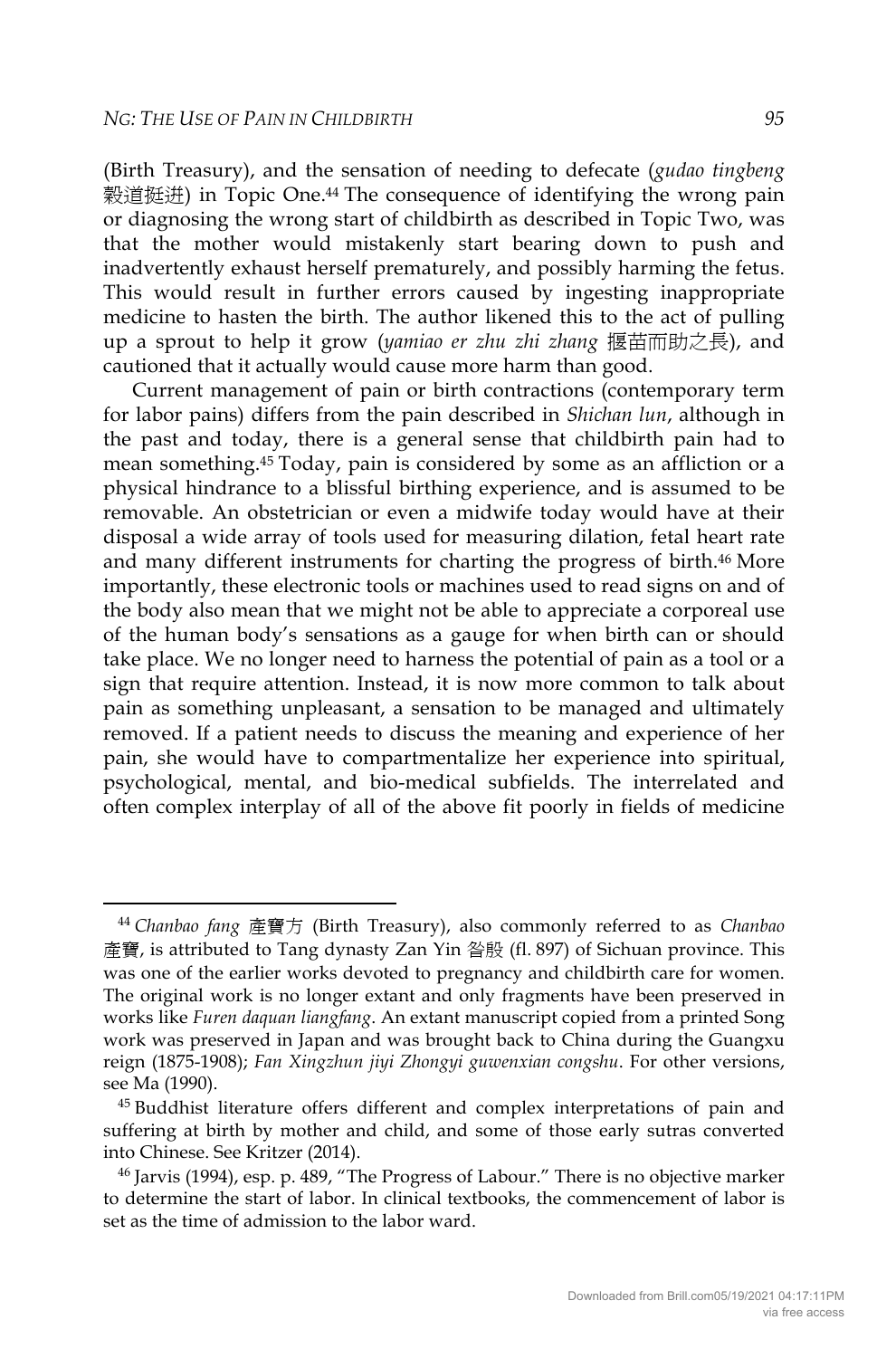or psychology, therefore making it hard for patients to address pain as at once psychological and physical.47

Although painful contractions are explained as uterine activity that could stop spontaneously or lead to labor, it is not considered as useful by many.48 Even with modern technology, we are still unable to accurately predict when a pregnant woman will give birth (naturally and vaginally, unless birth induction or surgical Cesarean section was scheduled).49 The use of pain in *Shichan lun* to attenuate the unpredictable timing of childbirth was a type of tacit knowledge that developed with the human body. It is knowledge that is hard to describe and document. Therefore, to read about the use of childbirth pain in a Song medical writing is to enter into the world of corporeal sensations and expressions of another time.

# **Other Types of Childbirth Pain**

It is striking that pain was not described in *Shichan lun* topics which featured possibly life-threatening complications. Childbirth pain in those complications was no longer a useful type of pain as described in Topics One and Two, where it was a tool. In Topics Three: *Cuichan* 催產 (Hastening birth), Six: *Hengchan* 横產 (Horizontal birth), Seven: *Daochan* 倒產 (Inverted birth), Eight: *Pianchan* 偏產 (Tilted birth), and Nine: *Aichan*  礙產 (Obstructed birth), the positions of the fetus, whether in transverse, breech or oblique positions, or when the buttocks, hand, feet emerged before the head, would have caused great discomfort and possibly some form of protracted severe pain for the mother. However, pain in those topics in *Shichan lun* was not elaborated. Although complications during birth were described as *channan* 產難 (birth difficulties) or *nanchan* 難產

 <sup>47</sup> Melzack (1984) addresses this issue.

<sup>48</sup> Medical texts describe pain as a defining feature of childbirth and also the start of labor is denoted by "the clock time when painful contractions become regular," but cautioned that such a sign was unreliable. Instead, the time of admission to the labor unit, combined with ruptured membranes, bloody 'show,' or complete cervical effacement (dilation up to ten centimeters), were the criteria for determining the start of labor. *Williams Obstetrics* (2010), pp. 374, 83-84. In *Shichan lun*, there is no differentiation between the pain of contractions or flesh tearing, i.e. the fetus tearing through the body of the mother.

 $49$  To ascertain when the baby might be born, the most common way of calculating gestational age is to count 280 days from the first day of the last menstrual cycle. This method is called Naegele's rule. Another method is to obtain a sonographic estimate in the second trimester, and another procedure is amniocentesis, which involves using a needle to puncture the amniotic sac in order to extract a small sample of amniotic liquid, to determine the age of the fetus. *Williams Obstetrics* (2010), pp. 78, 83.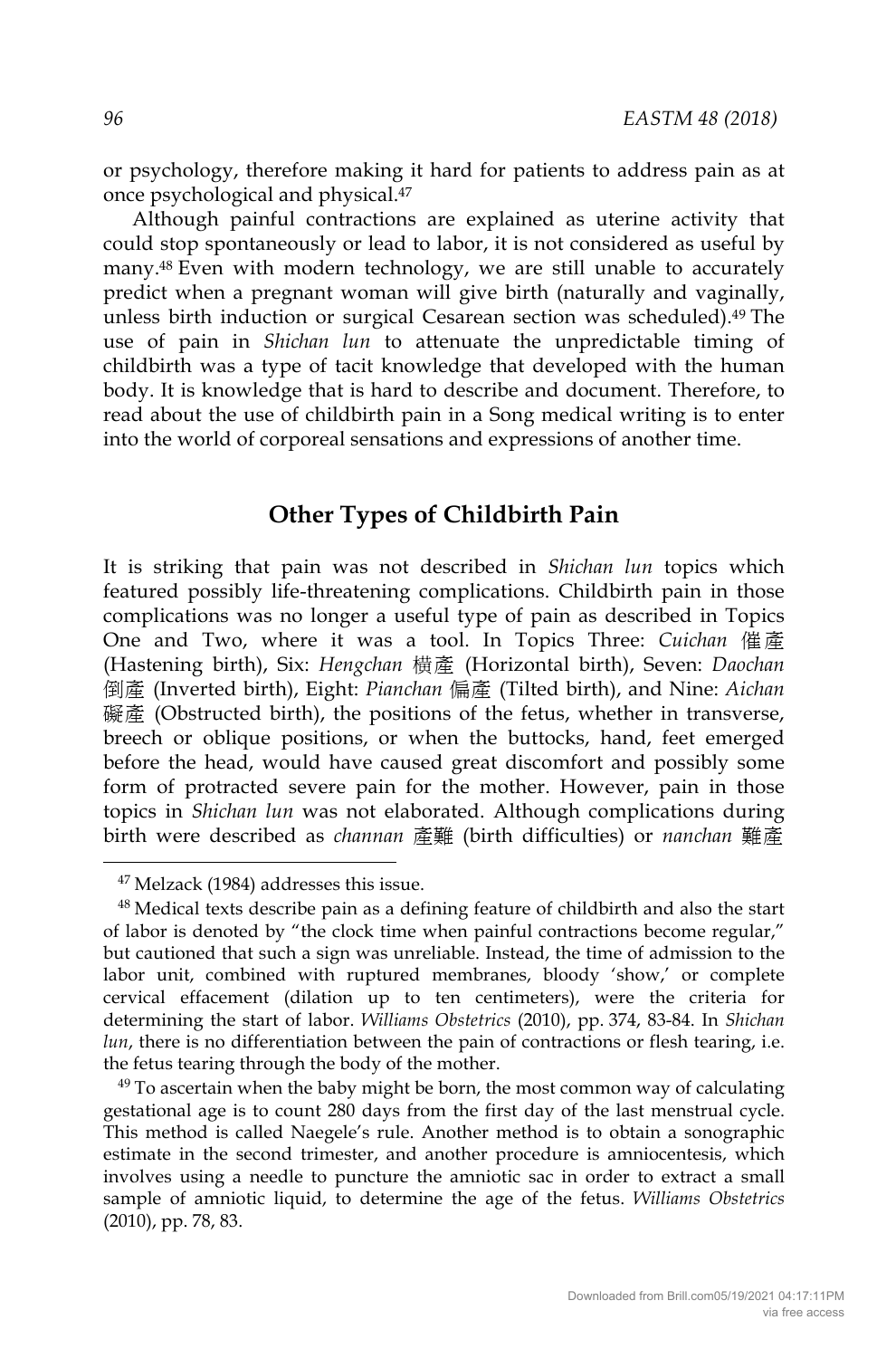(difficult birth), the two terms most frequently used to denote difficult birth or birth complications in medical works, *tong* and *teng* were not further elaborated in these topics in *Shichan lun*.50 It appears that the author used *tong* and *teng* only to denote an expected process, and that this type of pain was useful, while the use of the character *shang* denoted injury, which entailed pain in a graver context. Where pain was not described in the topics that would have caused great discomfort and unbearable pain, there appeared to be little use for pain descriptions.

Neither the author Yang Zijian nor the compiler Chen Ziming comment further on pain in difficult childbirth as useful. Chen instead provided a lengthy list of medicinal formulas (*fang* 方) to manage difficult births, many of which also helped with extreme pain.51 The section was titled *Cuisheng fanglun disan* 催生方論第三 (Part 3: Hastening birth topics). The formulas were aimed at resolving the complications of childbirth, the untimeliness of malpresentation and in a few cases, the extreme pain and hardship suffered by the birthing woman. In these formulas, various descriptions of childbirth pain included *futong* 腹痛 (abdomen pain), *yao zhongtong* 腰重痛 (heavy pain around the waist), *nanchan tongju* 難產痛劇 (severe pain during difficult birth), *chanyu jiannan* 產育艱難 (suffering and difficulties during birth and rearing of child), and *linchan zhentong* 臨產陣痛 (pain coming in waves close to the moment of birth) were listed. Specifically, he included two recipes that addressed the most severe pain of childbirth. One of these recipes, *Cuisheng rusheng san* 催生如聖散 (Birth Hastening Sagely Powder) included *huangshu kuihua* 黃蜀葵花 (*Abelmoschus manihot (L.) Medik*).52 to

 <sup>50</sup> Although pain was mentioned but not described in some recipes in *juan* 17, I have noted that extreme pain was usually associated with *nanchan* 難產 (difficult birth). *Shichan lun* contains no elaboration of extreme pain in the topics that discuss difficult birth or complications.  $51$  The character *fang*  $\overline{f}$  could also be translated as 'methods,' for example, in

Daoist works which included *fangshu* 方 書 (Book of Methods), these were concerned with knowledge of nature or that involving the manipulation of nature, and other occult arts. Such arts were linked to the person of *fangshi* 方士 (gentleman with methods, Sivin's translation), which is hard to translate. On the term *fangshi*, see Sivin (2010). Sivin discusses the problems with various translations of this term, which include: master, gentleman, doctor, diviner, magician, master of methods, and magical practitioner.

<sup>52</sup> *Huangshu kuihua* 黃蜀葵花 (Abelmoschus manihot (L.) Medik) is also listed in *Jiayou buzhu shennong bencao* 嘉祐補注神農本草 (1060 CE, *Annotated Shennong Materia Medica*). For complete entry see *Zhongyi dacidian*, p. 1536. This should not be mistaken for another materia medica called *kuizi* 葵子, a shortened form for *Dongkuizi* 冬葵子 (Malva crispa L.). Both *kuihua* and *kuizi* are used in recipes for pregnant women. *Zhongyi dacidian*, p. 522. Lee Jen-der pointed out that many *cuisheng* 催生 (hastening birth) recipes included *kuizi* 葵子, *qumai* 瞿麥 (Dianthus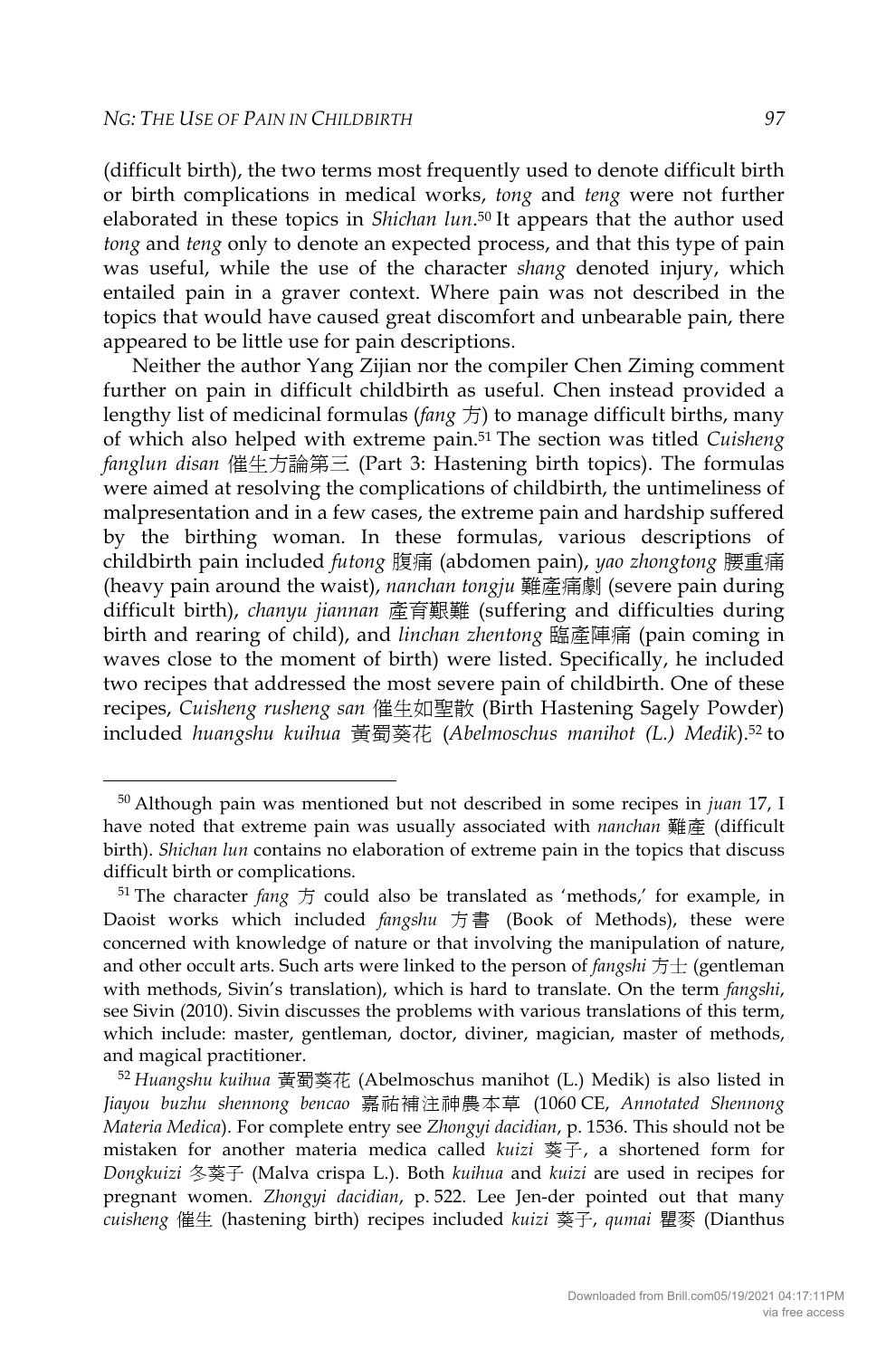relieve the pregnant woman of the extreme pain experienced during a birth complication (*nanchan tongju zhe* 難產痛劇者). Only in this recipe do we get some notion of how painful a birth complication could be. The character *ju*  劇 denotes strong, much, dramatic and extreme. In the other recipe attributed to a certain Mr Chen (Chen shi 陳氏), the *Cuisheng shenxiao qisheng san* 催生神效七聖散 (Birth Hastening Wondrously Effective Powder of the Seven Sages), pain was described as *zhentong* 陣痛 (pain coming in waves).53

There was no further explanation or elaboration of the *teng* or *tong* experienced by the mother during childbirth. This silence stands in stark contrast to what was said about pain in Topic One of *Shichan lun*, and the medical advice against bearing down or pushing just because pain (i.e. contractions) started. The silence on pain in the rest of the Topics describing increasingly severe complications, combined with the wide range of medical formularies on managing those complications and pain suggest that the description of childbirth pain was useful in a standard birth. The author and his informants emphasized that specific type of pain at length in order to use it and wield it like a tool as one would an instrument to gauge or measure.

### **Childbirth Pain in Other Medical Texts**

The earliest Chinese medical texts on birth said little about childbirth pain.54 Where there were descriptions of childbirth suffering, none were specifically rendered in the same way as that seen in Topic One in *Shichan lun*. For example, childbirth pain was not mentioned in the excavated Mawangdui medical work, *Taichan shu* 胎產書 (Book of Birth, tomb sealed c. 168 BCE). <sup>55</sup> But pain was an important aspect of early Chinese

-

chinensis L.), *danggui* 當歸 (Angelica sinensis), *niuxi* 牛膝 (Achyranthes bidentate Blume root), *puhuang* 蒲黃 (Typha angustifolia L. or T. latifolia L.), *xiongqiong* 芎藭 (Ligusticum chuanxiong), *gancao* 甘草 (Glycyrrhiza urallensis Fisch). Lee (2008), pp. 106-107.

<sup>53</sup> *Furen daquan liangfang*, *juan* 17, part 3 on Hastening Birth formularies, and also in *Shichan lun.* 

<sup>&</sup>lt;sup>54</sup> Besides more recent scholarship on the history of women's medicine by Furth (1998), Lee (2008) and Wu (2010), see also Ma (1983).<br> $55$  Harper (1998), pp. 372-384. The closest mention to childbirth pain is indirect

and suggestive. "If a woman prepares boiled *bai mugou* 百牡狗 (an insect of uncertain identity) heads and she alone eats them, the child is beautiful and radiant, and also emerges easily," in *Taichan shu* 胎產書 (*MSV.8)*, p. 381. Other references to pain as an important aspect of discerning health, and the identification of pain were recorded in two manuscripts ("Zubi shiyi mai jiujing" 足臂十一脈灸經 *MSI*.A and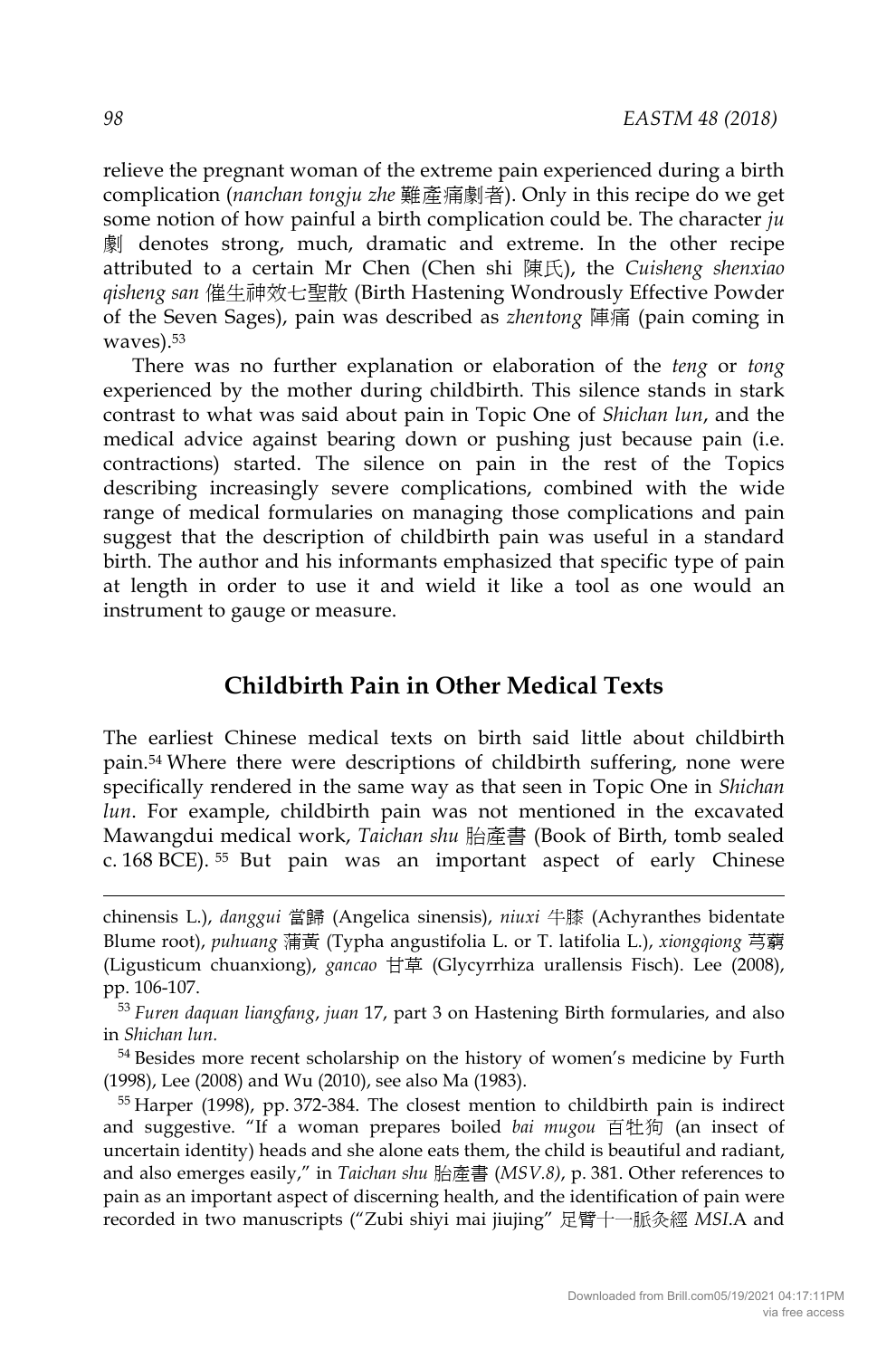understandings of the body. Pain was the foundation upon which illness could be defined and diagnosed. Donald Harper had argued that in the Mawangdui *Maishu* 脈書 (Book of Pulse), the body is made up of six 'constituents': flesh (*pi* 皮), bone (*gu* 骨), *qi* 氣, blood (*xue* 血), muscle (*rou/ji* 肉/筋), and vessel (*mai* 脈). Each constituent has a function and "manifests a distinctive feeling of pain."56 Knowledge of pain in these constituents was crucial to 'knowing' the body, since "pain signifies a specific dysfunction which if not remedied leads to death."<sup>57</sup> According to Harper, in the Han dynasty, "the new index of illness was pain."58 By mapping pain onto vessels, a vessel theory was developed and the discussion would be recorded in *Huangdi neijing* 黃帝內經 (Classic of the Yellow Emperor). In early Chinese texts, *qi* and blood moved along these vessels, and pain along points on these vessels indicated an imbalance or illness of the body, and because these were mapped along vessels, pain was connected to *qi* and blood in the body.59 Pain is explicitly an important part of the early Chinese medical tradition.

Besides excavated manuscripts, received works like the *Huangdi neijing Suwen* 黃帝內經素問 (Classics of the Yellow Emperor, Simple Questions) contains records of how pain was understood and expressed by practitioners and elites from the early period.60 In *Suwen juan* 39, *Jutong lun* 舉痛論 (Discourse on Pain), the Yellow Emperor and his interlocutor Qibo 岐伯 discussed different types of pain, the manifestation of sensation (temporal, spatial, punctuated pressure, incisive pressure, dullness), affective conditions (nine types of emotive  $qi$ ),<sup> $61$ </sup> locations on the body, and

-

<sup>58</sup> Harper (1998), p. 82. Additionally, Li Jianmin argues that the main technical term linked to the workings of *mai* 脈 or vessels was *tong* 痛. Li (2007), p. 110. He cites the example of the "Zubi shiyi mai jiujing" 足臂十一脈灸經 (Cauterization Canon of the Eleven Vessels of the Foot and Forearm), whereby ailments were identified through the parts that were in pain; the character *tong* was used throughout.

<sup>59</sup> Harper (1998), pp. 80-82. Also in *Huangdi neijing Suwen*, *juan* 11, topic 39, pp. 583-597. In topic 39, "Discourse on Pain," the Yellow Emperor asked Qibo to explain the various types of pain sensations and the aetiology of those sensations.

<sup>60</sup> Lin (2012), pp. 107-214. 61 These were: *nu* <sup>怒</sup> (rage or anger), *xi* <sup>喜</sup> (joy), *bei* <sup>悲</sup> (grief or sadness), *kong* <sup>恐</sup> (alarm or fear), *han* 寒 (chill or coldness), *ling* 靈 (sentient or alert), *jing* 驚 (fright or

<sup>&</sup>quot;Yin Yang shiyi mai jiujing, jiaben" 陰陽十一脈灸經甲本 *MSI*.B), showed that early Chinese depiction of pain followed the path of the vessels.

<sup>&</sup>lt;sup>56</sup> Harper (1998), pp. 77-90.<br><sup>57</sup> Harper (1998), pp. 442-446 (for transcripts of Mawangdui manuscripts where *tong* 痛 appears very frequently). According to Lo (2000), p. 39, the *Maishu* includes very brief descriptions of the qualitative use of pain to locate the origins of illnesses.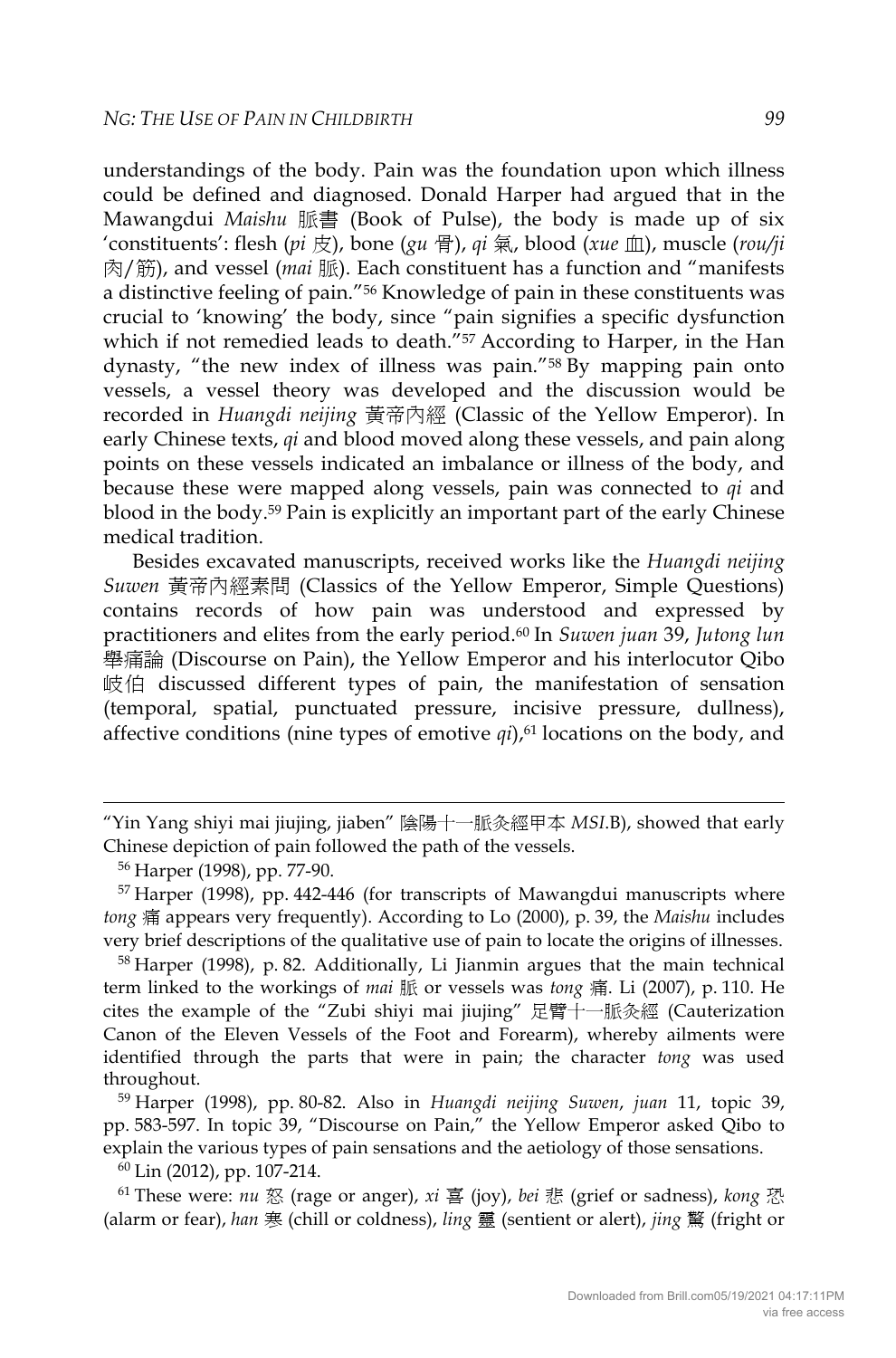how *qi* and blood move within the vessels and organ systems. The body in pain was expressed through the swelling or contraction of *qi*, resulting in the stagnation of either blood or *qi*, or both.62 The patient's description of her own pain sensations, in one part of the body or throughout it, was just as important as the physician's visual and tactile inspection of the patient. To ultimately restore the body to health or an optimum balance of *yin-yang,*  Blood and *qi*, a physician had to switch between locating the site of physical pain and the "whole-bodily sensations."63 The discourse of pain was therefore the basis upon which practitioners tailored their treatment for their patients, and that which medical authors expounded in their writings.64 Although childbirth pain was not explicitly described in extant medical works from early China, the extant works on pain speak of attempts by medical authors to fully explore the use pain experienced and expressed by patients. Much of the pain described in early extant works was concerned with diseases, with manifestation in the form of abnormal growths (ulcers, sores, etc.), emetic, diaphoretic, or febrile manifestations. Childbirth did not fit in these categories and there was no extensive discussion of childbirth pain in these texts.

This absence would change in the post-Han period (c. 220) and in particular, Wang Shuhe 王叔和 (265-316) tells us in his work, *Maijing* 脈經 (Classic of the Pulse), that a woman, who felt the urge to give birth would feel pain in her abdomen. That pain extended to the waist and spine, and then she would have the urge to give birth.

> A pregnant woman's pulse departs from the channels; it [i.e. the pulse] is floating. When there is pain in the abdomen that extends to the waist and spine, then she is about to give birth. However those with pulse that departs from the channels are not sick. Another the rule is that when a woman is about to give birth, if her pulse departs from the channels [and she] becomes aware [of

<sup>63</sup> Messner (2006) described sensations of hot and cold a malaria patient experienced throughout her entire body, making it impossible to determine an exact location for treatment. To apply acupuncture treatment, the exact conduit (channel or vessel) where the disease took place had to be located (p. 51). On the early history of bloodletting and pain relief in China, see Kuriyama (1995), pp. 21- 24.

 $64$  The discourse of pain was also applied to philosophical and political writing. See Tu (1984). See also Ko (2005).

-

panic), *lao* 勞 (tiredness or toil), *si* 思 (worry or thought). Unschuld *et al.* (2011), pp. 583-597.

<sup>62</sup> In *Su wen*, "Discourse on Pain 39," the pain caused by *qi* or wind, and other pains resulting from various injuries were respectively blockages, stagnation and injury causing either condition. Unschuld *et al.* (2011), pp. 583-597. See also Tu (1987), pp. 147-151.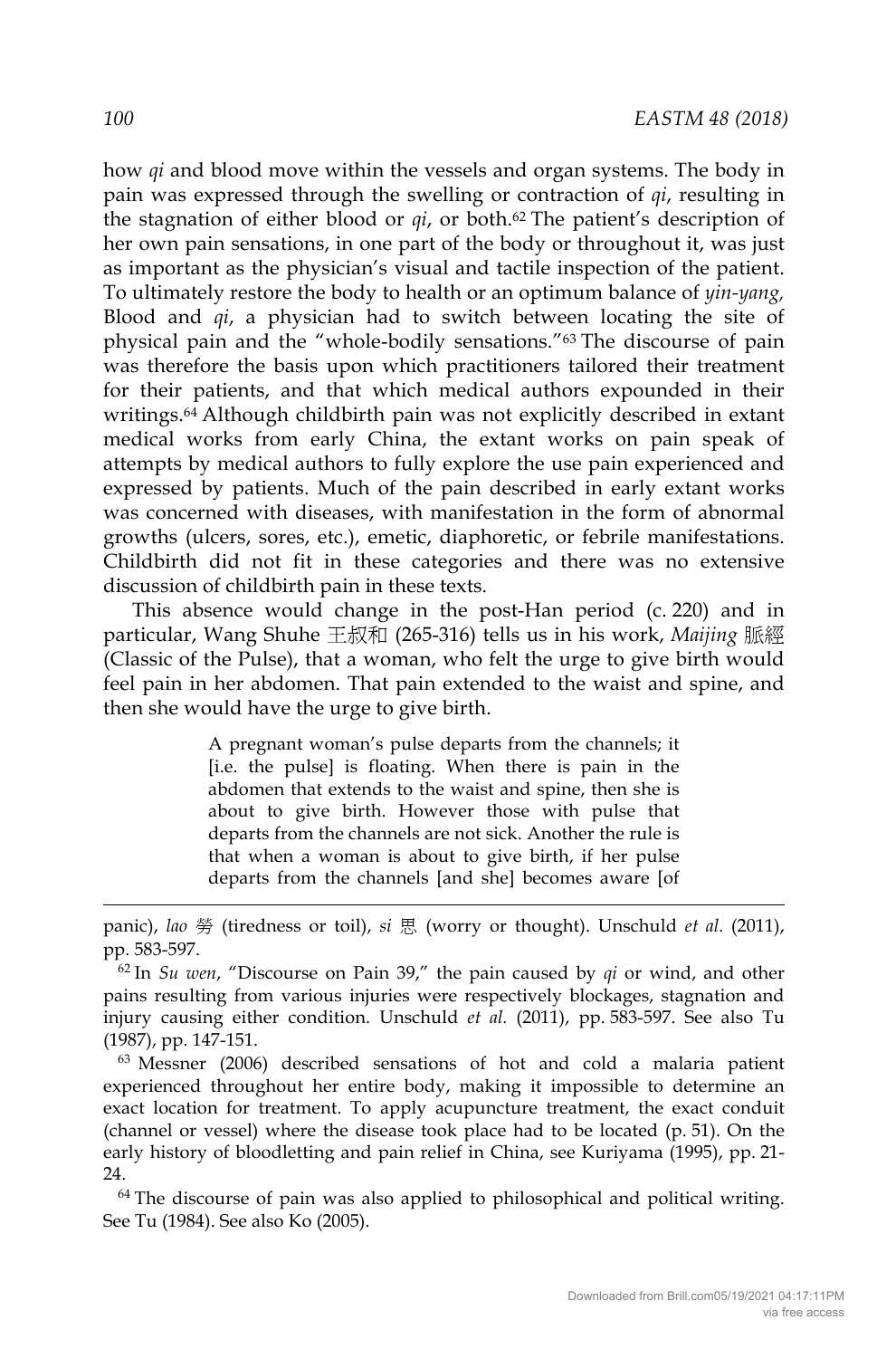pain] in the middle of the night, she will give birth in the [following] day.

婦人懷娠離經,其脈浮,設腹痛引腰脊,為今欲生也。但 離經者,不病也。又法:婦人欲生,其脈離經,夜半覺, 日中則生也。<sup>65</sup>

In Wang Shuhe's account of childbirth pain, the onset of childbirth was established with the start of a spatial pain that extended from one part of the body to another. The temporal aspects of childbirth pain followed and if the woman woke up with pain in the middle of the night, she would give birth the following day (perhaps around midday). Wang did not describe the pulsating characteristic that would later be laid out in *Shichan lun* as *zuozhen* (rising and ebbing). Wang did not make any reference to the long stretches of time from when the pain starts till birth takes place. The period during which the woman suffers and grapples with pain has been truncated.

Similarly, in *Qianjin fang* 千金方, Sun Simiao 孫思邈 (fl. 581-682) described a woman about to give birth as *jiangtong* 將痛 (soon to be in pain).66 Here in Sun's childbirth pain description, he qualified it with characteristics or parts of the body: *fu* 腹 (stomach) and *yao* 腰 (waist), and more specifically, the lower back and navel region were the physical parts of the body where pain would manifest to signal pending birth. Childbirth pain descriptions in the pre-Song period included spatial descriptions. It is perhaps his acknowledgement that the baby exiting the mother was the ultimate type of pain the mother will experience. There was no distinct sense that pain was useful or that its rhythm could be used in combination with other symptoms to signal the onset of childbirth that was not false pain. The later inclusion of the pressure of *gudao tingbeng* (the urge to defecate or the pressure on the end portion of the alimentary tract) in Topic One of *Shichan lun* would be the most complete form of pain description as a tool for ascertaining progress of birth.

In the Sui dynasty work, *Zhubing yuanhou zonglun* 諸病源候論 (On the Origins and Symptoms of Disease) (c. 610) by Chao Yuanfang 巢元方 (fl. 605-616), we see an attempt at theorizing childbirth pain with then current medical language. It is here we see perhaps a nascent phase of thinking about the usefulness of pain during childbirth as different from that of other illnesses. It was recorded that a pregnant woman who felt pain in her stomach but not in her waist, was not ready to give birth.67 But if pain in the waist area was followed by that around the stomach, and

<sup>65</sup> *Maijing*, *juan* 9, no. 1. 66 *Qianjinfang* 千金方, *juan* 2, part 5 Nanchan, p. 12. Also found in Wilms (2007), p. 180.

<sup>67</sup> *Zhubing yuanhou zonglun* 諸病源候總論, *juan* 43.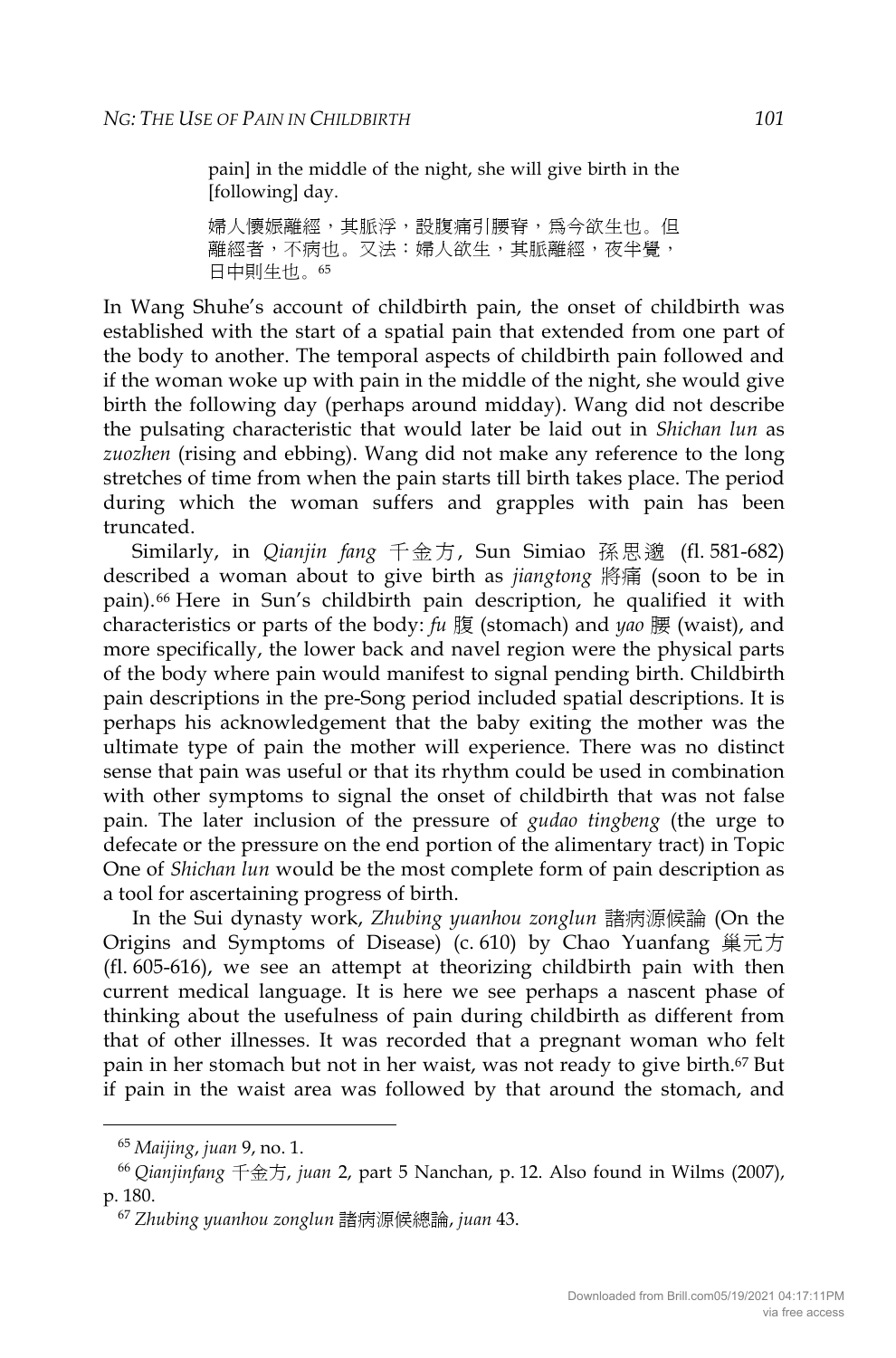extreme pain was felt, then birth was imminent. Chao Yuanfang explained that this was so because the kidney was linked to the waist, and the womb was tightly endowed by the properties of the kidney, the kidney being a part of the reproductive organ system that produced essence for life (*qi* and Blood). Despite this attempt to apply the *zangfu* 臟腑 (organ systems) theory to childbirth pain, no medical author in these early works advocated the use of acupuncture to relieve childbirth pain. <sup>68</sup> No vessels or acupuncture points were identified as locations for needling to alleviate the pain of a woman about to give birth in extant works. This absence is significant, given that naming parts of the body and specifying points for moxibustion and needling occurred early in Chinese medical tradition. If we could name the parts where women experienced pain, but pain relief was not administered, what then was the relationship between pain and treatment? Pain ceased only when everything (*qi* and Blood) flowed and there was no obstruction.<sup>69</sup>

In the same work by Chao Yuanfang, on illnesses suffered during pregnancy (*juan* 41), six out of twenty-one afflictions were related to the use of pain as a means to identify the type of illness. And out of these six, the author advised that should the pain accumulate around the waist and become overwhelming, miscarriage or involuntary abortion was inevitable.70 Using the regular childbirth model, starting with temporal pain (pulsating and throbbing) and then combined with spatial qualities (from waist to navel or lower stomach/abdomen area), birth attendants, practitioners and medical authors were then able to monitor and describe deviation from what was considered a normal childbirth process. In Chao

 $68$  Xu Wenbo 徐文伯 (fifth century CE) was recorded to have used acupuncture to induce labor and Chen Wenzhong 陳文仲 (seventh century CE) wrote on the use of moxibustion to treat difficult malpresentation during birth. Ma (1983), p. 155. On present day use of obstetrical acupuncture: Borup *et al.* (2009), pp. 5-12. Researchers of this study concluded that acupuncture reduced the need for pharmacological and invasive methods during delivery and cite acupuncture as a good supplement to existing pain relief methods. In another study published in 2011, researchers showed that "using protocols studied, there was no analgesic benefit with acupuncture for pain relief during induced labor in nulliparae." MacKenzie *et al.* (2011), pp. 440-447. 'Nullipara' is a woman who has never given birth before. See also Smith *et al.* (2011). This study found that "acupuncture and acupressure may have a role with reducing pain, increasing satisfaction with pain management and reduced use of pharmacological management. However, there is a need for further research."

 $69$  Lin (2012), pp. 129-214. According to Lin (2012), pp. 218-307, treatment of pain in early medical works consisted of *zhuyou* 祝由 (charms and spells), *daoyin* 導引 (guiding and pulling), *xingqi* 行氣 (moving *qi*), *huxi* 呼吸 (breathing exercises), *zhenjiu* 針灸 (needling).

<sup>70</sup> *Zhubing yuanhou zonglun*, *juan* 41.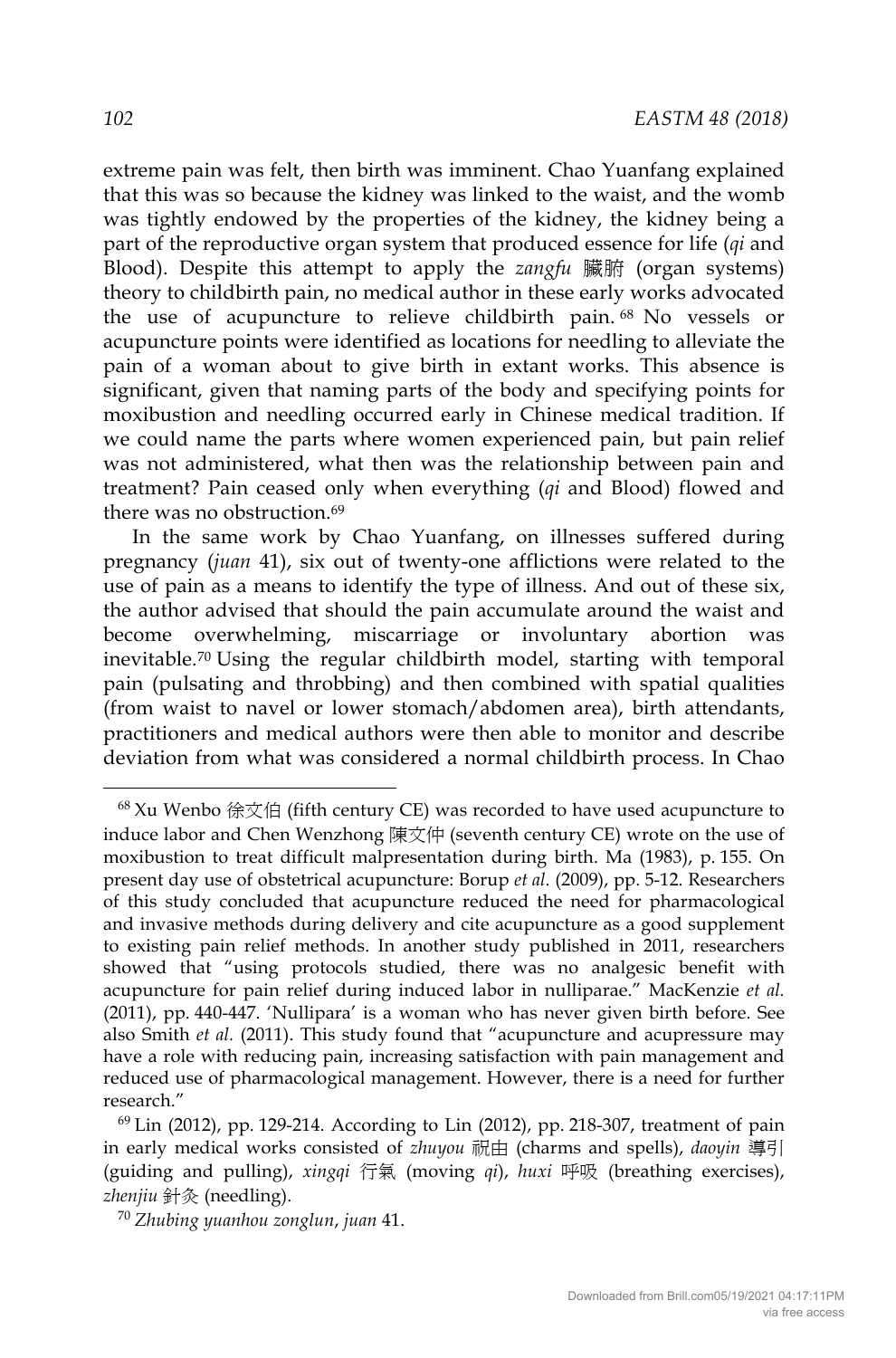Yuanfang's descriptions of pregnancy illnesses, pain sensations around the waist or stomach were always described in combination with other types of observation (*leng* 冷—coldness; *fenghan* 風寒—wind and chill; *fengleng chenzhi* 風冷乘之—assault of cold wind or other parts of the body experiencing pain, such as heart pain 心痛 and heart-stomach pain 心腹  $\ddot{a}$ ).<sup>71</sup> However, the pain associated with pregnancy illnesses was seldom qualified or described further, therefore failing to link it to regular birth and to use it as a tool prior to the authorship of *Shichan lun*. In most works (especially prescription literature like Sun Simiao's *Qianjin fang* and Wang Tao's *Waitai miyao*), pain in combination with other corporeal parts, like heart, abdomen, or head (*toutong* 頭痛—head-pain), was listed, but there was no connection to birth (although pregnant women suffered from these illnesses).

Another type of pain that appeared frequently as a concern of medical authors in the Tang and Song periods was postpartum pain. Medical authors like Sun Simiao, Chao Yuanfang and Wang Tao, and right up to Chen Ziming's time in the Southern Song, all wrote about postpartum pain being especially problematic and requiring special attention. Failure to identify the specific illness causing pain would inevitably cause future health problems, and possibly death. (I will discuss postpartum pain in a separate article.)

Thus far we have descriptions of pain associated with sensory qualities that were temporal (pulsing, throbbing), and spatial (spreading from one spot to another). Based on extant medical sources, pain sensations during childbirth also included those of a constrictive nature (pressing, cramping, crushing), dullness (sore, numbing, heavy) and that of traction pressure (tugging, pulling, wrenching).72 Many of these other qualities of childbirth pain can be gleaned from other parts of Chen Ziming's *Furen daquan liangfang, juan* 17, especially in part three on formularies, where most references made to pain during birth complications identified the pain as occurring around the waist area. In addition to these spatially qualified descriptions, there are also references to pain as *zhongtong* 重痛 (literally 'heavy pain,' or severe pain). None of these were described in any way useful but were indications of problems.

Given the extant sources on childbirth pain, it appears that Yang Zijian, the author of *Shichan lun*, and Chen Ziming, the author-editor of *Furen daquan liangfang* were not the first to elaborate on childbirth pain. Rather,

 <sup>71</sup> *Zhubing yuanhou zonglun*, *juan* <sup>41</sup>*;* see *juan* 43 "On illnesses suffered at the time

<sup>%</sup> of birth" for comparison.  $72$  I am using Melzack and Torgerson's classes and subclasses of pain descriptors to help in my translation. These terms are approximate and do not correspond to the Chinese characters in every aspect (connotation, denotation). Melzack and Torgenson (1971), pp. 54-57.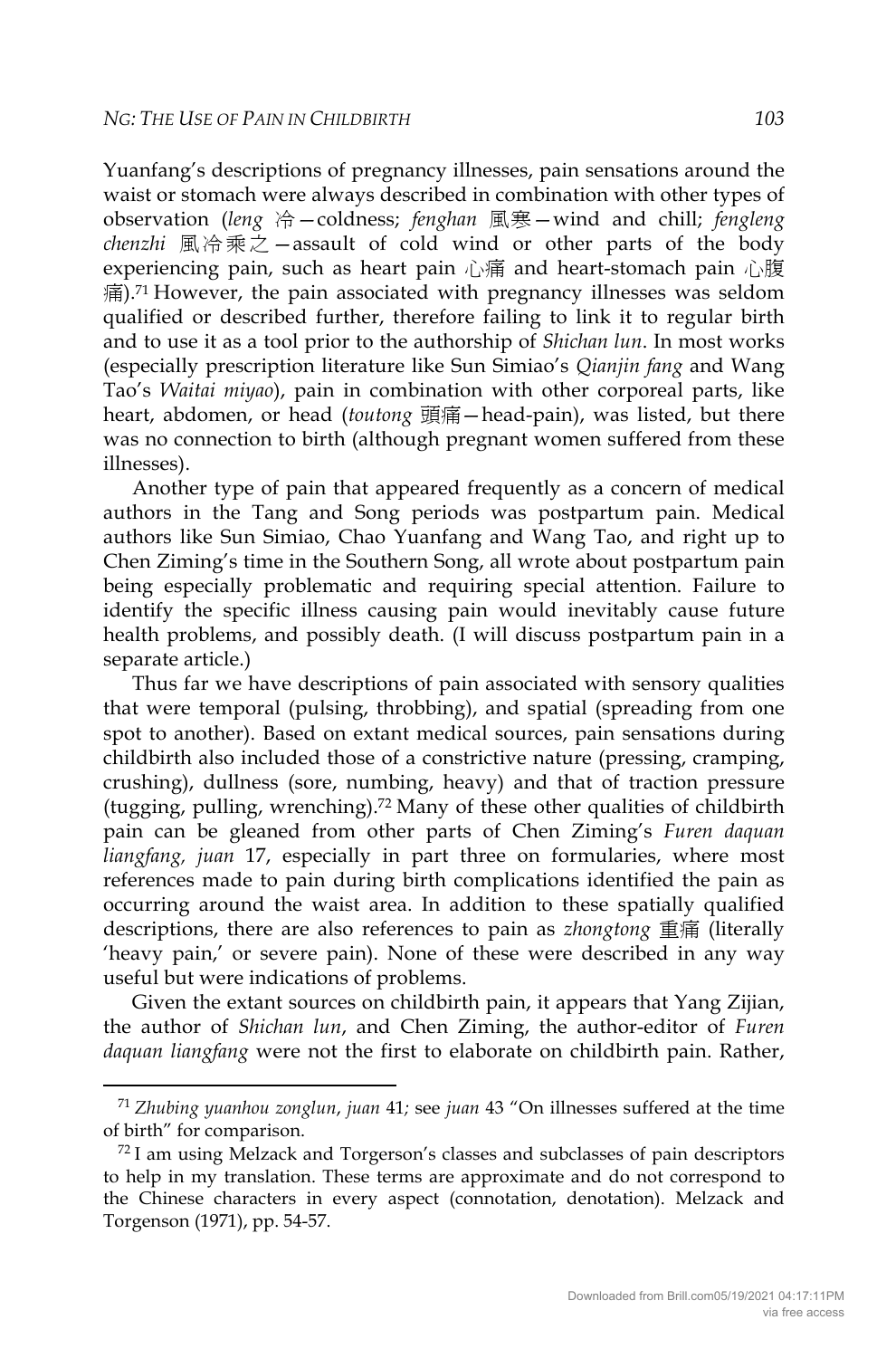they worked within a set of inherited discourses which they continued to modify and adapt. However, Yang Zijian's *Shichan lun* presented the most systematic description of the use of pain as a tool for standard childbirth. This tool was one wielded by women in the birthing chambers, and specifically by the parturient mother and midwives. This tool or this pain in *Shichan lun* comes with the implicit assumption that women were not passive but were active participants who were able to interpret the signs of temporal progression and complication. Yang Zijian's *Shichan lun* is a glimpse into the ways in which pain was meaningful and useful to women, even as it remained outside the experience or textual authority of men. In the last part of this paper, I will explore how women found meaning in or made use of childbirth pain.

#### **The Use of Painful Birth in Chinese History**

Beyond medical works, childbirth pain was recorded in other types of texts throughout the imperial period. The subject is immense and this section can only briefly and incompletely survey some of these texts. I will address some of these issues mentioned in a future article or monograph. In this section, I provide examples of painful birth from early China, from the Chinese Buddhist tradition from the middle period, a short excerpt from a sequel to the *Hongloumeng* 紅樓夢 written by a woman, and a ballad written by women from Jiangyong 江永, Hunan, in the women's script from the late imperial period.73 In these works depicting childbirth pain, we see dynamic uses of childbirth pain descriptions, thereby complicating aspects of motherhood and women's roles that were idealized within patrilineal relations. Such uses differ from those made in *Shichan lun* or during childbirth, but still point to childbirth pain's usefulness as a metaphor or didactic tool. These examples represent the tip of the iceberg of extant materials available. I cite these examples to highlight how different the use of pain was in medical works such as *Shichan lun*.

A well-known record from early historical sources is the difficult birth of Duke Zhuang 莊 in the *Zuozhuan* 左傳 (Commentary of Zuo). <sup>74</sup> According to Sima Qian, Lady Wu Jiang, the mother of Duke Zhuang experienced great hardship during childbirth and therefore preferred her

<sup>73</sup> See footnote 93 on *Honglou meng ying* and footnote 97 on *nüshu*. 74 *Zuozhuan*, Duke Yin First Year (722 BCE), 左傳.隱公元年:「莊公寤生,驚姜 氏, 故名曰寤生, 遂惡之。」 "Duke Chuang was born wide awake and consequently greatly startled Lady Chiang. Therefore she named him Born Awake and came to hate him." I am using Watson's translation here. Watson (1989), pp. 1- 2. The same anecdote was also recorded in the *Shiji* 史記, *juan* 42 (p. 1759).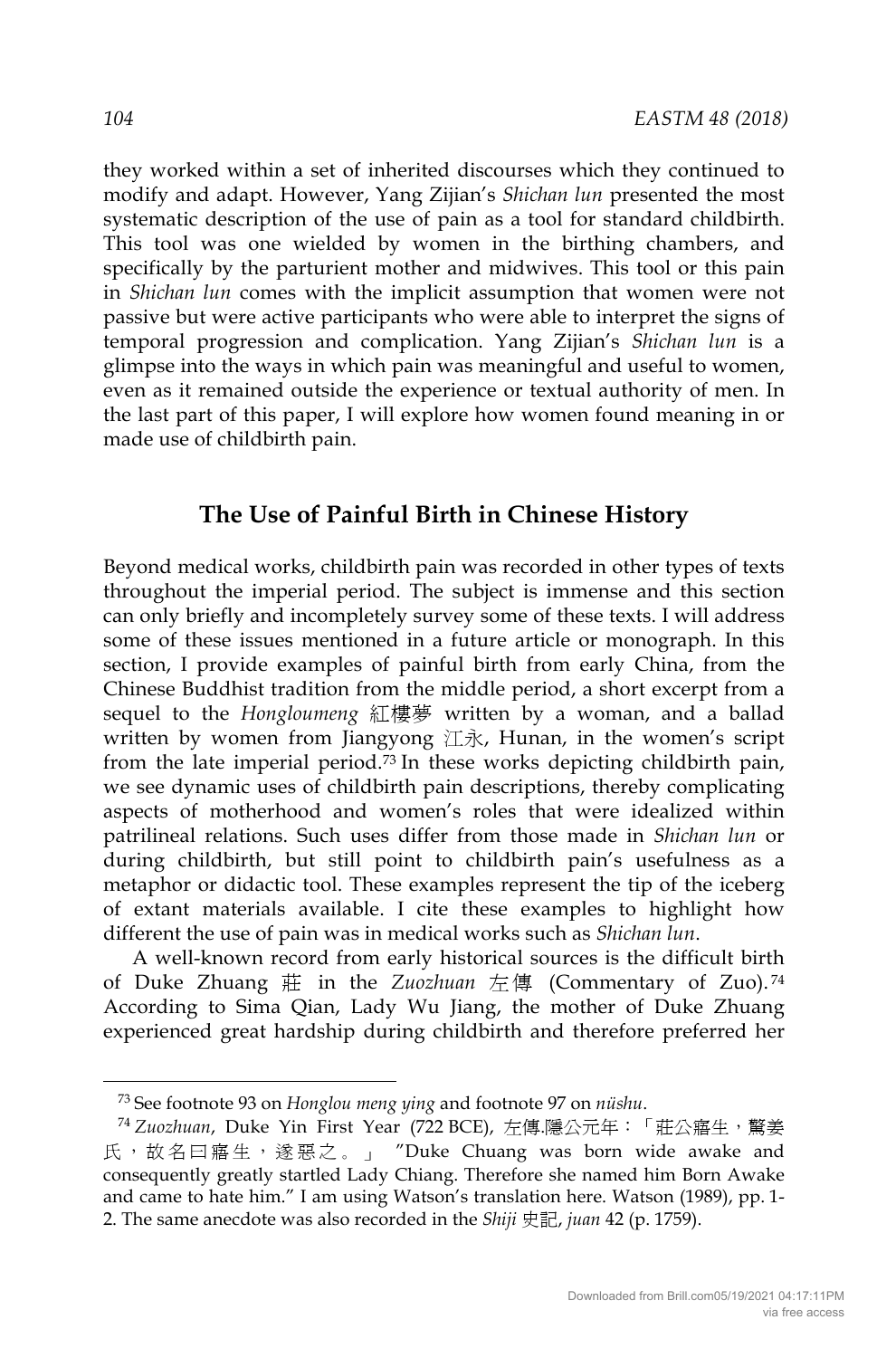other son, Duan 段.75 The pain suffered by Lady Jiang was so great that she came to hate Duke Zhuang.76 The childbirth pain of a young mother giving birth for the first time both surprised her and shaped her attitude towards her firstborn. This extent Lady Jiang's suffering remains of interest to historians.77 Yet the lack of pain was also a cause for concern for the new mother in another well-known story. In *Ode* 245 of the *Shijing* 詩經, Hou Ji 后稷, who was venerated as the Lord of Millet and the founder of the House of Zhou, came into the world with little pain or tearing, causing Lady Jiang Yuan  $\frac{2}{3}$  kg, his mother, to abandon him right after birth.<sup>78</sup> In this case Lady Jiang Yuan was expecting pain, the sensations of 'splitting,' or 'bursting,' and 'rending.'79 But when she did not have these pains, she became alarmed and abandoned Hou Ji. Such a birth experience was considered inauspicious, and it is implied in the ode that the unusual nature of his birth led her to abandon him or expose him to the wild.80 In both cases, experiences of childbirth pain influenced relationships mothers

<sup>80</sup> Yu (2000).

 <sup>75</sup> The story is translated in Nylan (2001), p. 277: "The Duke of Zheng had two sons by Lady Jiang: a firstborn son, Wusheng, and his younger brother, Duan. Because she had suffered more in giving birth to Wusheng, Lady Jiang favoured Duan. She therefore tried to convince the Duke of Zheng, against all precedent, to name Duan as heir. [This the Duke refused to do.] After the Duke died, Wusheng succeeded to the dukedom, this was Duke Zhuang."

<sup>76</sup> Watson (1989), pp. 1-2, uses the word 'hate' for Lady Jiang's feelings towards Duke Zhuang.

 $77$  Fan Xingzhun 范行準 argued that Lady Jiang must have been very young when she gave birth to Wusheng such that she was shocked by the pain and suffering of birth. Since she was of an aristocratic background, she was not used to physical discomfort, but she did have another child, Duan within three years, Fan Xingzhun reckoned that Lady Jiang did not damage her reproductive organs. Fan (1989), p. 648, on "Nanchan" 難產.

<sup>78</sup> *Shijing* 詩經 (Book of Songs), *Daya* 大雅. #245, Hou Ji 后稷, the Lord of Millet. In this ode, Lady Jiang Yuan became pregnant after stepping into the footprint of the Divine lord and gave birth to Hou Ji, who would become the founder of the House of Zhou and was known as the Lord of Millet. Hou Ji's birth was recorded as miraculous because Lady Jiang did not experience the terrible sufferings of childbirth pain rendered as 'bursting,' 'rendering,' 'hurt,' and 'harm' by Arthur Waley. Waley (1960), p. 241. See also Watson (1962), p. 225. On how scholars from different disciplines read this ode, see Yu (2000).

<sup>79</sup> Karlgren (1971), p. 200 translated the second stanza of *Ode* 245 as follows: "She fulfilled her months, and the firstborn then came forth; there was no rending, no injury, no harm, thus manifesting the divine nature of it." The translation in Owen (2000), pp. 12-13, is almost identical: "When her months had come to term, her firstborn sprang up. Not splitting, not rending; working no hurt, no harm."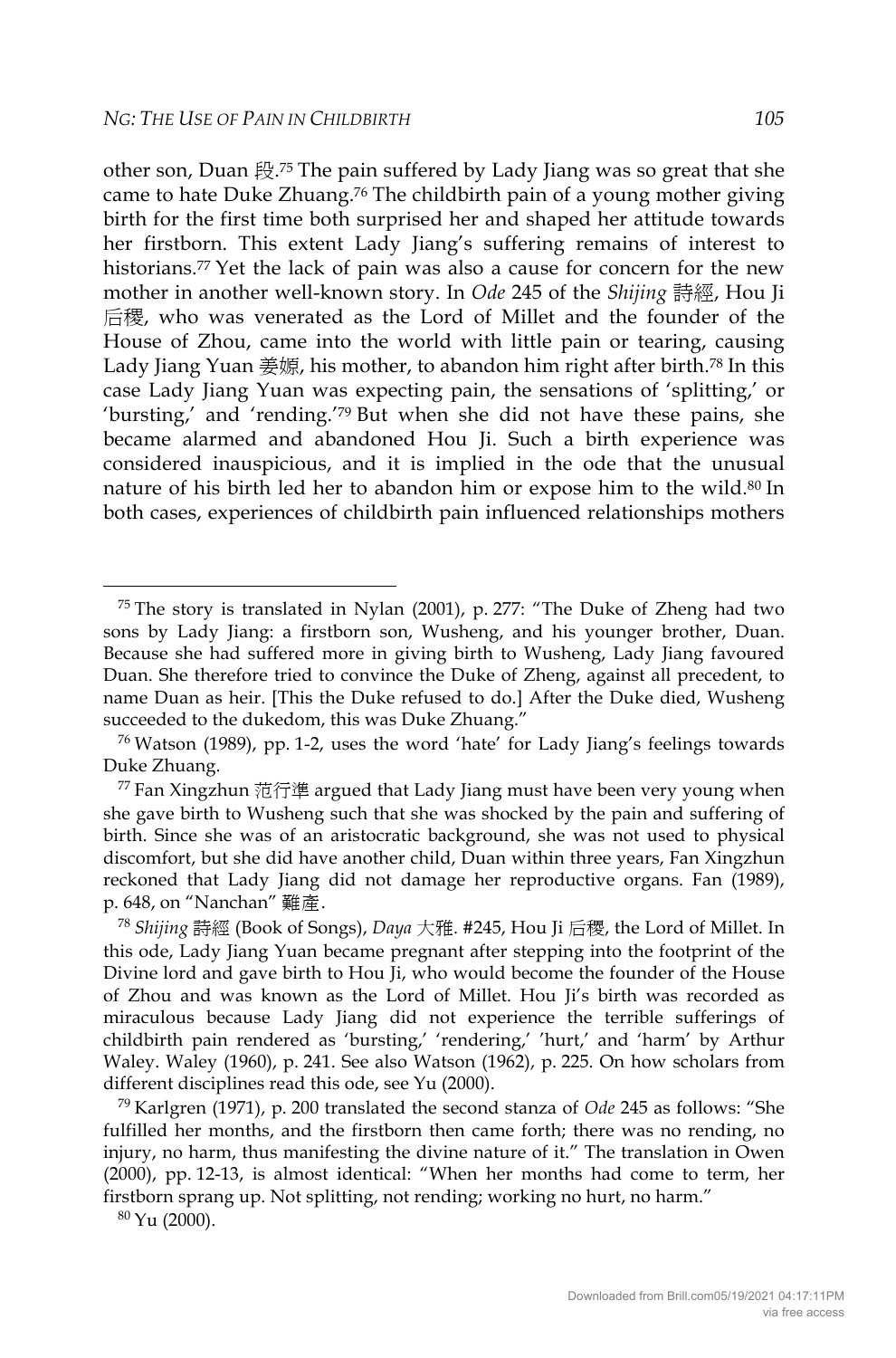had with their children, and were an integral part of their status and authority as mothers.

There is a wealth of scholarly work on childbirth pain and suffering in Buddhism because the root of human suffering starts with being in the womb.81 Therefore, Buddhist soteriological literature grapples with the pain and suffering of pregnancy, childbirth, and motherhood alongside notions of detachment from life in the endless cycle of birth and rebirth and complex relations between filiality and enlightenment. In these studies, childbirth pain descriptions point to meanings beyond the body and the women experiencing birth. The usefulness of pain had to extend beyond the suffering body to signal values or reminders for behavior, actions or practices leading to salvation.

In the apocryphal Chinese Buddhist scripture *Fumu enzhong jing jiangjingwen* 父母恩重經講經文 (The Sūtra-Explanation of the Sūtra on the depth of parental kindness), a tenth century manuscript found at Dunhuang, describes the toil of pregnancy and childbirth (and other hardships parents have to bear in order to bring up a child).<sup>82</sup> In the text, the final month of pregnancy was described as excruciating. This was followed by an account of how the pregnant woman had to endure an unimaginable amount of anguish during childbirth, and this was likened to pigs and goats being slaughtered with blood flowing all over the floor.83 The suffering of the mother and the messiness of childbirth was likened to the butchery of animals, with emphasis on the uterine blood polluting the

<sup>&</sup>lt;sup>81</sup> For the most recent scholarship on Buddhist conceptualization of childbirth pain in China, see Choo (2012). See also, Kritzer (2009) and (2014). Other scholarship on pregnancy, childbirth and filial debt includes Selby (2005), Langenberg (2008; 2017) and Ohnuma (2012).

<sup>82</sup> *Fumu enzhong jing jiangjingwen*. I am using Jessey Choo's translation of the apocryphal *Fumu enzhong nanbaojing* (T. 684), and used 'sūtra-explanation text' for *jiangjingwen* 講經文. Choo (2012), p. 207. See also Choo's footnote 45 (p. 207) for the complicated textual histories of apocryphal scriptures bearing similar titles. My concern here is with the content of the sūtra: the themes of the hardships parents go through to bring up their children, the hardships of pregnancy and childbirth, and the importance of filial piety. Interestingly, the seventh century Buddhist apocryphon was also appropriated by Daoists, and rematerialized as the "Scripture on Repaying the Profound Kindness of Parents, Revealed by Lord Dao" (*Taishan Laojun shuobao fumu enzhong jing* 太上老君說報父母恩重經). Mollier (2008), pp. 13- 15.

<sup>83</sup> 經:月滿生時,受諸痛苦,須臾好惡,只怒□常,如煞豬羊,血流洒地。 "According to the classics: when the [ten] months are reached, at the time of birth, [the mother will] suffer all forms of pain and hardship; good and bad alternate; only anger is [?] the norm; as when butchering pigs and goats, blood flows and splatters on the ground." *Fumu enzhong jing jiangjingwen*.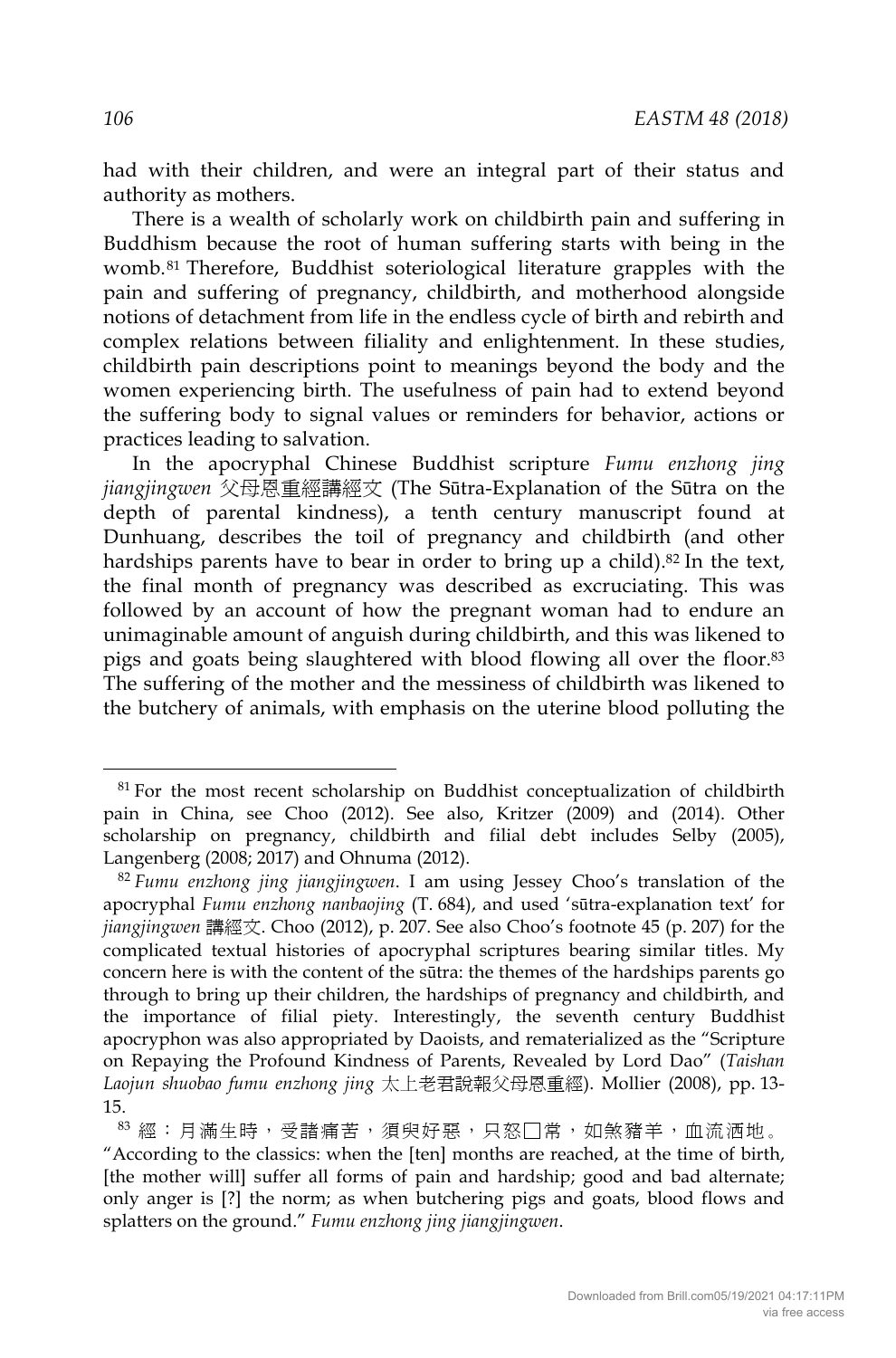ground. <sup>84</sup> The author also highlighted that throughout childbirth, the pregnant woman's life was in danger, right up to the point when the fetus was born. In case of a complication, the possibility of the mother dying from a loss of blood was likened to that of an animal slaughtered on sacrificial grounds. Given the importance of filial piety within Chinese society, these descriptions of pain and suffering were probably meant to evoke filiality and the sense that one could not fully repay one's parents for their care and upbringing. No longer a tool within medicine for ascertaining the progress of birth, it is now a literary device and a didactic text.

In the Buddhist sūtra, *Foshuo baotai jing* 佛說胞胎經 (Sūtra on Entry into the Womb), the detailed description of conception, thirty-eight weeks of pregnancy, and birth, provides another example how descriptions of the pain and suffering of both mother and fetus were powerful tools within soteriological literature.<sup>85</sup> In this sūtra, pain starts even as the fetus forms and grows within the mother's womb. Particularly at birth, influences of past lives and accumulated bad karma could cause the fetus its life or extreme hardship at birth. In addition, the sūtra describes an easy and uncomplicated childbirth as one in which the feet of the fetus were at the top of the womb, and its head faced the *shengmen* 生門 (gate of life/birth).<sup>86</sup> But if the fetus had behaved in evil ways in its past life, at childbirth its feet would turn round and one foot or hand would emerge first, causing difficulty at birth; the mother could lose her life. In such a scenario, the mother would be worried and distressed, and undergo an inconceivable amount of pain and suffering (*qimu aonao huantong wuliang* 其母懊惱患痛無 量). The opposite would be true if in its past life, the fetus had accumulated good deeds: it would not be returned to the cyclical and myriad sufferings of life, and its karmic relationship with its mother would not be one of

<sup>&</sup>lt;sup>84</sup> In Buddhism, women were considered sinful for the polluting nature of their blood; their need to atone for this transgression is described in the *Xuepen jing* 血盆經 (Blood Bowl Sutra), an apocryphal work from the twelfth century, printed by 1437 in the imperial Buddhist canon; Cole (1998), xvi, and chapter 9. On Buddhism and the polluting nature of women's blood, see Faure (2003), p. 78; see also Idema (2008), p. 24.

<sup>85</sup> *Foshuo baotai jing*. See also Kritzer (2014). There is much scholarship on the pain and suffering of mothers in Buddhist gestational discourse, which is part of broader discourses, in the fields of religious and gender studies, women and women's literature, and medicine. Langenberg (2017) examines birth in Buddhism; it includes discussions of negative associations between childbirth and the inherently impure nature of the female body.

<sup>86</sup> The fetal position described here differed from that in the medical works, such as *Shichan lun*, where it was stated that the fetus turned round during childbirth, not before the start of birth.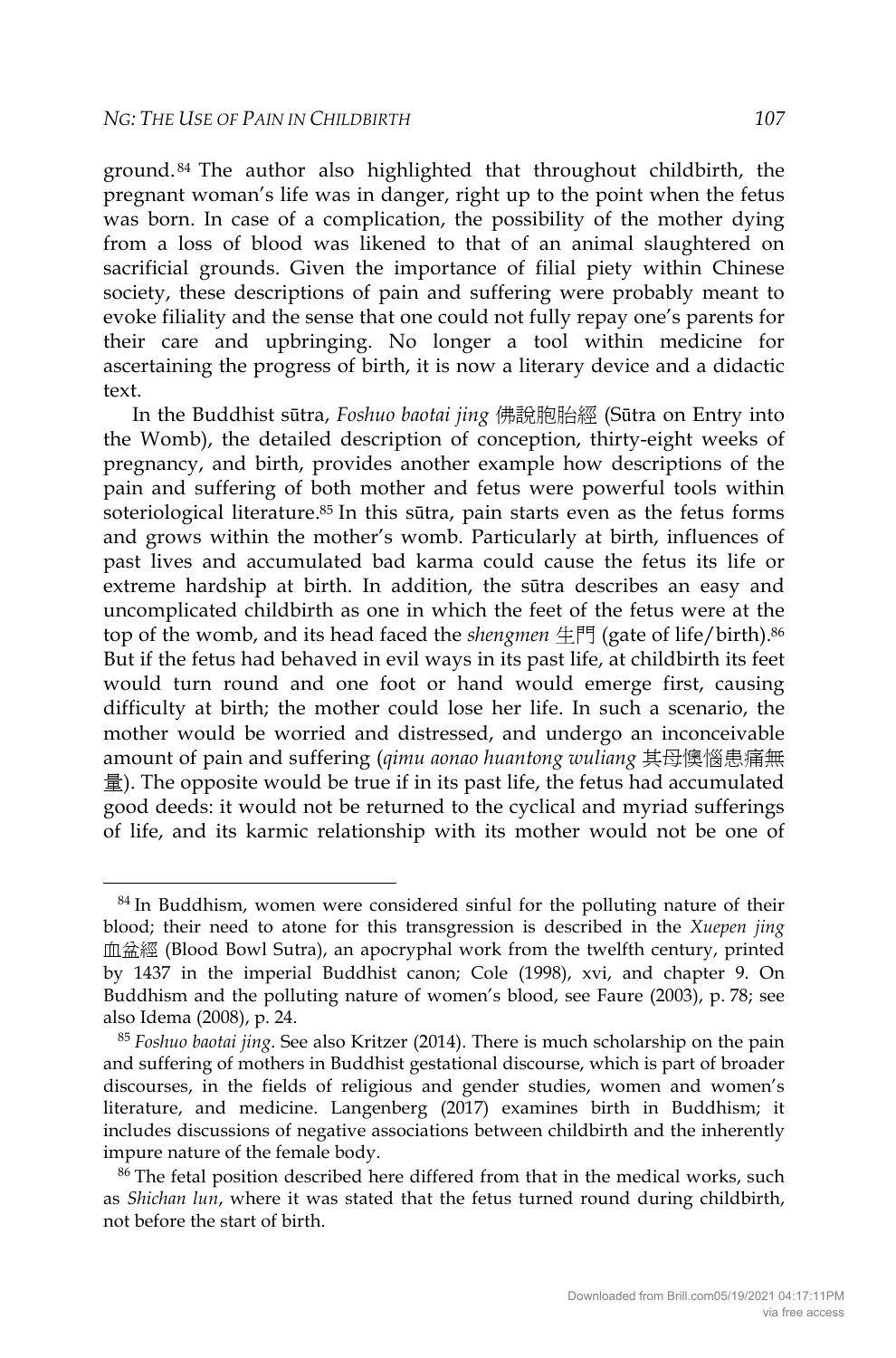immense pain and suffering. <sup>87</sup> Of particular interest to my focus on childbirth pain, the description of suffering the pregnant woman and her fetus both had to endure at birth was "greatly severe, greatly harsh, and greatly unbearable."88 The descriptions of childbirth pain combined with endless descriptions of the foul womb and worm-filled vagina was to inspire devotees to avoid rebirth and cycle of life.89 Childbirth pain in this context was crucial to soteriological literature.

In later periods, childbirth pain was also mentioned in other vernacular forms like *xiaoshuo* 小說 (fictional narrative) and other vernacular traditions such *nüshu* 女書 (women's script).90 The two examples I provide here feature women utilizing the description of childbirth to forward their own agenda (respectively literary and social). In episode four of *Hongloumeng ying* 紅樓夢影, possibly the first novel written by a woman, the wife of the main character Jia Baoyu, Xue Baochai gives birth. There is a short description of Baochai just before she gave birth:

> When Madam Wang came into Baochai's room with a servant girl, she saw that Baochai was in unbearable pain, with her brows all scrunched up, pacing the room while being held by Chanyue.

> 王夫人扶著小丫頭到寶釵房裡,見寶釵蛾眉緊蹙,不勝其 苦,麝月攙著在地下來回的走。91

Although this is only a short description, the details of Baochai's facial expressions displaying suffering suggest that the author of this work of

 <sup>87</sup> In the *Foshuo baotai jing*, the pain suffered by the mother at childbirth was not caused by the pregnant woman but was directly linked to the karma of the fetus in the womb. This description stands in contrast to the reasons posited by Chen Ziming in part one of *juan* 17 in *Furen daquan liangfang*. Chen, like fellow male medical authors, attributed childbirth complications to the behavior of the pregnant woman. In Chen's descriptions, the fetus was innocent and susceptible to diseases because of its mother's indiscretion, such as excessive sex during pregnancy.

<sup>88</sup> Kritzer (2014), pp. 72-73 for an English translation of the suffering described in *Garbhāvakrāntisūtra*.

<sup>89</sup> Kritzer quotes Sponberg (1992) (which I have not yet had the chance to consult) on the nature of this sūtra as one of 'ascetic misogyny' with reference to the descriptions of the vagina and womb as one of filth, disgusting conditions and worm-filled. Langenberg (2008) examines how such misogyny developed within the tradition.

 $90$  West (2010), p. 585. See also Idema (2009) and footnote 96.

<sup>91</sup> *Honglou meng ying*, Episode 4. I have chosen to introduce this work of fiction because in the searches I have conducted, this is by far the most vivid and detailed description of childbirth in a non-medical work. Other fictional works would merely mention childbirth in passing and do not provide details like the condition of the mother, her expressions or the progress of birth.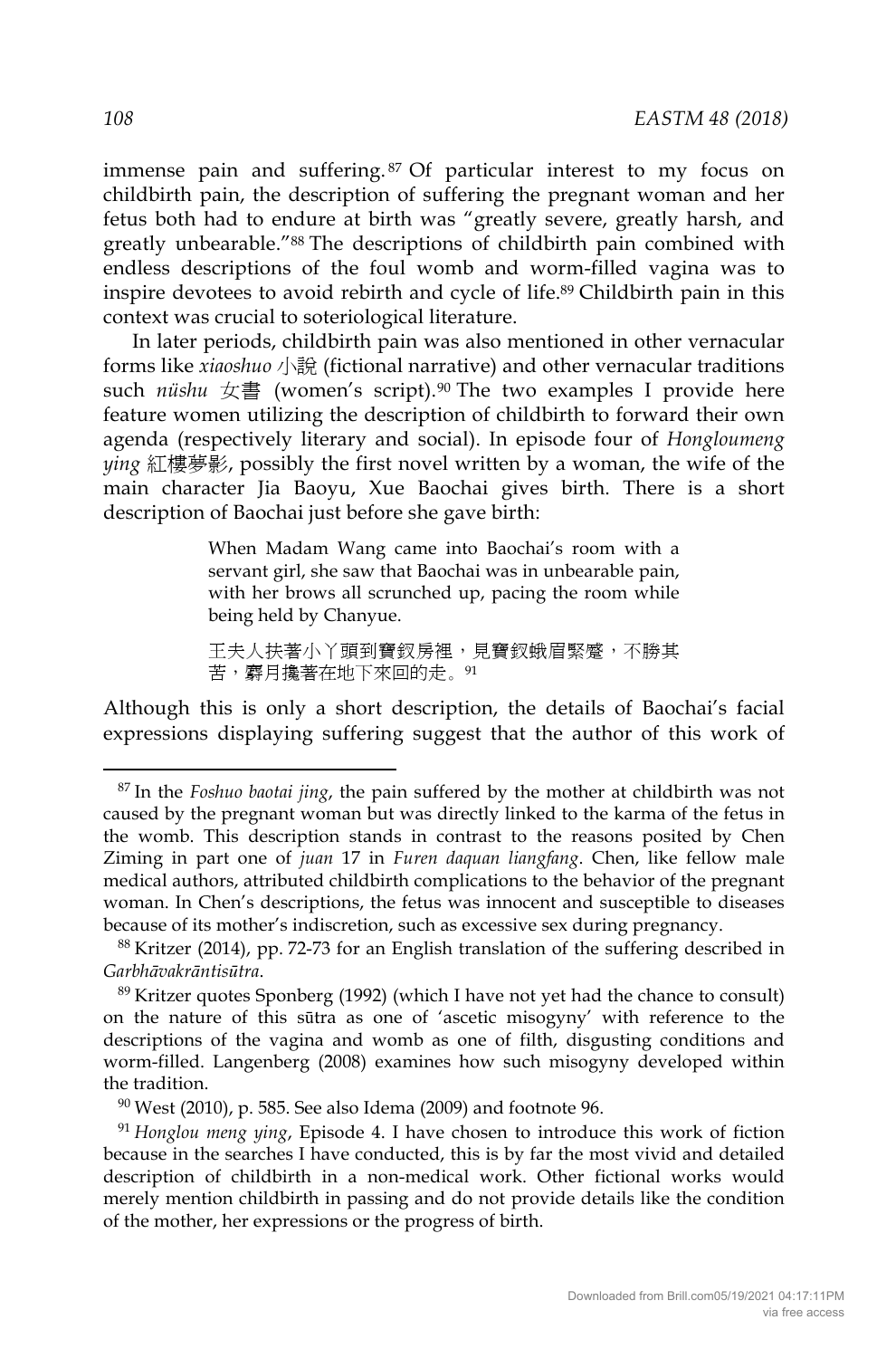fiction knows little intimate detail of childbirth. There are at least three births described in the novel.92 The author, a Manchu woman, Gu Chun 顧春 (1799-1877), sobriquet 太清 Taiqing, was herself a mother of five (three sons and two daughters). In the same novel, Gu describes the childbirth experience of another character, Li Ping'er, as one of little pain because Ping'er had accumulated a lot of good karma.<sup>93</sup> The fetus thus became the beneficiary of its mother's good deeds and kind behavior. Here Gu Taiqing drew on the same ideas promulgated in popular Buddhist works: childbirth suffering tied to one's cumulative good or bad behaviour. Gu Taiqing's descriptions of Xue Baochai coping with childbirth pain suggests intimate knowledge of what went on in a birthing chamber.<sup>94</sup>

Another source of writing on the pain of childbirth and related hardships is the *nüshu* literary tradition of ballads and songs from villages in Jiangyong district in southernmost Hunan province.<sup>95</sup> In one of the ballads on the "Ten Months of Pregnancy," the narrator provided details of the ten months of pregnancy and accompanying hardships, pain and physical changes. The text provides a vivid description of the different types of pain during childbirth:

> Pregnant in the Tenth Month: it is about to be born! The child in my belly has grown oh-so-heavy. I've no strength in my arms and my legs are swollen, I never feel comfortable no matter what I do! And then as soon as the period of labor begins, I find myself a paper-thin distance from dying.

The pain of one contraction is enough to make you faint, The pain of two contractions can cause your soul to flee! Clenching your teeth, you bite through a nail, And your hands and feet feel as icy as snow. Even if the child is delivered without a hitch, The fate of the mother still hangs in the balance.

 $92$  Two births in Episode 4 and one in Episode 9. Widmer (2006) records that Gu Taiqing had three sons and two daughters, while Zhao (1989) claims that she had three sons and four daughters. Whatever the number of her children, Zhao acknowledged that Gu was experienced with childbirth procedures.

<sup>93</sup> *Honglou meng ying*, Episode 9.

<sup>&</sup>lt;sup>94</sup> Elite women writers often wrote poems depicting their physical ailments and bodily sensations during bouts of illnesses as tropes for emotional, political or aesthetic purposes. See Fong (2010). However, Gu Taiqing was writing a novel and these descriptions, unlike those found in poems, were designed to render the episodes on childbirth vivid.

<sup>95</sup> *Nüshu* was a syllabic script of the local Jiangyong dialect, used only by women to record their own ballads and songs, or other better known popular narratives. Idema (2009), pp. 3-7, dated its creation to early years of the nineteenth century.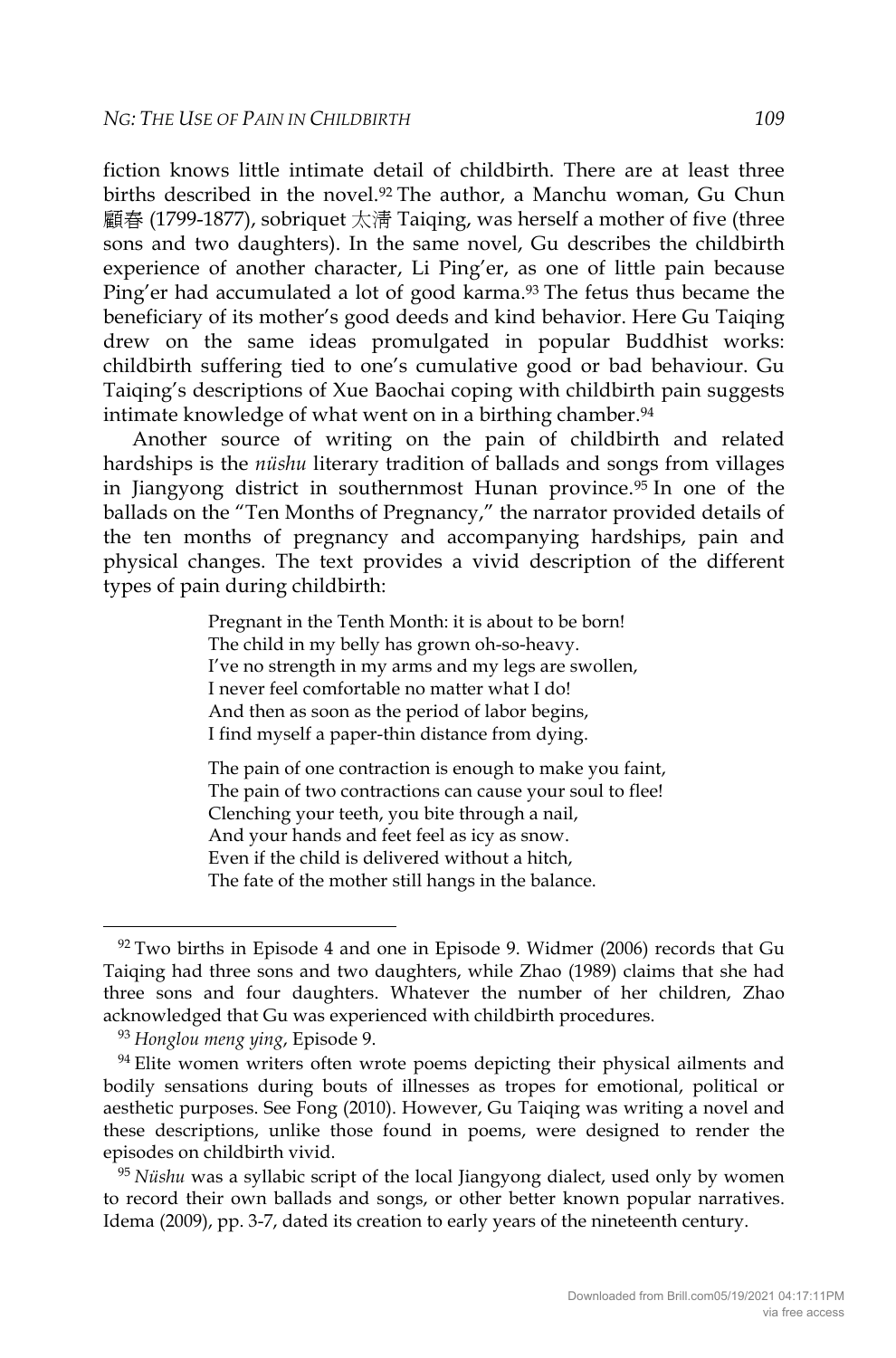When the child is born and lets out a first cry, The parents-in-law in their room sigh with relief. When the child is born and lets out a second cry, The mother in her room opens up her eyes wide. When the child is born and lets out a third cry, People inspect it to see whether it is a boy or a girl.<sup>96</sup>

This text is probably the closest we have of a record by women themselves about the pain and hardships of childbirth. The mother describes her pain during labor through physical descriptions of fainting, one's soul fleeing the body, suggesting an out-of-body sensation, and that of biting through a nail. The pain here is not physically useful for helping the mother through labor, but describes the passing of time and certainly makes it clear to all those reading this that the mother's suffering during childbirth was immense.

This ballad reminds us of the Buddhist literature introduced earlier in this paper, in which the pain suffered by the mother was supposed to evoke filiality and the pain experienced by the fetus was to encourage avoidance of rebirth. In both texts, vivid descriptions of childbirth pain and suffering by the mother provide the basic trope for the childbirth pain discourse, which were in turn used by the authors to elicit empathy, gratitude and guilt. The difference between the *nüshu* ballad and Buddhist literature would be that the ballad was a way non-elite women made sense of their suffering and expressed their childbirth and other life experiences, while the Buddhist sūtra exhorted filial piety and also promulgated misogyny by associating the bodies of women with foulness. In both cases, childbirth pain descriptions pointed to a sense that women were martyrs in their suffering as parturient mothers and deserved society's respect, pity and acknowledgement, but were also dangerous with ritually polluting bodies and nature.

#### **When Was Pain No Longer Useful?**

I started the paper with the late Qing author Ye Feng who wrote about pain as inevitable and a mere nuisance women unfortunately had to endure. How did the specific use of childbirth pain in *Shichan lun* for the practical need of identifying different stages of birth disappear? As Yi-Li Wu has argued, medical authors were not describing a painless birth. Instead, they were aligning their descriptions of childbirth to reflect "internally oriented, universalistic etiological frameworks" that nurtured the idea that childbirth

<sup>&</sup>lt;sup>96</sup> "The Ten Months of Pregnancy Collected and edited by Zhou Shouyi," Idema and Grant (2004), pp. 558-561.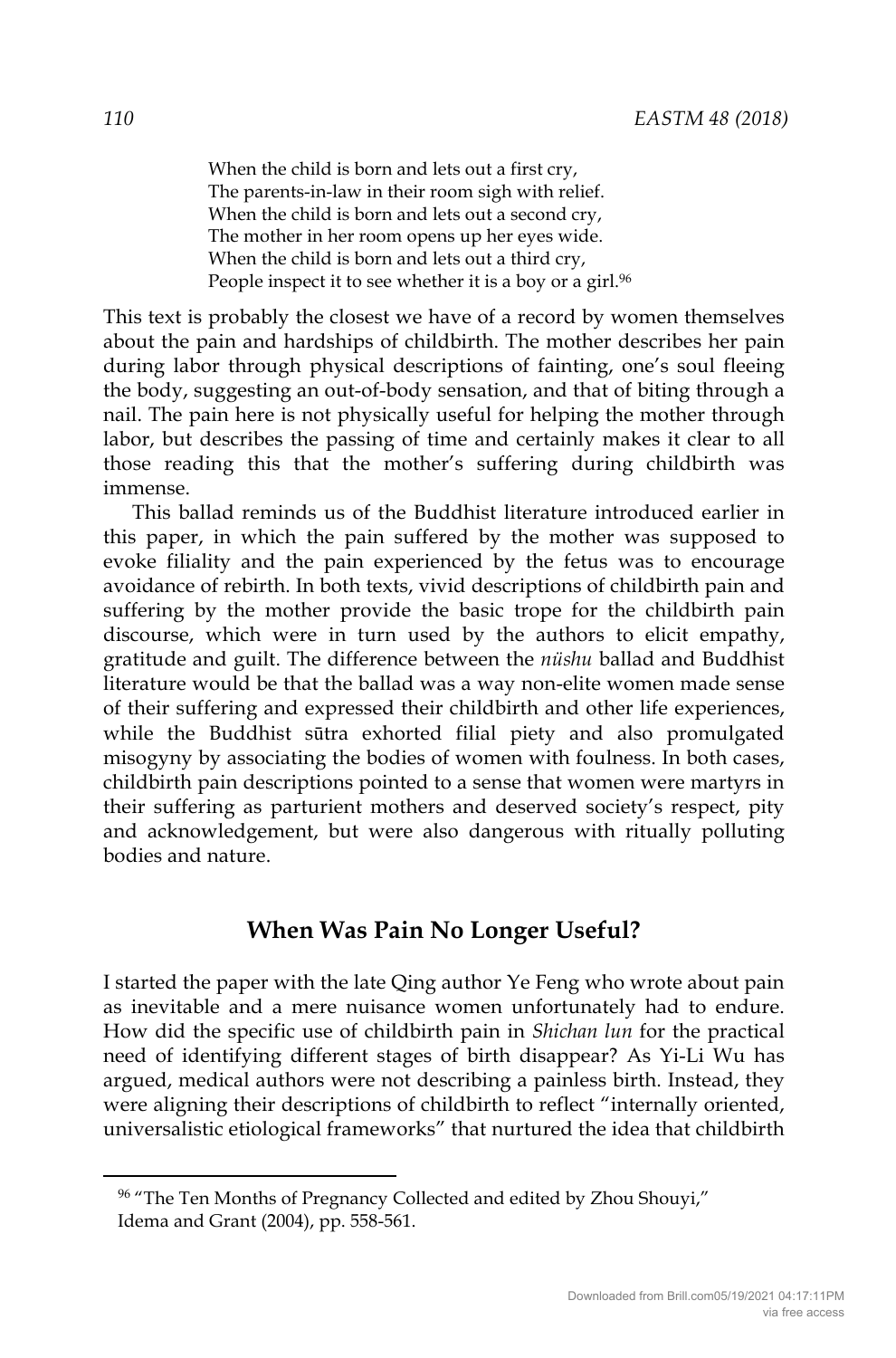could be easy and cautioned against harsh medicine and interventions by midwives.97 As the discourse on childbirth shifted and changed from one of birth being "destabilizing, polluting, and inherently dangerous" to one of "cosmological resonance,"98 the use of pain became misplaced, and it was omitted and forgotten.

One cannot give a specific date for this, but the Ming dynasty imperial physician and medical author Xue Ji, contributed to the gradual textual erasure of thinking about childbirth pain as a useful tool. Xue Ji was a prolific medical author and a noteworthy editor who revised and annotated many pre-fifteenth century medical works that are no longer extant. His editorial decisions and fame as a physician helped make Chen Ziming's *Furen daquan liangfang* (containing *Shichan lun*) one of the most widely disseminated works on women's medicine in late imperial China.<sup>99</sup> The longevity and ubiquity of *Furen daquan liangfang* and *Shichan lun* is striking. Both were widely disseminated, quoted and transmitted from the end of the fourteenth century to the nineteenth century. They were reprinted as separate works or incorporated into other books.100 At the turn of the twentieth century, *Furen daquan liangfang* continued to be printed. The 'life' of *Shichan lun* followed that of *Furen daquan liangfang*. By the Republican period, *Shichan lun* was no longer quoted and only very few medical authors ever mentioned it until it appeared again in print in the 1980s.101 With its disappearance, the usefulness of childbirth pain and its meaning were lost.

Xue Ji played a major role in the complicated process of medical authors shifting from seeing pain as useful, to the erasure of pain in their writings. Because *Shichan lun* was the main work quoted on childbirth and birth complications, its authority remained even as the content changed very gradually. Although Xue Ji published as the editor and not the author, he

<sup>100</sup> Furth (1998), pp. 155-186.<br><sup>101</sup> The fate of *Shichan lun*, especially its disappearance by the early twentieth century, was tied to the rise of newly trained midwives who were usually young and schooled in Western medicine. The work of traditional midwives was of course associated with the ills of the traditional society in the early twentieth century, and was therefore slated for removal. On modern midwifery after the collapse of the Qing empire, see Johnson (2011).

<sup>&</sup>lt;sup>97</sup> Wu (2010), pp. 147-187.<br><sup>98</sup> Wu (2010), p. 154.<br><sup>99</sup> A survey of the Xue Qinglu's catalogue of Chinese medical works shows that Chen Ziming's *Furen daquan liangfang* has thirty-eight extant editions, from the earliest extant one in the fourteenth century to recent contemporary reprints. There are seven different editions of *Furen daquan liangfang* held at the National Palace Museum Library in Taipei. There are also editions held at the Library of Congress in Washington D.C. and at Princeton University. Xue *et al.* (2008), pp. 535-537; *Guoli gugong bowuyuan shanben jiuji zongmu* (1983), pp. 705-707.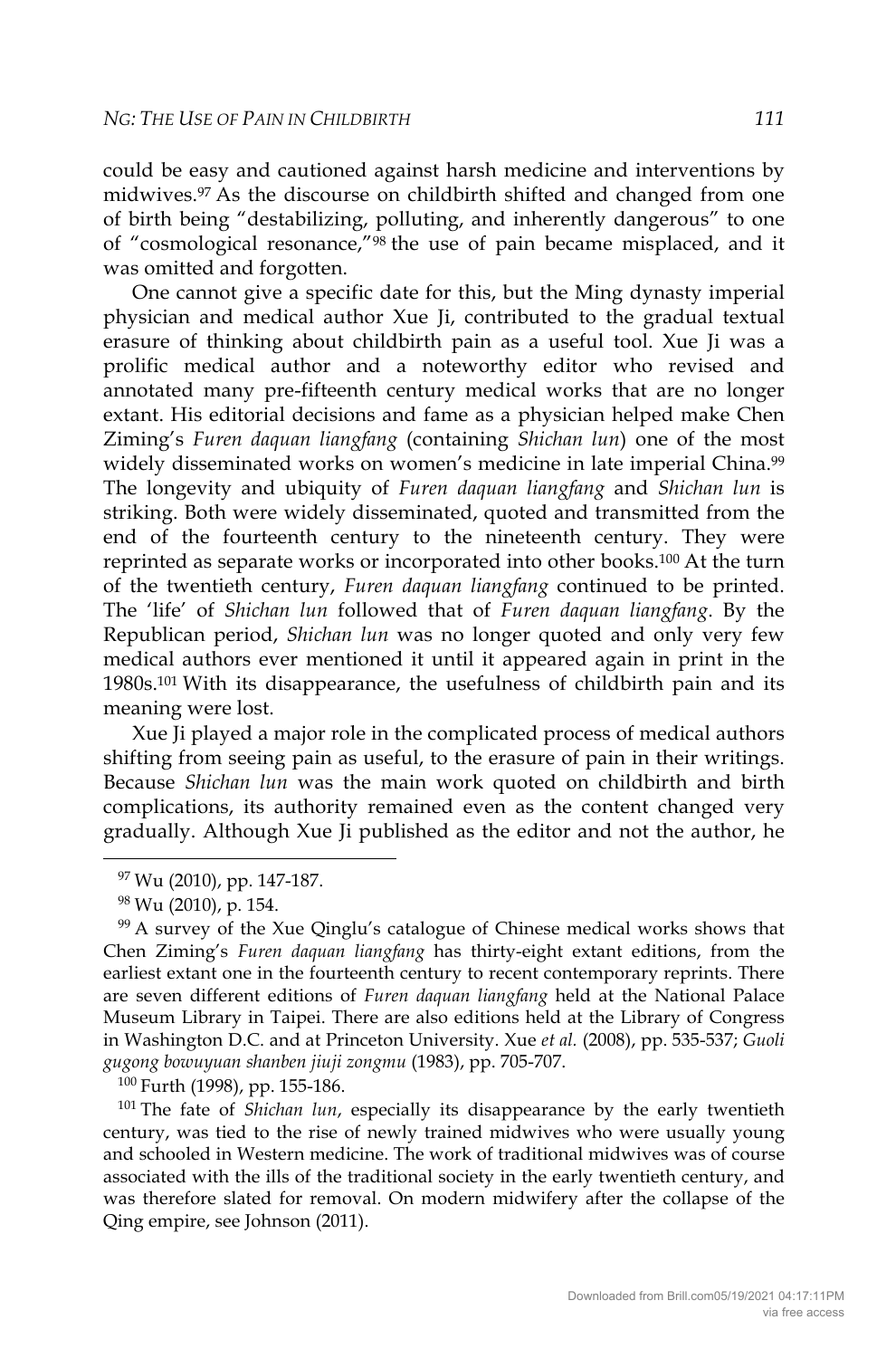made extensive changes to *Daquan furen liangfang* in the fifteenth century. In *Shichan lun,* he shortened all the topics and added his own commentary. He shortened Topic One, and the pain description no longer contained the same spatial and temporal details. Some of his contemporaries continued to use the longer description from earlier editions of *Shichan lun*,102 but by the Qing period, the starkly shorter description would be quoted by other medical authors.<sup>103</sup>

Topic One: Regular Birth

It is said that a woman who experiences regular birth carries her fetus for ten months, has sufficient *yin qi* and *yang qi*. Suddenly there are waves of pain and the fetus is on the *gudao* (alimentary tract). The birth fluid breaks and blood descends, and the child is promptly born in a regular manner.

一曰正產

正產者言懷胎十月,陰陽氣足。忽然作陣疼痛,胎至谷 道,漿破血下,兒卽正產。104

Xue Ji's version of *Shichan lun* and his other works on women's medicine would have immense influence on later medical authors. Because Xue Ji's edited version of Chen Ziming's *Furen daquan liangfang* became the most widely disseminated works on women's medicine in the late imperial period,105 multiple editions of the same version of Xue Ji's *Furen liangfang* appeared in Japan and Korea.106 In China, following Xue Ji's shortened

*Furen daquan liangfang* edited by Xue Ji. According to the Kanseki Database (日本所 藏中文古籍數據庫), that keeps track of Chinese rare books in Japan, there are

<sup>&</sup>lt;sup>102</sup> Authors such as Wang Kentang and Wu Zhiwang, both of whom are studied in Furth (1998), quoted the longer version of *Shichan lun* but they also omitted characters. *Jiyin gangmu*, p. 648.

<sup>&</sup>lt;sup>103</sup> I conducted a survey of thirty-eight titles focusing on women's medicine from the Tang to the Qing, paying special attention to pain description.

<sup>104</sup> *Jiaozhu furen liangfang*, pp. 942-943.

<sup>105</sup> See Ng (2013), pp. 235-292 for a discussion of Xue Ji's role in the dissemination of *Furen daquan liangfang*. Xue Ji took much liberty with *Furen daquan liangfang*, redacting and deleting parts, and in fact produced a work different from Chen Ziming's. The historian of medicine, Xie Liheng commented on how widely disseminated Xue Ji's works on women medicine was in his history of Chinese medicine. Xie (1924, reprint 1960), pp. 38-39. Xue Ji's role requires a book-length treatment as he is considered the representative of the *Wenbu* 溫補 (Warming and Tonifying) school of medicine in late imperial China. *Xue Ji yi'an tiyao*, in *Siku quanshu* vol 742, pp. 12-15.<br><sup>106</sup> The Waseda University Kotenseki Sogo Database has three different editions of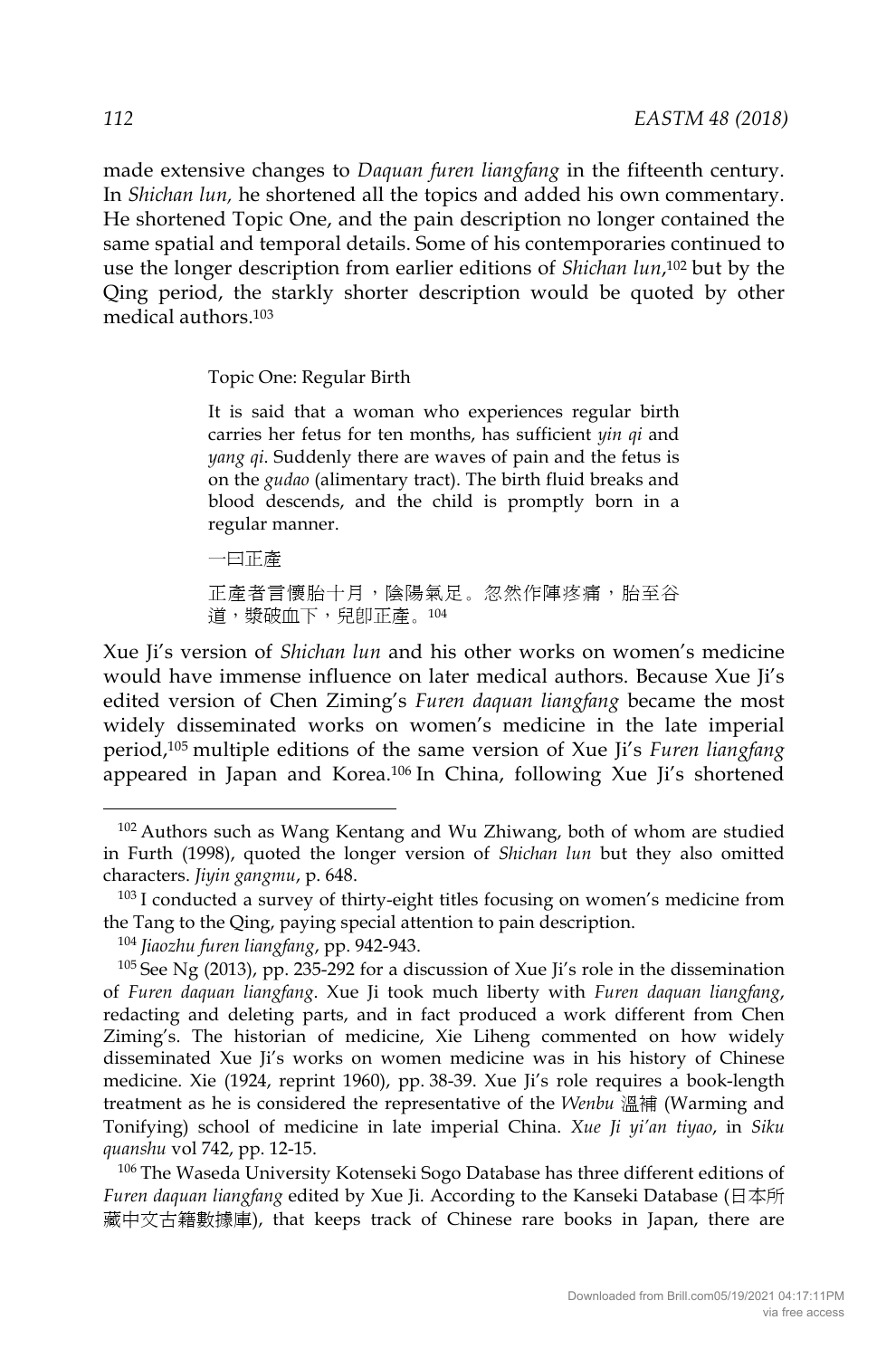*Shichan lun*, medical authors such as Chen Guopeng 程國彭, who wrote *Yixue xinwu* 醫學心悟 (preface dated 1732), quoted Xue Ji's shortened version of Topic One. By the mid-eighteenth century, Shen Yaofeng's 沈堯 封 *Nüke Jiyao* 女科輯要 (Edited Essentials of Medicine for Women) was listing Topic One without any of the descriptions and Topic Two and the subsequent topics using Xue Ii's version.

> Yang Zijian, *Shichan lun*. Topic One: Regular Birth. Topic Two: Injurious Birth, not having been pregnant for the full months and experiencing pain as if one was about to give birth …

Even Ye Feng's *Dashengbian* advised his readers to consult Yang Zijian's *Shichan lun*, which provided the most detailed description of childbirth.108 Very few new ideas were introduced into women's medicine on childbirth or managing birth complications.

In the Qing dynasty, many scholars writing on women's medicine ceased to include the category of *linchan* 臨產 (approaching birth) in their works, choosing to write on illnesses during pregnancy and after childbirth.109 When authors did include a section on childbirth, they quoted Yang Zijian's *Shichan lun*.110 The omission of sections on *linchan* and the shortening of any pain descriptions in the late imperial period coincide with what Yi-Li Wu has described as doctors writing about protecting women's 'vitalities' and rejecting the use of harsh drugs and manipulations.111 My study of pain discourse in medical works ends here, where Wu's findings contextualize how medical discourse on women shifted and childbirth pain became part of that larger picture.

-

<sup>109</sup> I surveyed over thirty-eight titles (in different editions) on women's medicine (*fuke, chanke*) and also large compendiums like *Gujin tushu jicheng* 古今圖書集成 which did include Yang Zijian's earliest extant *Shichan lun*.<br><sup>110</sup> See *Dasheng bian,* whose author referred his readers to earlier authors for

details of childbirth complications.

 $111$  Wu (2010), pp. 147-187.

楊子建《十產論》一曰正產。二曰傷產、未滿月而痛如欲 產…107

twenty-six different editions and versions of *Furen daquan liangfang*, nineteen of which were edited by Xue Ji. These twenty-six records did not include the Waseda editions (https://goo.gl/a6TRLC). Therefore in Japan alone, Xue Ji's version of Chen Ziming's *Furen daquan liangfang* was the most widely disseminated.

<sup>&</sup>lt;sup>107</sup> Nüke Jiyao, pp. 77-81.<br><sup>108</sup> Dasheng bian, "Ke'yan" 格言, p. 31. Throughout his work, Ye Feng quoted Xue Ji's commentaries and firmly pointed to the significant influence of Xue Ji on later authors.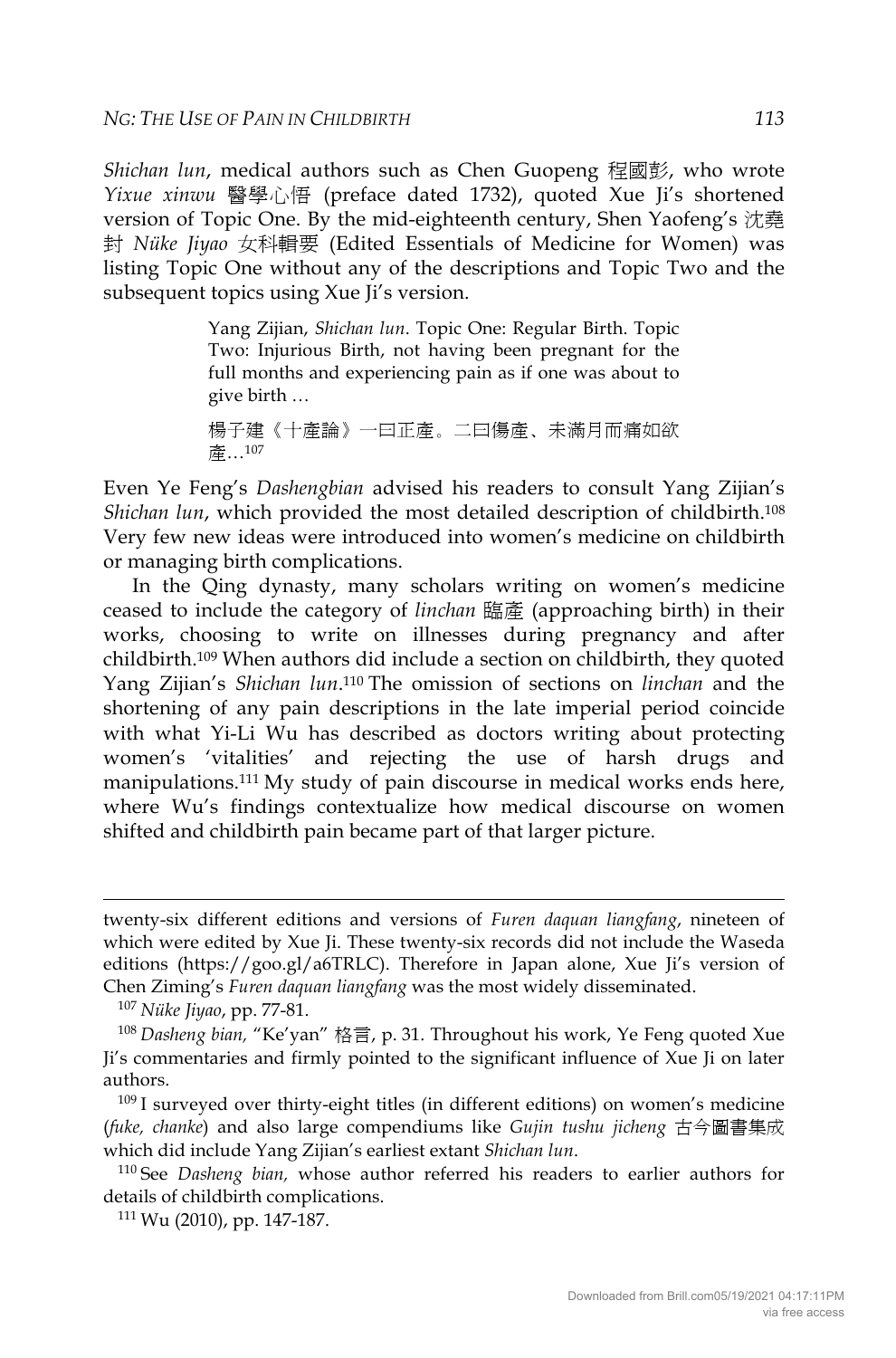This rereading of *Shichan lun*, and the finding of how Song medical authors, midwives and pregnant women described and utilized childbirth pain is significant in the context of our current obsession with eliminating pain with an array of opioids. Pain has utility in the context of childbirth. Another feature of this rereading is the reconsideration of the importance of patient's voice during care, because to use pain descriptions as a tool, only the women giving birth and those helping her were able to use this tool. This preliminary study has raised more questions than it has answered. Having laid out the usefulness of pain for practitioners aiding birth and for women who used discourses of pain to shape their social identity, the next step forward would be to study the women who continued to use that pain description despite the changing discourse.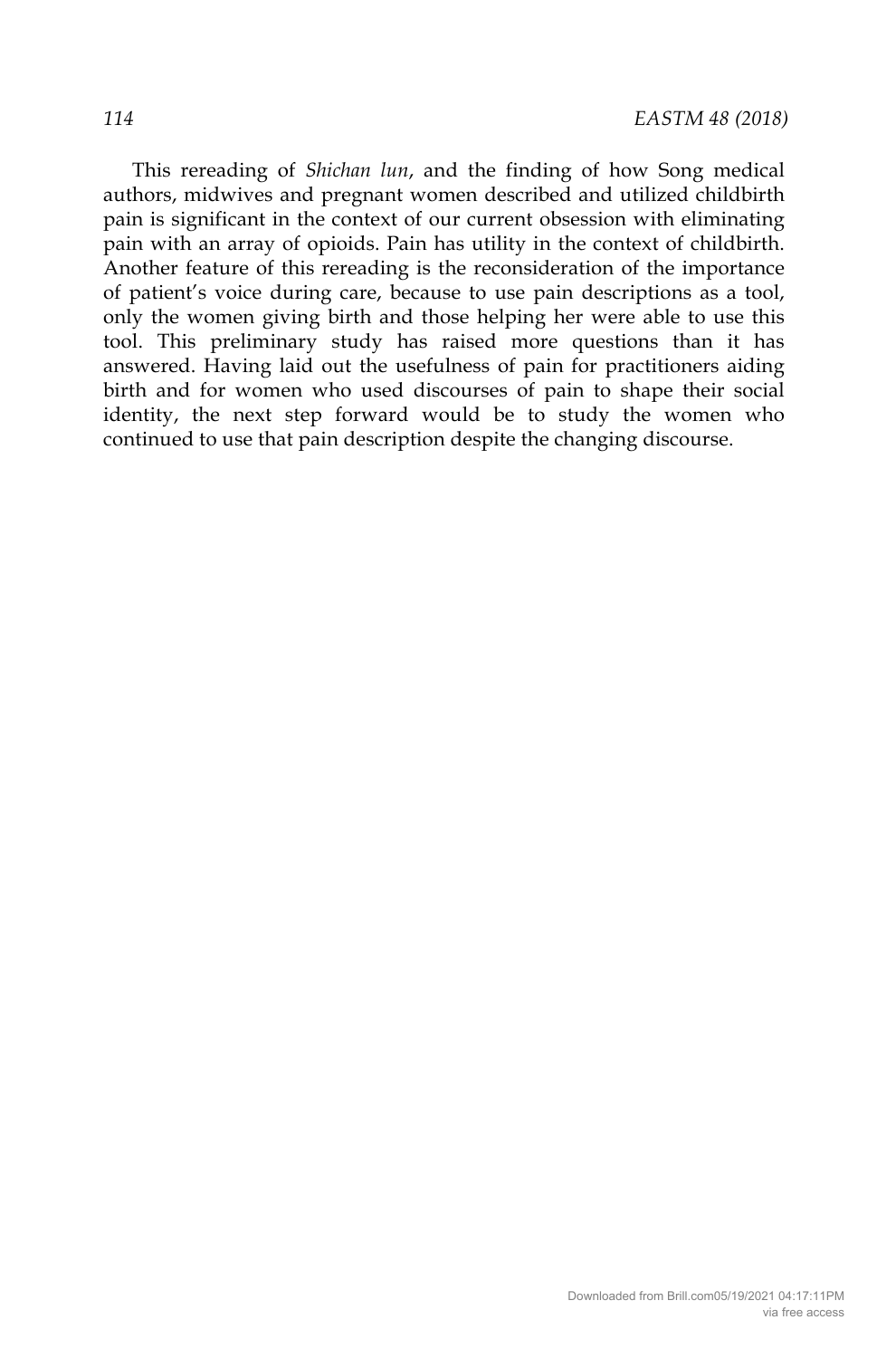### **References**

#### **Sources listed by title**

- *Beiji qianjin yaofang* 備急千金要方 (Essential Prescriptions Worth A Thousand Gold for Every Emergency), Sun Simiao 孫思邈; 1659 edition, Waseda University Library, Kotenseki Sogo Database, #0900175.
- *Dasheng bian* 達生編 (Treatise on Easy Childbirth), Jizhai Jushi 亟齋居士 (Ye Feng 葉風); preface 1749, Waseda University Library, Kotenseki Sogo Database, #090114.
- *Fan Xingzhun jiyi Zhongyi guwenxian congshu* 范行準輯佚中醫古文獻叢書 (Lost Chinese Medical Works Compiled by Fan Xingzhun), Liang Jun 梁峻, *et al.* (eds.), Beijing: Zhongyi guji chubanshe, 2007, pp. 751-822.
- *Foshuo baotai jing* 佛說胞胎經 (Sūtra on Entry to the Womb), *Dazheng xinxiu dazang jing* 大正新脩大正藏經, Taishō Tripitaka, vol. 11, no. 317, [no. 310.13], CBETA: Chinese Electronic Tripitaka Collection.
- *Foshuo fumu enzhong jing* 佛說父母恩重經 (Sūtra on the Immense Kindness of Parents), Taishō Tripitaka, T85, no. 2887, Taisho edition of the Tripitaka.
- *Foshuo fumu en nanbao jing* 佛說父母恩難報經 (Sūtra on the Difficulties of Repaying Parents' Kindness, Spoken by the Buddha), Taishō Tripitaka, T16, no. 684, Taisho edition of the Tripitaka.
- *Fumu enzhong jing jiangjingwen* 父母恩重經講經文 (The Sūtra-Explanation of the Sūtra on the depth of parental kindness), Later Tang 後唐, Tiancheng 2nd year 天成二年 (927); Pelliot Chinois 2418, BnF, http:// gallica. bnf.fr/ark:/12148/btv1b8303205h.
- *Furen daquan liangfang* 婦人大全良方 (All Inclusive Good Prescriptions for Women), Chen Ziming 陳自明, edited by Xiong Zongli 熊宗立, Xue Ji 薛己, and Yu Yin'ao 余瀛鰲, *et al.*; Shanghai: Shanghai kexue jishu chubanshe, 1991.
- *Furen liangfang jiaozhu buyi* 婦人良方校注补遗 (All Inclusive Good Prescriptions for Women, Revised and Supplemented), Chen Ziming 陳自明, supplemented by Xiong Zongli 熊宗立, edited by Xue Ji 薛己, and edited by Yu Yin'ao 余瀛鰲, Wang Mimi 王咪咪, Li Hongxiao 李洪曉, Zhu Dinghua 朱定華; Shanghai: Shanghai kexue jishu chubanshe, 1991.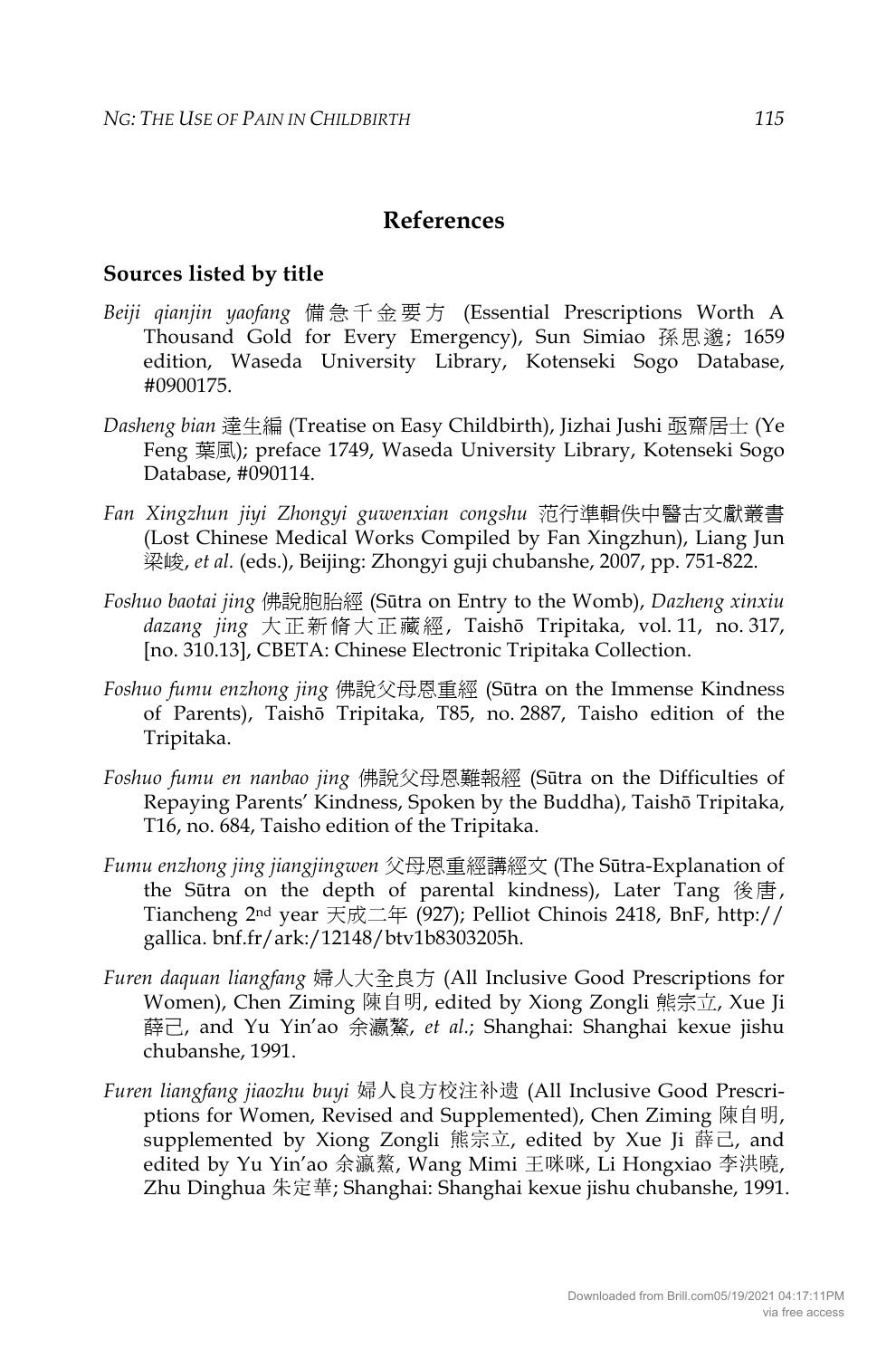- *Guoli gugong bowuyuan shanben jiuji zongmu* 國立故宮博物院善本舊籍總目 (1983) (Catalogue to the National Palace Museum Rare Books), Taipei: Guoli gugong bowuyuan.
- *Hanyu dacidian* 漢語大辭典 (Comprehensive dictionary of the Chinese language), Three volume Condensed edition 縮影本, 3rd edition, Shanghai: Hanyu dacidian chubanshe and Shanghai guji, 2002 (3 vols).
- *Honglou meng ying* 紅樓夢影, Yuncha waishi 雲槎外史, (Gu Chun 顧春), reprint Shanghai: Shanghai guji, 1990-1993.
- *King James Bible: The Holy Bible, King James Version*, Cambridge Edition (1769), www.kingjamesbibleonline.org.
- *Jiaozhu furen liangfang* 校注婦人良方 (The Edited and Annotated Good Prescriptions for Women), Xue Ji 薛己, preface 1547; modern critical edition reprinted in *Xue Lizhai yixue quanshu*, Beijing: Zhongguo zhongyiyao chubanshe, 1999.
- *Jiyin gangmu* 濟陰綱目 (A Comprehensive Guide to Benefiting Yin), Wu Zhiwang 武之望, c. 1620, edited by Wang Qi 汪淇, in *Zhong guo yi xue da cheng xu ji* 中國醫學大成續集, edited by Cao Bingzhang 曹炳章, Shanghai: Shanghai kexue jishu chubanshe, 2000, vol. 36.
- *Maijing* 脈經 (Classic of Pulse) (third century), Wang Shuhe 王叔和, Waseda University Library, Kotenseki Sogo Database, #0900498.
- *Nüke Jiyao* 女科輯要 (Edited Essentials of Gynecology), Shen Yaofeng 沈堯封, edited and published by Wang Shixiong 王士雄, 1850; modern edition, Beijing: Renmin weisheng chubanshe, 1988.
- *OED: Oxford English Dictionary Online* (2018), Oxford University Press, https://www.oed.com.
- *Qianjin yifang* 千金翼方 (Supplemental Prescriptions Worth A Thousand Gold), Sun Simiao 孫思邈; edited by Lin Yi 林億; 1868 edition collected at Library of the Chinese University of Hong Kong, https://ctext.org/ library.pl?if=gb&res=96611.
- *Shichan lun* 十產論, Yang Zijian 楊子建, collected in *juan* 17 of *Furen daquan liangfang*, compiled by Chen Ziming 陳自明, *Xinbian furen daquan liangfang* 新編婦人大全良方 (The New All Inclusive Good Prescriptions for Women), Qinyou tang 勤有堂 woodblock edition, held at the National Library of China.
- *Shiji* 史記 (Records of the Historian), Sima Qian 司馬遷; Beijing: Zhonghua shuju, 1959.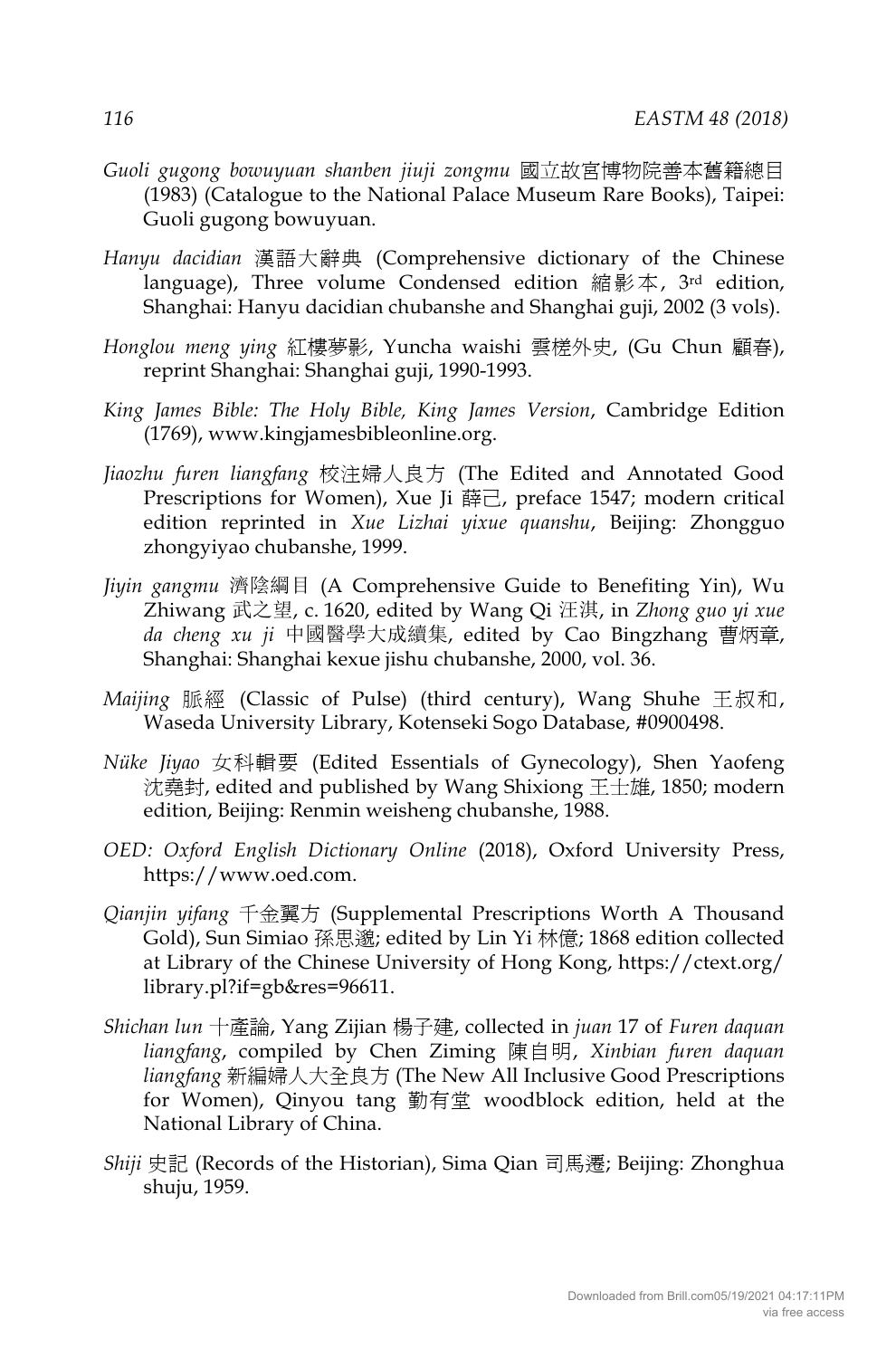- *Shuowen jiezi* 說文解字 (Explanations of Primary Signs and Analysis of Graphs), Xu Shen 許愼; Beijing: Zhonghua shuju, 1963.
- "Xue Ji *Yi'an tiyao* 薛己醫案提要," in *Siku quanshu* 四庫全書 (The Complete Collection of the Four Treasuries), Taipei: Shangwu yinshu guan, 1983- 1986, vol. 742, pp. 12-15.
- *Waitai miyao* 外臺秘要 (Arcane Essentials from the Imperial Library), Wang Tao 王燾, dated 752, Waseda University Library, Kotenseki Sogo Database, #0900612.
- *Williams Obstetrics*, 23rd edition (2010), New York: McGraw Hill Medical.
- *Xinbian Furen daquan liangfang* 新編婦人大全良方 (The New All Inclusive Good Prescriptions for Women), Chen Ziming 陳自明, preface 1271; Qinyou shutang 勤有書堂 woodblock print edition, held at the National Library of China, Beijing.
- *Xinbian furen daquan liangfang* 新編婦人大全良方 (The New All Inclusive Good Prescriptions for Women), Chen Ziming 陳自明; preface dated 1271, , Beijing: Beijing tushuguan chubanshe, 2005.
- *Xue Lizhai yixue quanshu* 薛立齋醫學全書 (The Complete Medical Works of Xue Lizhai), Xue Ji 薛己; Beijing: Zhongguo zhongyiyao chubanshe, 1999.
- Zenkoku Kanseki Database 全國漢籍データベース (Database for Chinese Rare Books in Japan), 日本所藏中文古籍數據庫, http:// kanji.zinbun. kyoto-u.ac.jp/kansekikyogikai/ichiran
- *Zhengzhi zhunsheng* 證治準繩 (Guidelines for Treating Illness), Wang Kentang 往肯堂, in *Jiyin gangmu* 濟陰綱目 (A Comprehensive Guide to Benefitting Yin), Wu Zhiwang 武之望, 1620, edited by Wang Qi 汪淇, modern edition edited by Cao Bingzhang 曹炳章, Shanghai: Shanghai kexue jishu chubanshe, 2000.
- *Zhengzhi zhunsheng* 證治準繩: 四十四卷 (Guidelines for Treating Illness in Forty-four volumes), Wang Kentang 往肯堂, edition c. 1602-1608, Princeton University, East Asian Library and the Gest Collection Rare Book Collection, TC68/1393.
- *Zhengzhi zhunsheng* 證治準繩 (Guidelines for Treating Illness), Wang Kentang 王肯堂, Waseda University Library, Kotenseki Sogo database #09000820032.
- *Zhongyi dacidian* 中医大辞典 (Dictionary of Traditional Chinese Medicine), Beijing: Renmin weisheng, 1995.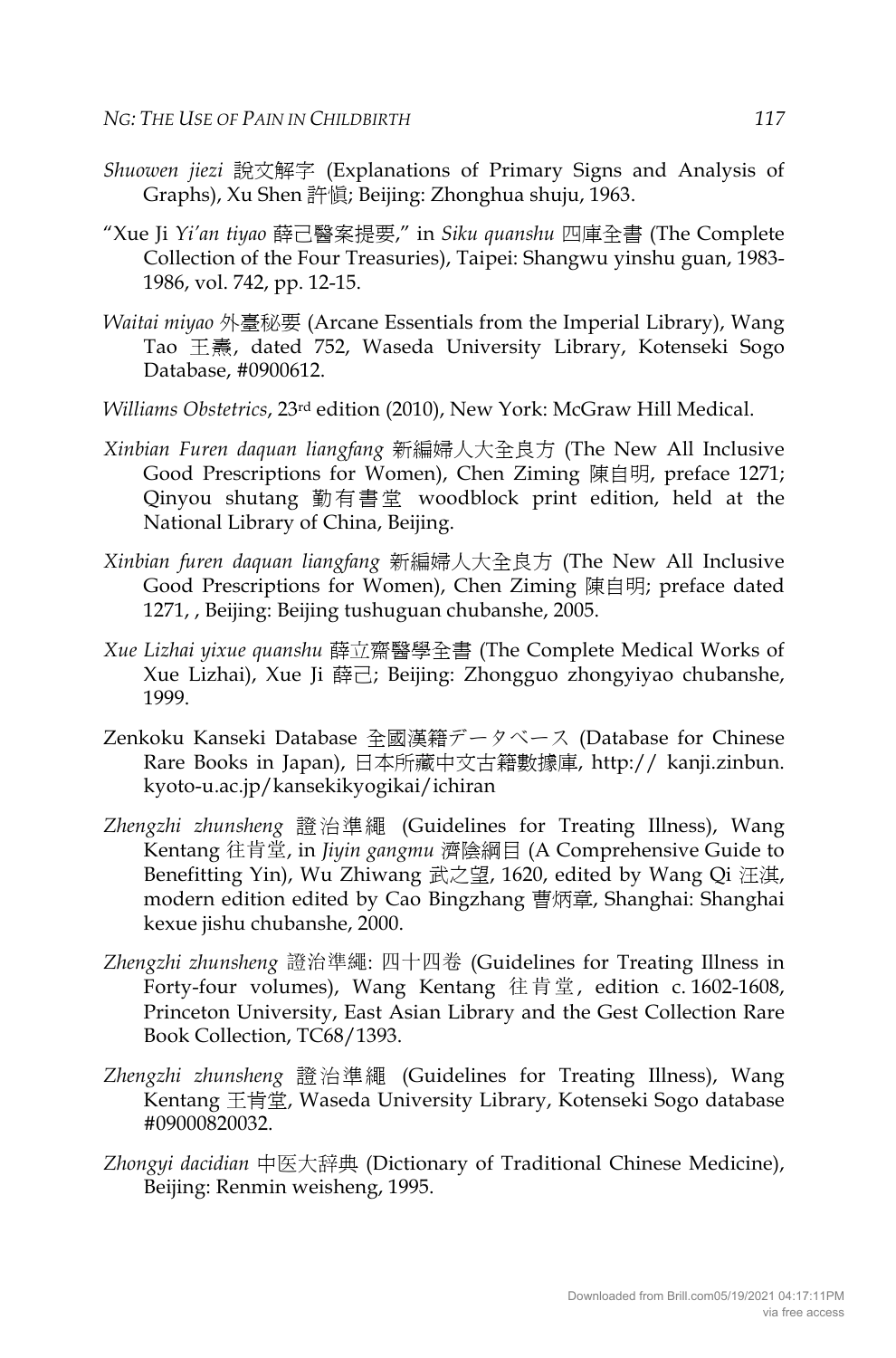*Zhubing yuanhou zonglun* 諸病源候総論 (On the Origins and Symptoms of Diseases) / Sho byō genkōron (c. 610), Chao Yuanfang 巢元方; 1645 edition, Waseda University Library, Kotenseki Sogo Database, #0900136.

#### **Sources listed by author**

- Aikin, Judith P. (2003), "Gendered Theologies of Childbirth in Early Modern Germany and the Devotional Handbook for Pregnant Women by Aemilie Juliane, Countess of Schwarzburg-Rudolstadt (1683)," *Journal of Women's Studies* 15.2: 40-67.
- Blake, C. Fred (1994), "Foot-binding in Neo-Confucian China and the Appropriation of Female Labour," *Signs* 19.3: 676-712.
- Bloom, Irene (trans.) (2009), *Mencius,* New York: Columbia University Press.
- Borup, L., Winnie Wurlitzer, Morten Hedegaard, Ulrik S. Kesmodel and Lone Hvidman (2009), "Acupuncture as Pain Relief During Delivery: A Randomized Controlled Trial," *Birth* 36.1: 5-12.
- Bourke, Joanna (2014), *The Story of Pain: From Prayer to Painkillers,* Oxford: Oxford University Press.
- Bray, Francesca (1997), *Technology and Gender: Fabrics of Power in Late Imperial China,* Berkeley: University of California Press.
- Callister, Lynn Clark (2003), "Cultural Influences on Pain Perceptions and Behaviors," *Home Health Care Management & Practice* 15.3: 207-211.
- Caton, Donald, Maureen P. Corry, Fredric D. Frigoletto, David P. Hopkins, Ellice Lieberman, Linda Mayberry, Judith P. Rooks, Allan Rosenfield, Carol Sakala, Penny Simkin, Diony Young (2002), "The Nature and Management of Labour Pain: Executive Summary," *American Journal of Obstetrics and Gynecology*, *Suppl.* 186.S5: S1-S15.
- Chia, Lucille (2002), *Printing for Profit: The Commercial Publishers of Jianyang, Fujian (11th-17th Centuries)*, Cambridge, Mass.: Harvard University Press.
- Choo, Jessey J. C. (2012), "That 'Fatty Lump': Discourses on the Fetus, Fetal Development, and Filial Piety in China Before the Eleventh Century CE.," *Nan Nü* 14: 177-221.
- Cohen, Esther (2010), *Modulated Scream: Pain in Late Medieval Culture,*  Chicago: University of Chicago Press.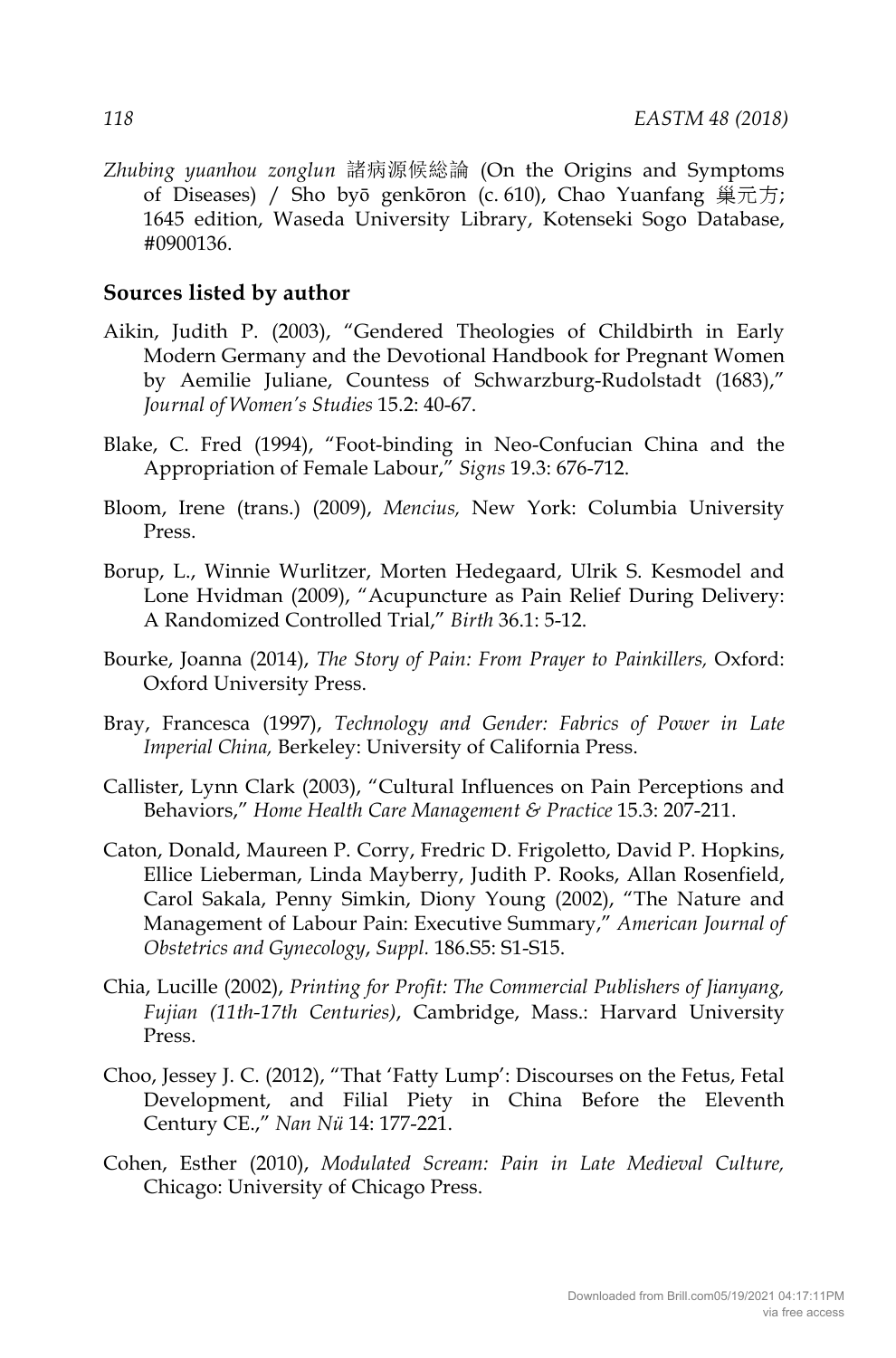- Cole, Alan (1998), *Mothers and Sons in Chinese Buddhism,* Stanford: Stanford University Press.
- Davis, Elizabeth (2004), *Heart and Hands: A Midwife's Guide to Pregnancy and Birth*, 4th edition, Berkeley: Celestial Arts.
- Davis-Floyd, Robbie (2003), *Birth as an American Rite of Passage,* 2nd edition, Berkeley: University of California Press.
- Fan Xingzhun 范行準 (1989), *Zhongguo bingshi xinyi* 中國病史新義 (New Significances for the History of Diseases in China), Beijing: Zhongyi guji chubanshe.
- Faure, Bernard (2003), *The Power of Denial: Buddhism, Purity and Gender,*  Princeton: Princeton University Press.
- Fong, Grace S. (2010), "Writing and Illness: A Feminine Condition in Women's Poetry of the Ming and Qing," in Grace S. Fong and Ellen Widmer (eds.), *The Inner Quarters and Beyond: Women Writers from Ming through Qing*, Leiden: Brill, pp. 19-48.
- Furth, Charlotte (1998), *A Flourishing Yin: Gender in China's Medical History, 960-1665,* Berkeley: University of California Press.
- Green, Monica (2008), *Making Women's Medicine Masculine*, Oxford: Oxford University Press.
- Hanretty, Kevin (2003), *Obstetrics Illustrated,* 6th edition, Edinburgh: Churchill Livingstone.
- Harper, Donald (1998), *Early Chinese Medical Literature: The Mawangdui Medical Manuscripts*, London: Kegan Paul International.
- Harrington, Anne (2008), *The Cure Within: A History of Mind-Body Medicine*, New York: W. W. Norton & Company.
- Hartman Landon, Lana (1989), "Suffering over Time: Six Varieties of Pain," *Soundings* 72: 75-82.
- Hsu, Elisabeth (2005), "Acute Pain Infliction as Therapy," *ETNOFOOR* XVIII 1: 78-96.
- Idema, Wilt and Beata Grant (eds.) (2004), *The Red Brush: Writing Women of Imperial China*, Cambridge, Mass.: Harvard University Press.
- Idema, Wilt (trans.) (2008), *Personal Salvation and Filial Piety: Two Precious Scroll Narratives of Guanyin and Her Acolytes,* Honolulu: University of Hawai'i Press.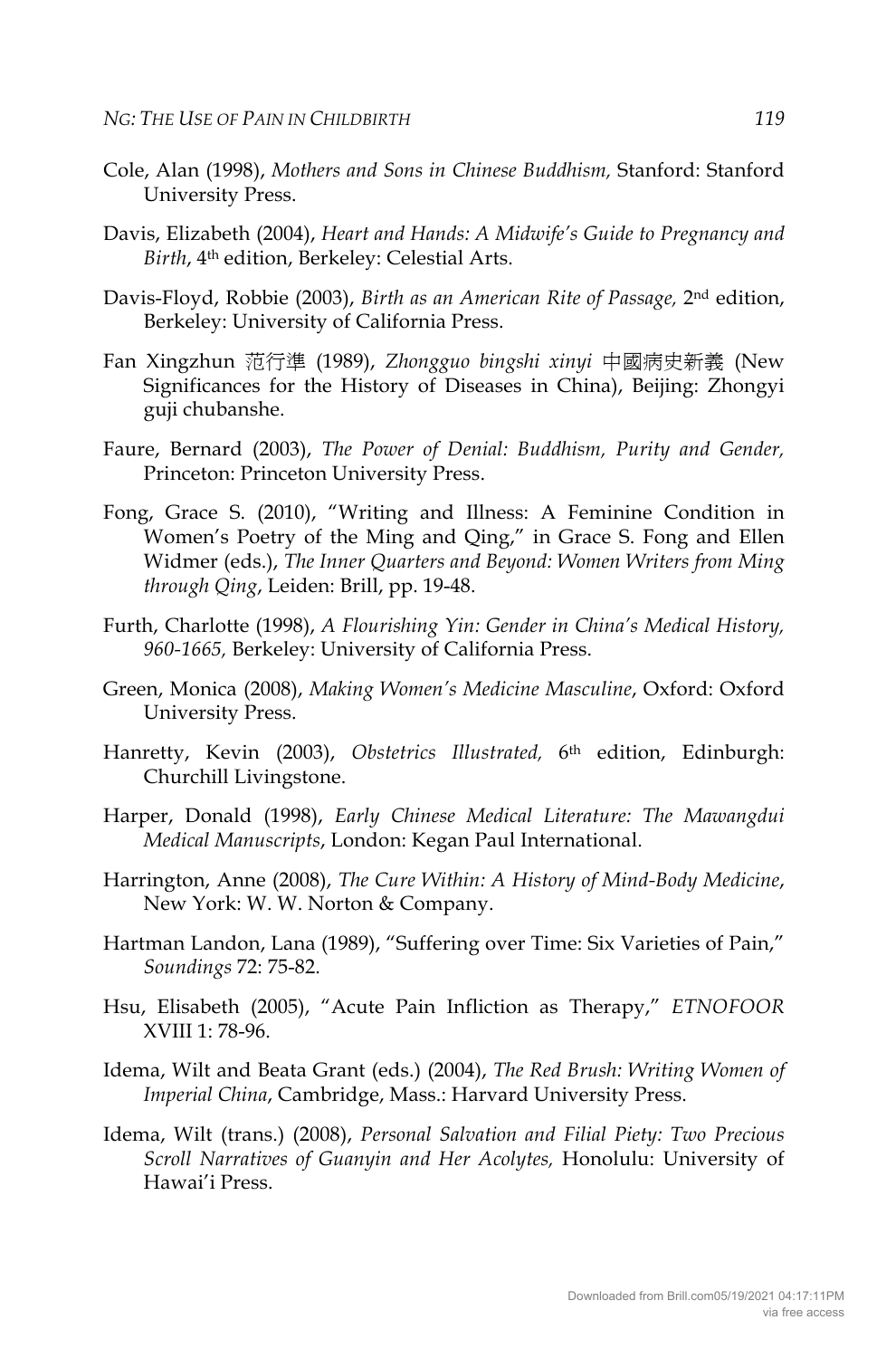——— (2009), *Heroines of Jiangyong: Chinese Narrative Ballads in Women's Script*, Seattle: University of Washington Press.

- Jarvis, G. J. (1994), *Obstetrics and Gynaecology: A Critical Approach to the Clinical Problems,* Oxford: Oxford University Press.
- Johnson, Tina Phillips (2011), *Childbirth in Republican China: Delivering Modernity,* Lanham: Lexington Books.
- Karlgren, Bernhard (1971), *The Book of Odes,* Stockholm: Museum of Far Eastern Antiquities.
- Klassen, Pamela E. (1998), "Sliding Between Pain and Pleasure: Home Birth and Visionary Pain," *Scottish Journal of Religious Studies* 19.1: 45-67.
- Klein, Colin (2015), *What the Body Commands: The Imperative Theory of Pain*, Cambridge, Mass.: MIT Press.
- Kleinman, Arthur (1995), *Writing at the Margin: Discourse Between Anthropology and Medicine*, Berkeley: University of California Press.
- Kline, Wendy (2015), "Communicating a New Consciousness: Countercultural Print and the Home Birth Movement in the 1970s," *Bulletin of the History of Medicine* 89: 527-556.
- Ko, Dorothy (2005), "The Subject of Pain," in Shang Wei and David Wang (eds.), *Dynastic Crisis and Cultural Innovation: From the Late Ming to the Late Qing*, Cambridge, Mass.: Harvard University Press, pp. 478-503.
- Kritzer, Robert (2009), "Life in the Womb: Conception and Gestation in Buddhist Scripture and the Classical Indian Medical Literature," in Vanessa R. Sasson and Jane Marie Law (eds.), *Imagining the Fetus: the Unborn in Myth, Religion, and Culture,* New York: Oxford University Press, pp. 73-89.
	- ——— (2014), *Garbhāvakrāntisūtra: The Sūtra on Entry into the Womb*, Tokyo: The International Institute for Buddhist Studies.
- Kuriyama Shigehisa (1995), "Interpreting the History of Bloodletting," *Journal of the History of Medicine and Allied Sciences* 50: 11-46.
- Langenberg, Amy Paris (2008), "Like Worms Falling From A Foul-Smelling Sore: The Buddhist Rhetoric of Childbirth in an Early Mahāyāna Sūtra," Ph.D. diss., Columbia University, New York.
	- ——— (2017), *Birth in Buddhism: The Suffering Fetus and Female Freedom*, London: Routledge.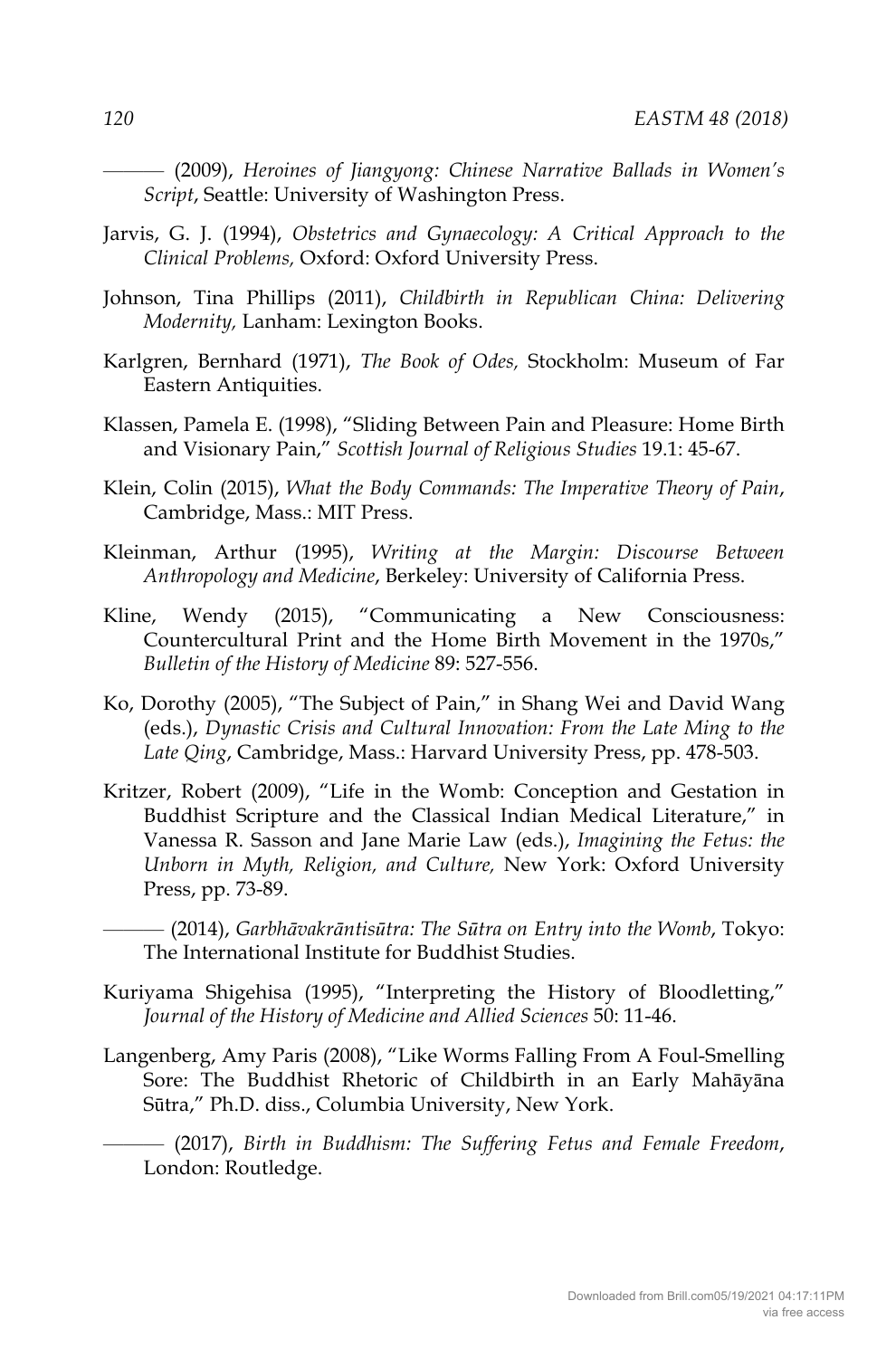- Leavitt, Judith Walzer (2009), *Make Room for Daddy: The Journey from Waiting Room to Birthing Room*, Chapel Hill: University of North Carolina Press.
- Lee Jen-der 李貞德 (2008), *Nüren de Zhongguo yiliao shi: Han Tang zhi jian de jiankang zhaogu yu xingbie* 女人的中國醫療史—漢唐之間的健康照顧與 性別 (History of Medicine for Women in China: Health, Care and Gender Between the Han and Tang Period), Taipei: Sanmin shuju.
- Li Jianmin 李建民 (2007), *Faxian gumai: Zhongguo gudian yixue yu shushu shengti guan* 發現古脈:中國古典醫學與數術生體觀 (*Mai and the Development of Medical Knowledge in Early China*), Beijing: Shehui kexue wenhua chubanshe.
- Lin Boxin 林伯欣 (2012), *Tong shi—gudian zhongyi de shengming lunshu* 痛史 ―古典中醫的生命論述 (Pain history—discourse on life in ancient classical Chinese medicine), Taipei: Dongda.
- Lo, Vivienne (2000), "Crossing the *Neiguan* 内關 'Inner Pass': A *Nei/wai* 内外 'Inner/Outer' Distinction in Early Chinese Medicine," *East Asian Science, Technology, and Medicine* 17: 15-65.
- Lu Gwei-Djen and Joseph Needham (1980), *Celestial Lancets: A History and Rationale of Acupuncture and Moxa,* Cambridge: Cambridge University Press.
- Ma Jixing 馬繼興 (1990), *Zhongyi wenxian xue* 中醫文獻學 (Historiographical Study of Chinese Medical Works)*,* Shanghai: Shanghai kexue jishu chubanshe.
- Ma Kan-wen (1983), "Obstetrics in Ancient China," in Teizo Ogawa (ed.), *History of Obstetrics: Proceedings of the 7th International Symposium on the Comparative History of Medicine―East and West*, Osaka: Taniguchi Foundation, pp. 145-174.
- MacKenzie, I., J. Xu, C. Cusick, H. Midwinter-Morten, H. Meacher, J. Mollison and M. Brock (2011), "Acupuncture for Pain Relief During Induced Labour in Nulliparae: A Randomised Controlled Study," *BJOG: An International Journal of Obstetrics & Gynaecology* 118: 440-447.
- Marshall, Jayne E. and Maureen D. Raynor (eds.) (2010), *Advancing Skills in Midwifery Practice,* London: Elsevier.
- Mauss, Marcel (1973), "Techniques of the Body," *Economy and Society* 2.1: 70-88.
- Melzack, Ronald and W. S. Torgenson (1971), "On the Language of Pain," *Anesthesiology* 34.1: 50-59.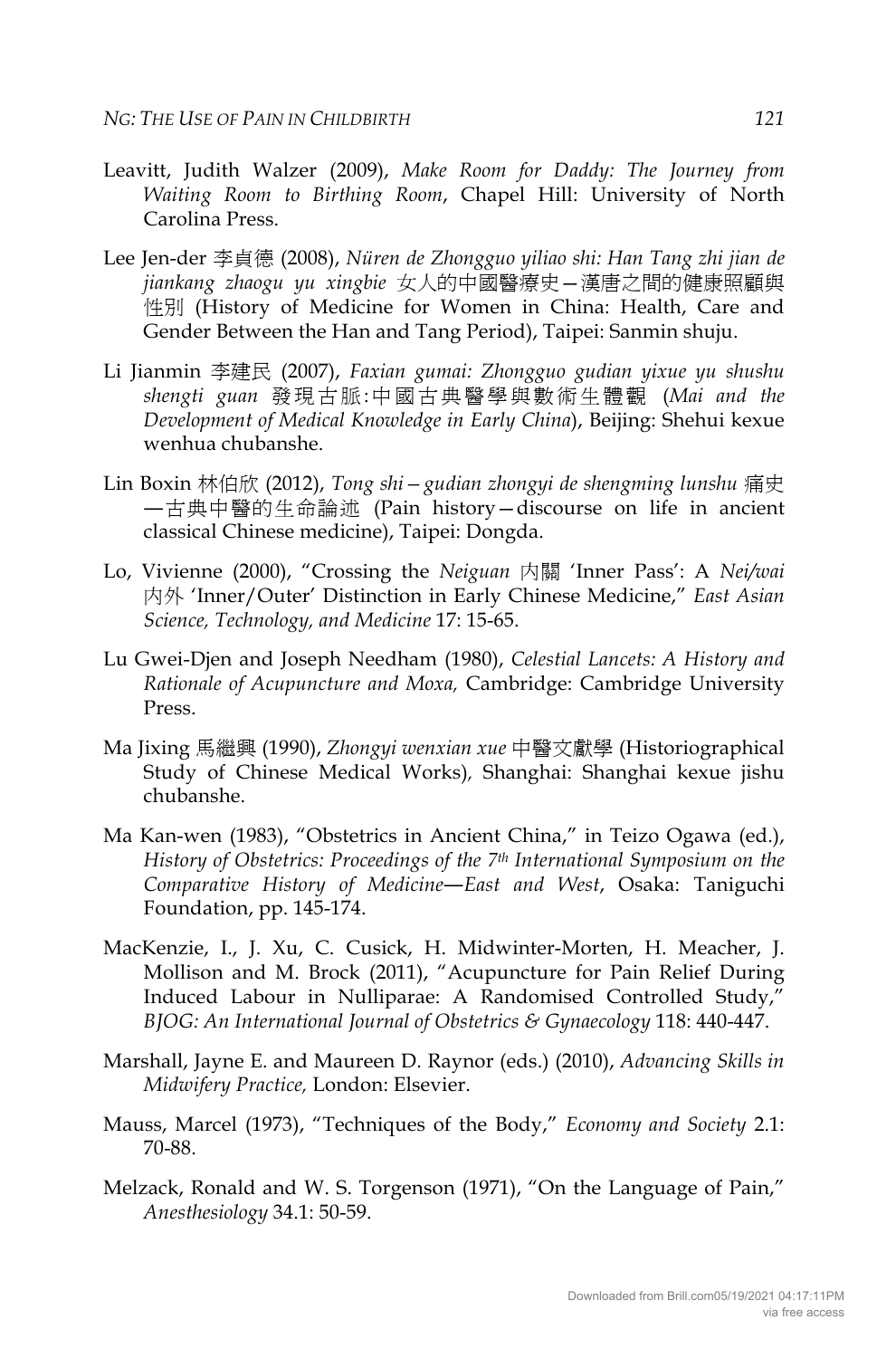- Melzack, Ronald, P. Taenzer, P. Feldman and R. A. Kinch (1981), "Labour is Still Painful after Prepared Childbirth Training," *Canadian Medical Association Journal* 125.4: 357-63.
- Melzack, Ronald (1984), "Review Article: The Myth of Painless Childbirth," *Pain* 19.4: 321-37.
- Messner, Angelika C. (2006), "Emotions, Body, and Bodily Sensations within an Early Field of Expertise Knowledge in China," in Paolo Santangelo (ed.), *From Skin to Heart: Perceptions of Emotions and Bodily Sensations in Traditional Chinese Culture*, Wiesbaden: Otto Harrassowitz, pp. 41-63.
- Middendorf, Ulrike (2006), "Ecstasies, Recession, Pain: Images of Suffering in the Classic of Poetry," in Paolo Santangelo (ed.), *From Skin to Heart: Perceptions of Emotions and Bodily Sensations in Traditional Chinese Culture*, Wiesbaden: Harrassowitz, pp. 67-130.
- Mollier, Christine (2008), *Buddhism and Taoism Face to Face: Scripture, Ritual, and Iconographic Exchange in Medieval China*, Honolulu: University of Hawai'i Press.
- Morohashi Tetsuji 諸橋轍次 (1985), *Daikanwa jiten* 大漢和辞典 (Great Chinese-Japanese Dictionary), Tōkyō: Taishūkan Shoten.
- Ng, Margaret (2013), "Male Brushstrokes and Female Touch in Medical Writings on Childbirth in Imperial China," Ph.D diss., McGill University, Montreal.
- Nylan, Michael (2001), *The Five 'Confucian' Classics,* New Haven: Yale University Press.
- Ohnuma, Reiko (2012), *Ties that Bind: Maternal Imagery and Discourse in Indian Buddhism*, Oxford: Oxford University Press.
- Owen, Stephen (2000), "*Sheng min: Shi jing* [Classic of poetry] *Mao* 245: 'Birth of the People'," in Pauline Yu, Peter Bol, Stephen Owen and Willard Peterson (eds.), *Ways with Words: Writing about Reading Texts from Early China,* Berkeley: University of California Press, pp. 11-40.
- Selby, Martha Ann (2005), "Narratives of Conception, Gestation, and Labour in Sanskrit Āyurveduc Texts," *Asian Medicine* 1.2: 254-75.
- Sivin, Nathan (2010), "Old and New Daoism," *Religious Studies Review* 36.1: 31-50.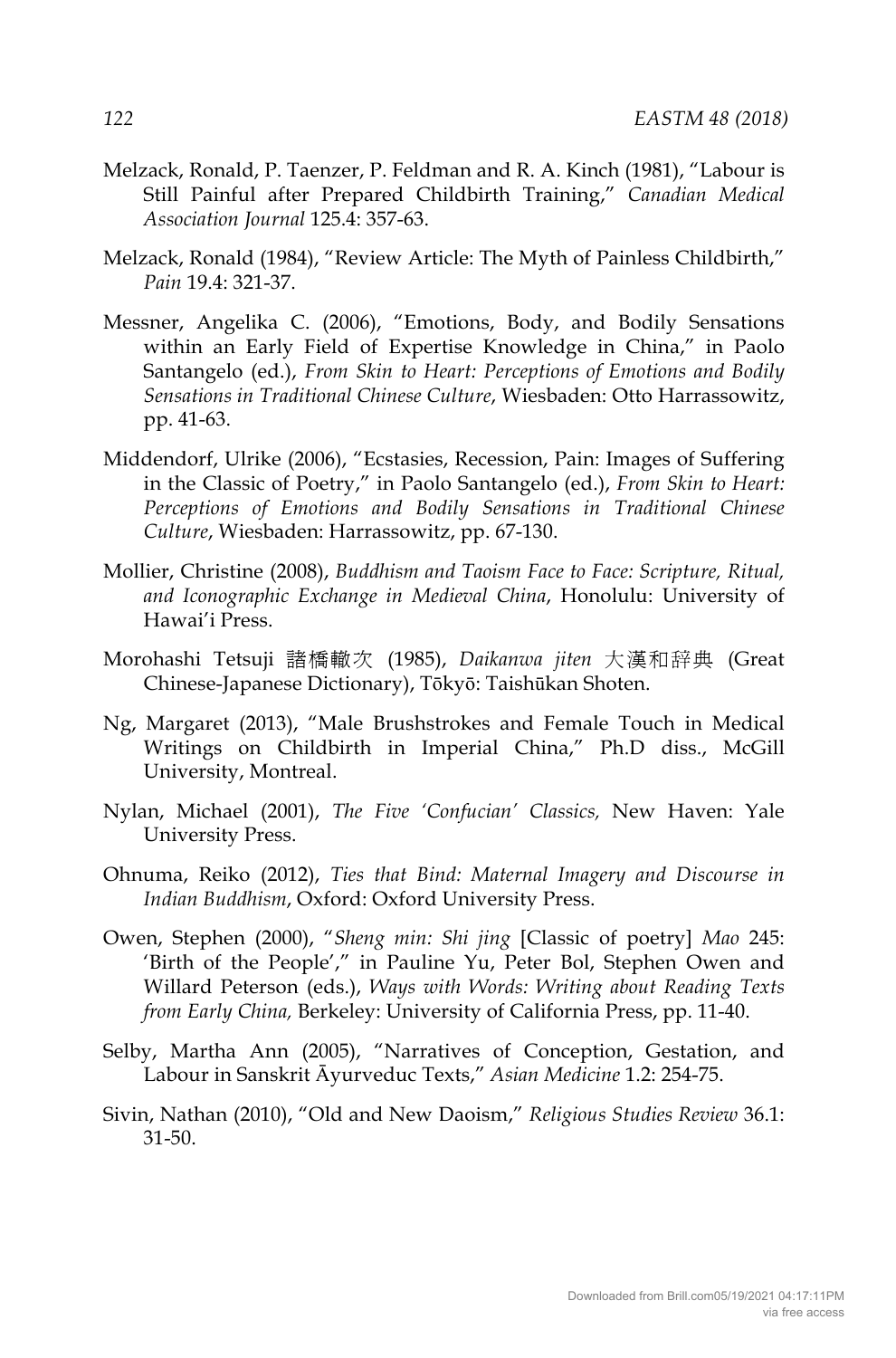- Smith, Caroline A., Carmel T. Collins, Caroline A. Crowther, Kate M. Levett (2011), "Acupuncture or Acupressure for Pain Management in Labour," *Cochrane Database of Systematic Reviews* 7, CD009232.
- Tu Weiming (1984), "Pain and Suffering in Confucian Self-Cultivation," *Philosophy East and West* 34.4: 379-388.

——— (1987), "A Chinese Perspective of Pain," *Acta Neurochirurgica*, *Suppl.* 38S: S147-S51.

- Unschuld, Paul, Hermann Tessenow and Zheng Jinsheng (trans.) (2011), *Huang di nei jing Su wen: An Annotated Translation of Huang Di's Inner Classic—Basic Questions,* Berkeley: University of California Press.
- Von Glahn, Richard (2004), *The Sinister Way: The Divine and the Demonic in Chinese Religious Culture,* Berkeley: University of California Press.
- Waldenström, Ulla, V. Bergman and G. Vasell (1996), "The Complexity of Labour Pain: Experiences of 278 Women," *Journal of Psychosomatic Obstetrics & Gynecology* 17.4: 215-228.
- Waley, Arthur (trans.) (1962), *The Book of Songs*, New York: Grove Press.
- Watson, Burton (1962), *Early Chinese Literature*, New York: Columbia University Press.

——— (trans.) (1989), *The Tso Chuan: Selections from China's Oldest Narrative History*, New York: Columbia University Press.

- West, Stephen (2010), "Literature from the Late Jin to the Early Ming: c. 1230-c. 1375," in Chang, Kang-I Sun, and Stephen Owen (eds.), *Cambridge History of Chinese Literature*, vol. 1, New York: Cambridge University Press, pp. 557-650.
- Widmer, Ellen (2006), *The Beauty and the Book: Women and Fiction in Nineteenth Century China,* Cambridge, Mass.: Harvard University Press.
- Wilms, Sabine (trans.) (2007), *Bei ji qian jin yao fang, Essential Prescriptions worth a Thousand in Gold for Every Emergency: Volumes 2-4 on Gynecology*, Portland: The Chinese Medicine Database.
- Wolf, Jacqueline (2009), *Deliver Me from Pain: Anesthesia and Birth in America,* Baltimore: Johns Hopkins University Press.
- Wu, Yi-Li (2002), "Ghost Fetuses, False Pregnancies, and the Parameters of Medical Uncertainty in Classical Chinese Gynecology," *Nan nü: Men, Women and Gender in China* 4.2: 170-206.